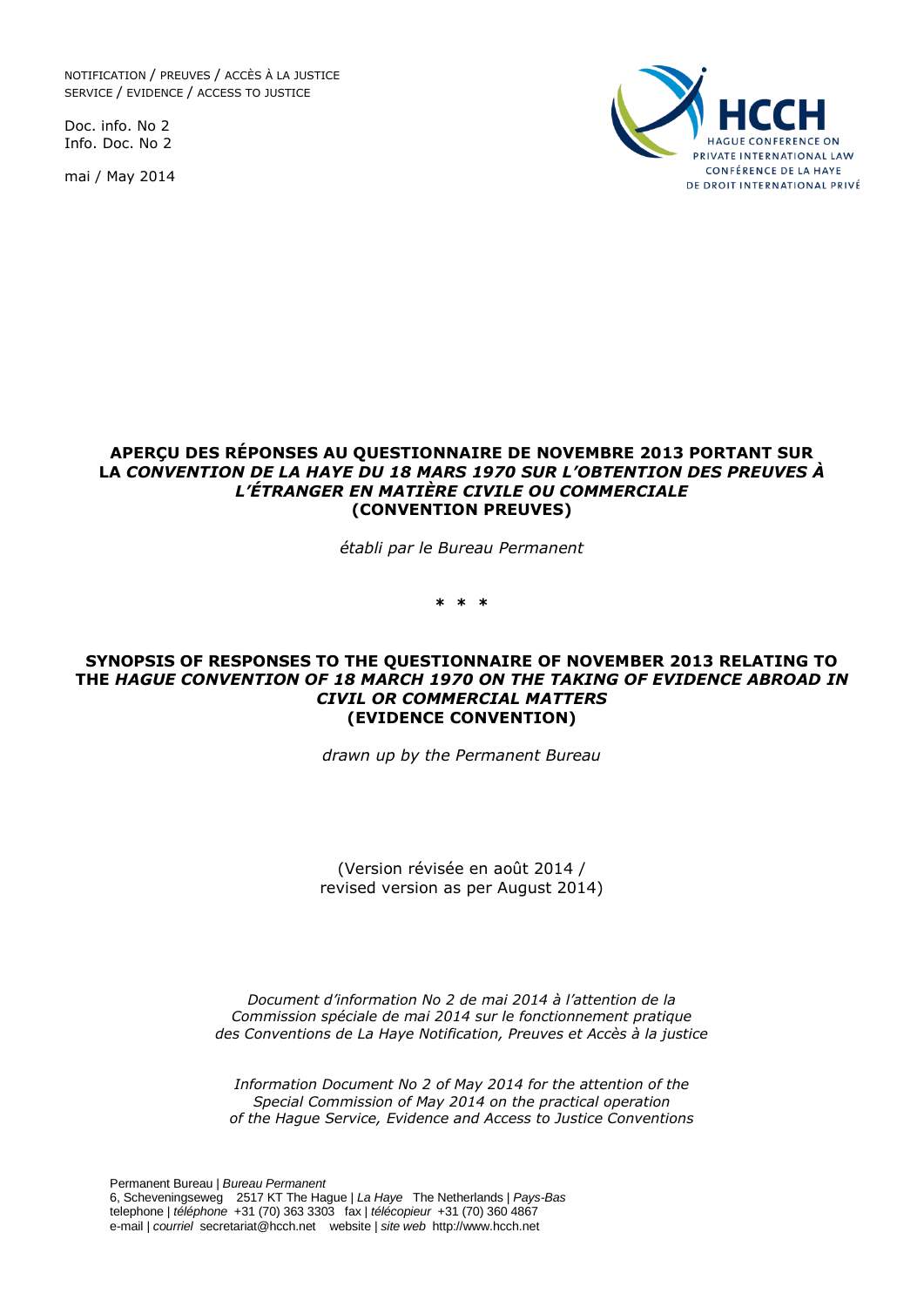#### **APERÇU DES RÉPONSES AU QUESTIONNAIRE DE NOVEMBRE 2013 PORTANT SUR LA** *CONVENTION DE LA HAYE DU 18 MARS 1970 SUR L'OBTENTION DES PREUVES À L'ÉTRANGER EN MATIÈRE CIVILE OU COMMERCIALE* **(CONVENTION PREUVES)**

*établi par le Bureau Permanent*

**\* \* \***

#### **SYNOPSIS OF RESPONSES TO THE QUESTIONNAIRE OF NOVEMBER 2013 RELATING TO THE** *HAGUE CONVENTION OF 18 MARCH 1970 ON THE TAKING OF EVIDENCE ABROAD IN CIVIL OR COMMERCIAL MATTERS* **(EVIDENCE CONVENTION)**

*drawn up by the Permanent Bureau*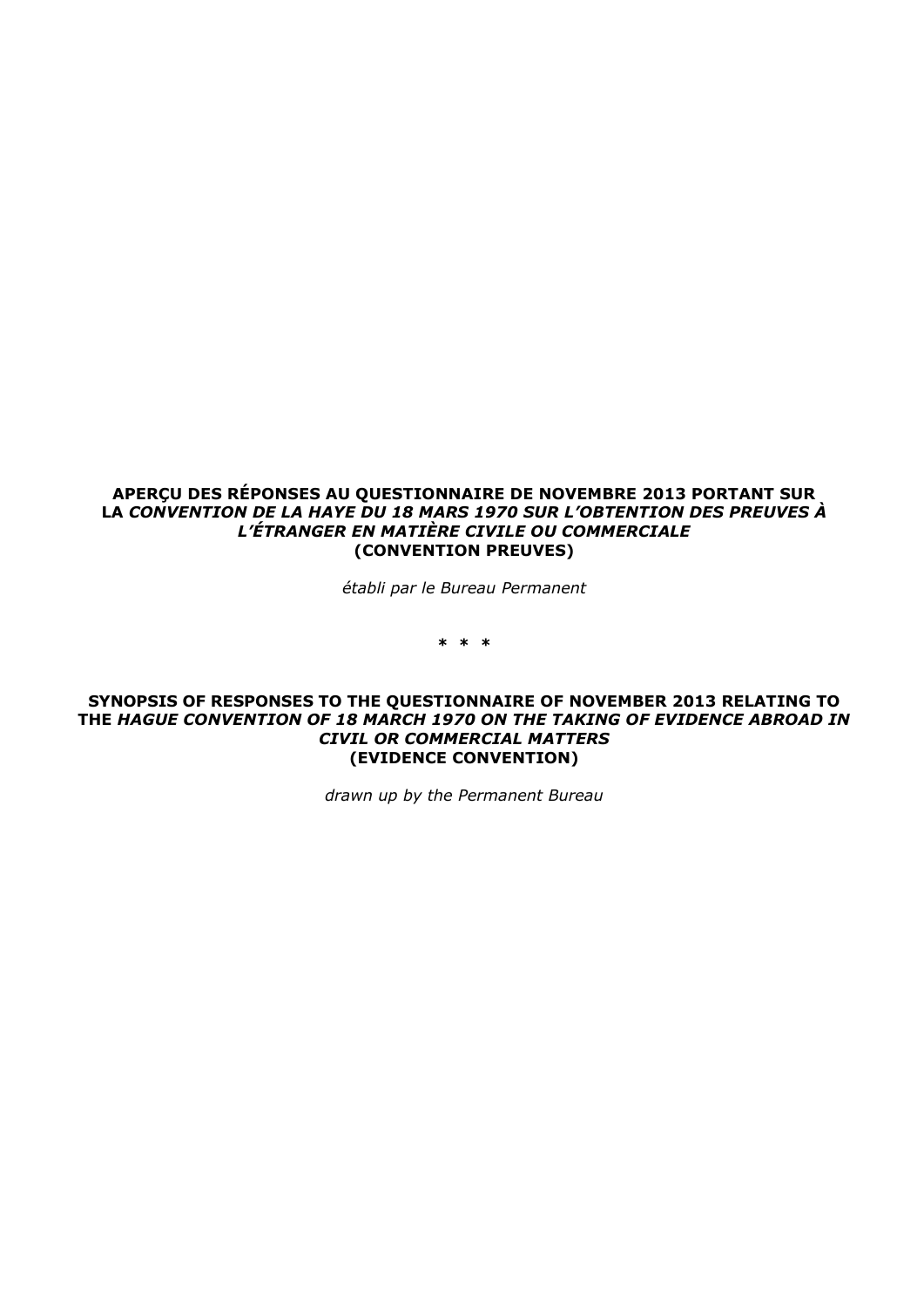Ce document n'a pas été traduit. Afin de rendre les réponses facilement accessibles aux experts de la Commission spéciale, celles-ci ont uniquement été compilées telles qu'elles ont été reçues et dans la langue dans laquelle elles ont été reçues. Le Bureau Permanent a apporté quelques corrections mineures au texte à des fins de présentation. Les réponses des États peuvent être consultées dans leur intégralité et dans leur version originale sur l'Espace Preuves du site web de la Conférence de La Haye (à l'adresse < [www.hcch.net](http://www.hcch.net/) >, sous la rubrique « Questionnaires & Réponses »), à l'exception de celles de certains États, qui ne figurent ni en ligne, ni dans le présent document. Ces États n'ont pas souhaité voir leur réponse publiée.

Dans ce document, les nombres entre crochets ('[#]') renvoient au nombre d'États concernés par une réponse donnée.

**Une première version de ce document a été établie et publiée sur le site de la Conférence de la Haye le 13 mai 2014. La version actuelle est une mise à jour au 5 août 2014.**

\* \* \*

This document has not been translated. It is a compilation of the responses as they were received to make the responses more readily accessible to experts to the Special Commission. Therefore the responses appear as they were received, in the language in which they were received. The Permanent Bureau has made some minor corrections to the text of responses for presentation purposes. The complete response of each State in its original form is available on the Evidence Section of the Hague Conference website < [www.hcch.net](http://www.hcch.net/) > under "Questionnaires & Responses". Responses from States that objected to the publication of their response have not been made available online and are not reproduced in this document.

Throughout this document numbers contained in square brackets  $(\ulcorner \# \urcorner')$  refer to the number of relevant responses.

**A first version of this document was prepared and published on the website of the Hague Conference on 13 May 2014. This current version is up to date as to 5 August 2014.**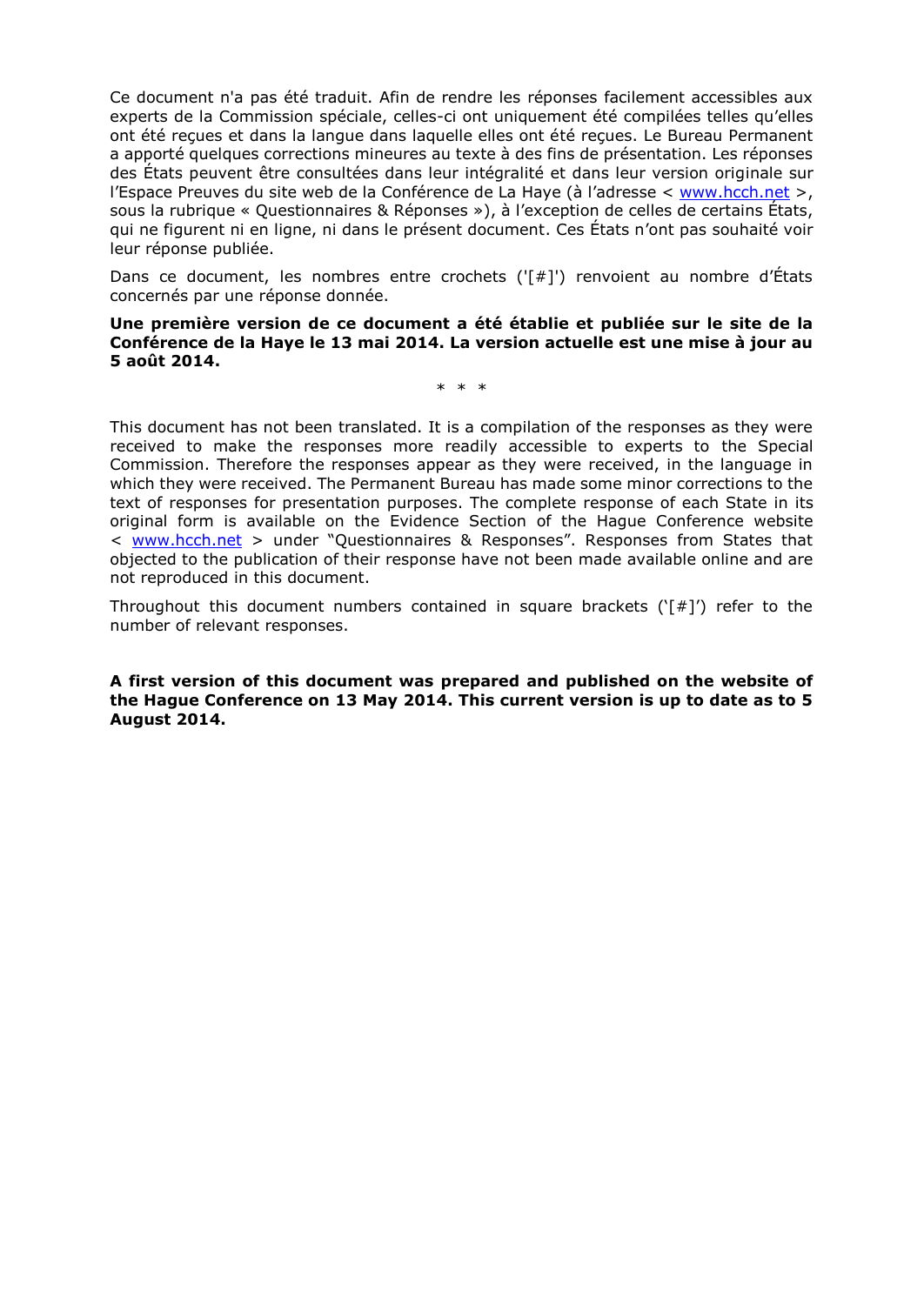# **TABLE OF CONTENTS**

|     |                                              | RESPONDING STATES AND REGIONAL ECONOMIC INTEGRATION                                                                                                                           |  |
|-----|----------------------------------------------|-------------------------------------------------------------------------------------------------------------------------------------------------------------------------------|--|
|     |                                              | ÉTATS ET ORGANISATION REGIONALE D'INTEGRATION ECONOMIQUE                                                                                                                      |  |
|     |                                              | PART I - QUESTIONS FOR NON-CONTRACTING STATES  10                                                                                                                             |  |
| А.  | Reasons for not being a Contracting State 10 |                                                                                                                                                                               |  |
|     | (1)                                          | Why is your State not a party to the Evidence Convention?10                                                                                                                   |  |
| В.  |                                              |                                                                                                                                                                               |  |
|     | (2)                                          | Is your State currently studying the Evidence Convention<br>with a view to becoming a Contracting State, or does your<br>State envisage studying it with a view to becoming a |  |
| C.  |                                              | Topics for the agenda of the Special Commission meeting 12                                                                                                                    |  |
|     | (3)                                          | Are there any specific topics or practical issues that your<br>State would like to have addressed at the Special<br>Commission meeting concerning the Evidence Convention?12  |  |
|     |                                              | PART II - QUESTIONS FOR CONTRACTING STATES  13                                                                                                                                |  |
| А.  |                                              | "Evidence Section" of the HCCH Website  13                                                                                                                                    |  |
|     | (4)                                          | Is the information contained in the practical information chart                                                                                                               |  |
|     | (5)                                          | How useful is the information on the Evidence Section of the                                                                                                                  |  |
| B1. |                                              | Statistics - incoming Letters of Request (Chapter I)  14                                                                                                                      |  |
|     | (6)                                          | How many Letters of Request have been received annually by<br>the Central Authority(ies) of your State? 14                                                                    |  |
|     | (7)                                          | For Letters of Request received in 2012, please complete the                                                                                                                  |  |
|     |                                              | B2. Statistics - outgoing Letters of Request (Chapter I) 19                                                                                                                   |  |
|     |                                              | (8) How many Letters of Request have been sent annually by the                                                                                                                |  |
|     | (9)                                          | Is your State experiencing any problems with the timely<br>execution of Letters of Request sent to other Contracting                                                          |  |
|     |                                              | B3. Statistics - use of consuls and commissioners (Chapter II)  24                                                                                                            |  |
|     |                                              | (10) Does your State have any data on the taking of evidence                                                                                                                  |  |
| C.  |                                              | General appreciation of the Evidence Convention  25                                                                                                                           |  |
|     |                                              | (11) How does your State rate the general operation of the                                                                                                                    |  |
|     |                                              | (12) Does your State consider there to be any positive or<br>problematic aspects of the operation of the Convention? 26                                                       |  |
| D.  |                                              |                                                                                                                                                                               |  |
|     |                                              | (13) Have any decisions on the interpretation or application of the<br>Evidence Convention been rendered by the judicial                                                      |  |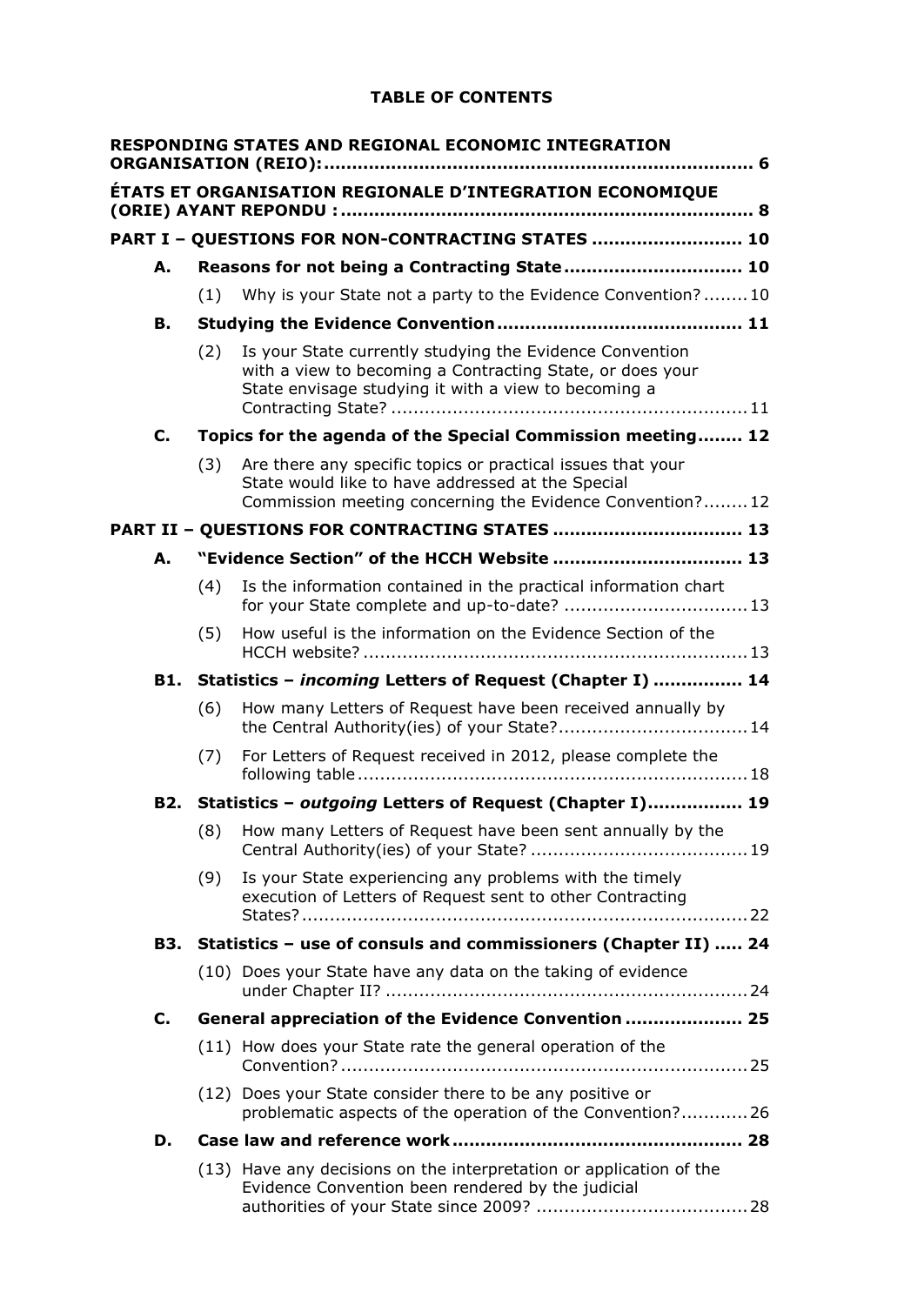|    | (14) Have any works on the Evidence Convention been recently<br>published in your State that do not already appear on the<br>Evidence Section of the HCCH website (under |     |
|----|--------------------------------------------------------------------------------------------------------------------------------------------------------------------------|-----|
|    | (15) Has your State received or sent any Letters of Request under<br>the Evidence Convention by electronic means (e.g., by fax or                                        |     |
|    | (16) Since 2009, has your State received or sent any Letters of<br>Request requiring or otherwise involving the use of a video-                                          |     |
|    | (17) If your State has not excluded in whole the application of<br>Chapter II, has a video-link been used in your State to take                                          |     |
|    | (18) Has your State received or sent Letters of Request that<br>expressly requested information stored in digital form (i.e.,                                            | -34 |
| F. | Topics for the agenda of the Special Commission meeting 35                                                                                                               |     |
|    | (19) Are there any specific topics or practical issues that your<br>State would like to have addressed at the Special                                                    |     |

[Commission meeting concerning the Evidence Convention?........35](#page-34-1)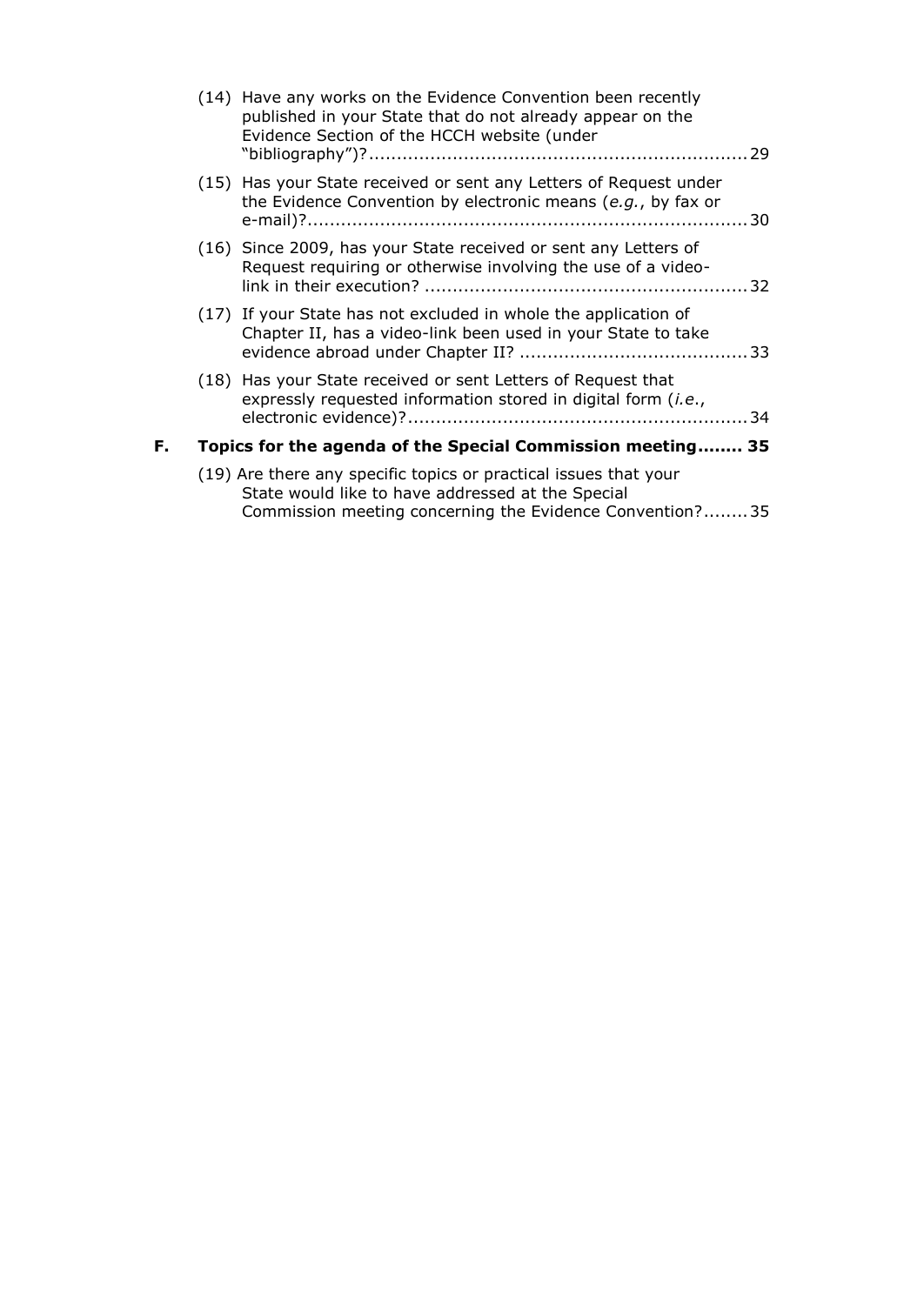#### <span id="page-5-0"></span>**Responding States and Regional Economic Integration Organisation (REIO):**

|    | <b>States and REIO [53]</b>        | <b>Non-Contracting States and REIO [11]</b> |
|----|------------------------------------|---------------------------------------------|
| 1. | Argentina                          | 1. Belgium                                  |
| 2. | Australia                          | 2. Canada                                   |
| 3. | Belgium                            | 3. El Salvador                              |
| 4. | Bosnia and Herzegovina             | 4. European Union <sup>4</sup>              |
| 5. | Brazil <sup>1</sup>                | 5. Honduras <sup>5</sup>                    |
| 6. | <b>Bulgaria</b>                    | 6. Japan                                    |
| 7. | Canada                             | 7. Malaysia                                 |
| 8. | China, People's Republic of        | 8. New Zealand                              |
| 9. |                                    | 9. Panama $^7$                              |
|    | China, Hong Kong Special           | 10. Paraguay <sup>8</sup>                   |
|    | Administrative Region <sup>2</sup> | 11. Vietnam                                 |
|    | 10. China, Macao Special           |                                             |
|    | Administrative Region <sup>3</sup> | <b>Contracting States [42]</b>              |
|    | 11. Croatia                        | 1. Argentina                                |
|    | 12. Cyprus                         | 2. Australia                                |
|    | 13. Czech Republic                 | 3. Bosnia and Herzegovina                   |
|    | 14. Denmark                        | 4. Brazil <sup>1</sup>                      |
|    | 15. El Salvador                    | 5. Bulgaria                                 |
|    | 16. Estonia                        | 6. China, People's Republic of              |
|    | 17. European Union <sup>4</sup>    | 7. China, Hong Kong Special                 |
|    | 18. Finland                        | Administrative Region <sup>2</sup>          |
|    | 19. France                         | 8. China, Macao Special                     |
|    | 20. Germany                        | Administrative Region <sup>3</sup>          |
|    | 21. Honduras <sup>5</sup>          | 9. Croatia                                  |
|    | 22. Hungary                        | 10. Cyprus                                  |
|    | 23. Israel                         | 11. Czech Republic                          |
|    | 24. Japan                          | 12. Denmark                                 |
|    | 25. Kuwait                         | 13. Estonia                                 |
|    | 26. Latvia                         | 14. Finland                                 |
|    | 27. Lithuania                      | 15. France                                  |
|    | 28. Luxembourg                     | 16. Germany                                 |
|    | 29. Malaysia                       | 17. Hungary                                 |
|    | 30. Malta <sup>6</sup>             | 18. Israel                                  |
|    | 31. Mexico                         | 19. Kuwait                                  |
|    | 32. Monaco                         | 20. Latvia                                  |
|    | 33. Netherlands                    | 21. Lithuania                               |
|    | 34. New Zealand                    | 22. Luxembourg                              |
|    | 35. Norway                         | 23. Malta <sup>6</sup>                      |
|    | 36. Panama $'$                     | 24. Mexico                                  |
|    | 37. Paraguay <sup>8</sup>          |                                             |
|    | 38. Poland                         | 25. Monaco                                  |
|    | 39. Portugal                       | 26. Netherlands                             |
|    | 40. Romania                        | 27. Norway                                  |
|    | 41. Russian Federation             | 28. Poland                                  |
|    |                                    | 29. Portugal                                |
|    | 42. Serbia                         | 30. Romania                                 |
|    | 43. Slovakia                       | 31. Russian Federation                      |
|    | 44. Slovenia                       | 32. Serbia                                  |
|    | 45. Spain                          | 33. Slovakia                                |

<sup>1</sup> At the time of submitting its response, Brazil was a non-Contracting State, however it has since become a Contracting State to the Convention.

<sup>2</sup> Henceforth China (Hong Kong SAR).

<sup>3</sup> Henceforth China (Macao SAR).

-

<sup>6</sup> Malta is awaiting European Union authorisation (by means of a Council Decision) to accede to the Convention.

- <sup>7</sup> A response was received from Panama, however this State objected to all of its response being published on the Hague Conference website.
- <sup>8</sup> A response was received from Paraguay, however this State objected to all of its response being published on the Hague Conference website.

<sup>4</sup> The European Commission presented a co-ordinated response (of all 28 of its Member States), from which the suggestions have been incorporated into question No 19.

<sup>&</sup>lt;sup>5</sup> A response was received from Honduras, however this State objected to all of its response being published on the Hague Conference website.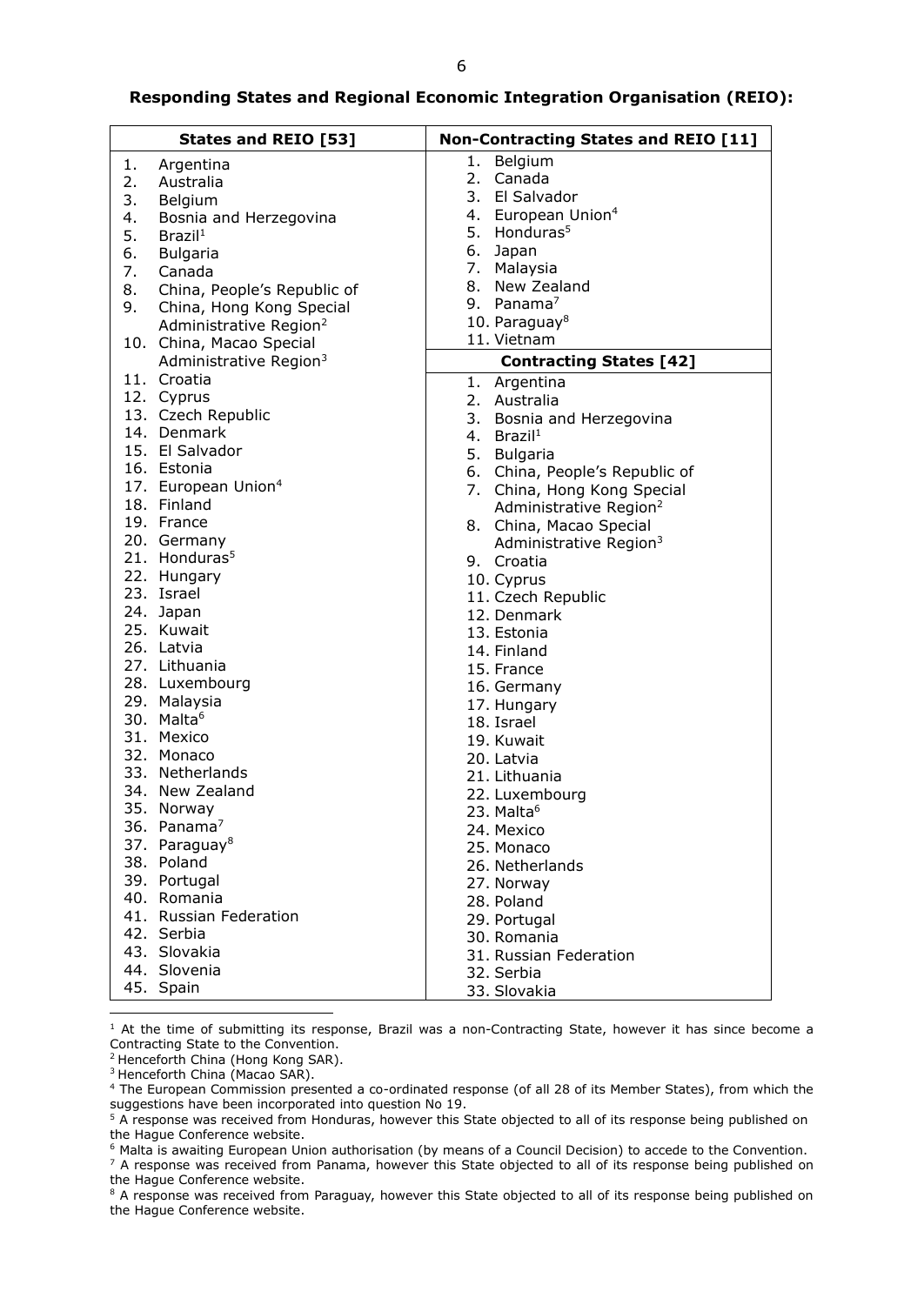<span id="page-6-0"></span>

| 46. Sri Lanka                | 34. Slovenia                 |
|------------------------------|------------------------------|
| 47. Sweden                   | 35. Spain                    |
| 48. Switzerland              | 36. Sri Lanka                |
| 49. Turkey <sup>9</sup>      | 37. Sweden                   |
| 50. Ukraine                  | 38. Switzerland              |
| 51. United Kingdom           | 39. Turkey <sup>9</sup>      |
| 52. United States of America | 40. Ukraine                  |
| 53. Vietnam                  | 41. United Kingdom           |
|                              | 42. United States of America |

-

 $9$  A response was received from Turkey, however this State objected to all of its response being published on the Hague Conference website.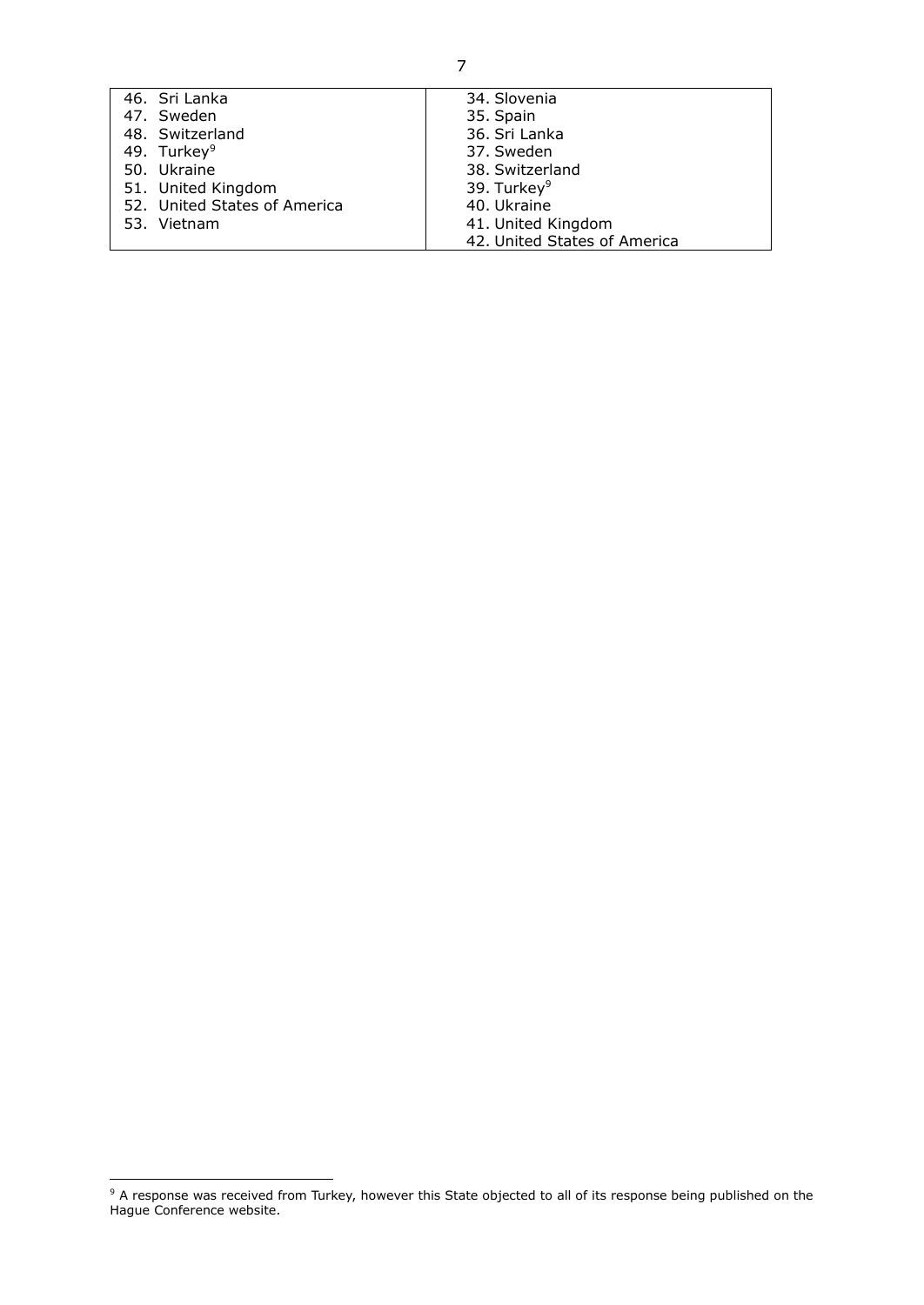### **États et Organisation régionale d'intégration économique (ORIE) ayant répondu :**

|     | États et ORIE [53]                  |            | Etats non contractants et ORIE [11] |
|-----|-------------------------------------|------------|-------------------------------------|
| 1.  | Allemagne                           |            | 1. Belgique                         |
| 2.  | Argentine                           |            | 2. Canada                           |
| 3.  | Australie                           |            | 3. El Salvador                      |
| 4.  | Belgique                            |            | 4. Honduras <sup>13</sup>           |
| 5.  | Bosnie et Herzégovine               | 5. Japon   |                                     |
| 6.  | Brésil <sup>10</sup>                |            | 6. Malaisie                         |
| 7.  | <b>Bulgarie</b>                     |            | 7. Nouvelle-Zélande                 |
| 8.  | Canada                              |            | 8. Panama <sup>15</sup>             |
| 9.  | Chine, République populaire de      |            | 9. Paraguay <sup>16</sup>           |
| 10. | Chine, Région administrative        |            | 10. Union européenne <sup>18</sup>  |
|     | spéciale de Hong Kong <sup>11</sup> |            | 11. Viet Nam                        |
| 11. | Chine, Région administrative        |            | États contractants [42]             |
|     | spéciale de Macao <sup>12</sup>     | 1.         | Allemagne                           |
| 12. | Chypre                              | 2.         | Argentine                           |
|     | 13. Croatie                         | 3.         | Australie                           |
| 14. | Danemark                            | 4.         | Bosnie et Herzégovine               |
|     | 15. El Salvador                     | 5.         | <b>Bulgarie</b>                     |
|     | 16. Espagne                         | 6.         | Brésil <sup>10</sup>                |
|     | 17. Estonie                         | 7.         | Chine, République populaire de      |
|     | 18. États-Unis d'Amérique           | 8.         | Chine, Région administrative        |
|     | 19. Finlande                        |            | spéciale de Hong Kong <sup>11</sup> |
| 20. | France                              | 9.         | Chine, Région administrative        |
| 21. | Honduras $13$                       |            |                                     |
| 22. | Hongrie                             | 10.        | spéciale de Macao <sup>12</sup>     |
| 23. | Israël                              |            | Chypre<br>11. Croatie               |
| 24. | Japon                               |            | 12. Danemark                        |
| 25. | Koweït                              | 13.        |                                     |
|     | 26. Lettonie                        |            | Espagne                             |
|     | 27. Lituanie                        |            | 14. Estonie                         |
|     | 28. Luxembourg                      | 15.<br>16. | États-Unis d'Amérique<br>Finlande   |
| 29. | Malaisie                            | 17.        | France                              |
| 30. | Malte <sup>14</sup>                 | 18.        |                                     |
| 31. | Mexique                             |            | Hongrie<br>19. Israël               |
| 32. | Monaco                              |            | 20. Koweït                          |
| 33. | Norvège                             |            | 21. Lettonie                        |
| 34. | Nouvelle-Zélande                    |            | 22. Lituanie                        |
| 35. | Panama <sup>15</sup>                |            |                                     |
| 36. | Paraguay <sup>16</sup>              | 23.        | Luxembourg                          |
| 37. | Pays-Bas                            | 24.        | Malte <sup>14</sup>                 |
| 38. | Pologne                             | 25.        | Mexique                             |
| 39. | Portugal                            | 26.        | Monaco                              |
| 40. | République tchèque                  | 27.        | Norvège                             |
| 41. | Roumanie                            | 28.        | Pays-Bas                            |
| 42. | Royaume-Uni                         | 29.        | Pologne                             |
| 43. | Russie, Fédération de               | 30.        | Portugal                            |
| 44. | Serbie                              | 31.        | République tchèque                  |
| 45. | Slovaquie                           | 32.        | Roumanie                            |
|     |                                     | 33.        | Royaume-Uni                         |

<sup>10</sup> Au moment où cette réponse est soumise, le Brésil n'était pas un État contractant à la Convention. Il l'est devenu entre-temps.

<sup>11</sup> Ci-après China (Hong Kong SAR).

-

<sup>12</sup> Ci-après China (Macao SAR).

<sup>&</sup>lt;sup>13</sup> Le Honduras a fait parvenir une réponse, mais a refusé qu'elle soit publiée en intégralité sur le site de la Conférence de La Haye.

<sup>14</sup> Malte attend l'autorisation de l'Union européenne (sous la forme d'une décision du Conseil) afin d'adhérer à la Convention.

<sup>&</sup>lt;sup>15</sup> Le Panama a fait parvenir une réponse, mais a refusé qu'elle soit publiée en intégralité sur le site de la Conférence de La Haye.

<sup>&</sup>lt;sup>16</sup> Le Paraguay a fait parvenir une réponse, mais a refusé qu'elle soit publiée en intégralité sur le site de la Conférence de La Haye.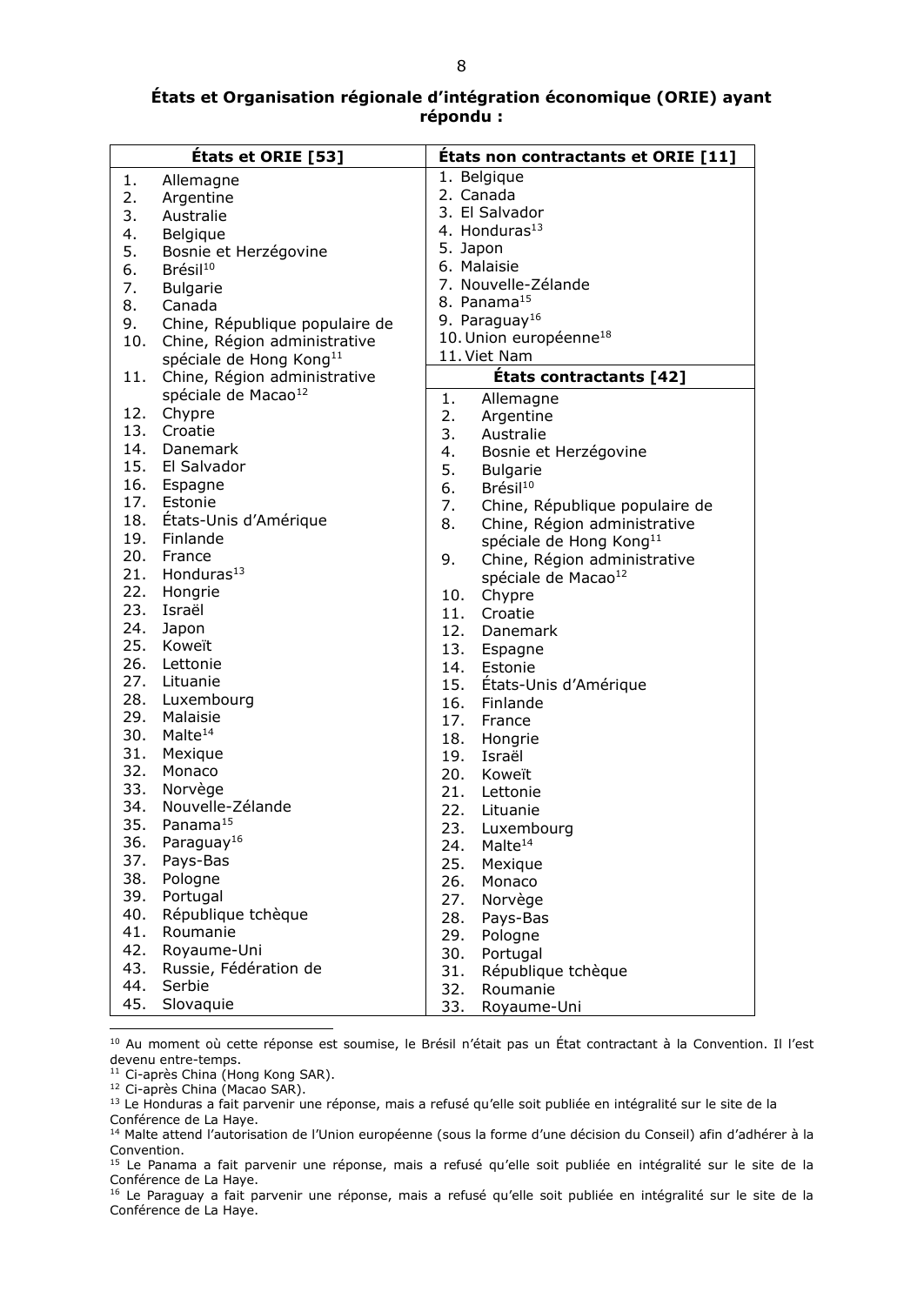| 46. Slovénie                       | 34. | Russie, Fédération de     |
|------------------------------------|-----|---------------------------|
| 47. Sri Lanka                      |     | 35. Serbie                |
| 48. Suède                          |     | 36. Slovaquie             |
| 49. Suisse                         |     | 37. Slovénie              |
| 50. Turquie <sup>17</sup>          |     | 38. Sri Lanka             |
| 51. Ukraine                        |     | 39. Suède                 |
| 52. Union européenne <sup>18</sup> |     | 40. Suisse                |
| 53. Viet Nam                       |     | 41. Turquie <sup>17</sup> |
|                                    |     | 42. Ukraine               |

1

<sup>&</sup>lt;sup>17</sup> La Turquie a fait parvenir une réponse, mais a refusé qu'elle soit publiée en intégralité sur le site de la Conférence de La Haye.

<sup>&</sup>lt;sup>18</sup> La Commission européenne a fait parvenir une réponse coordonnée (pour ses 28 États membres), dont les suggestions sont intégrées à la question No 19.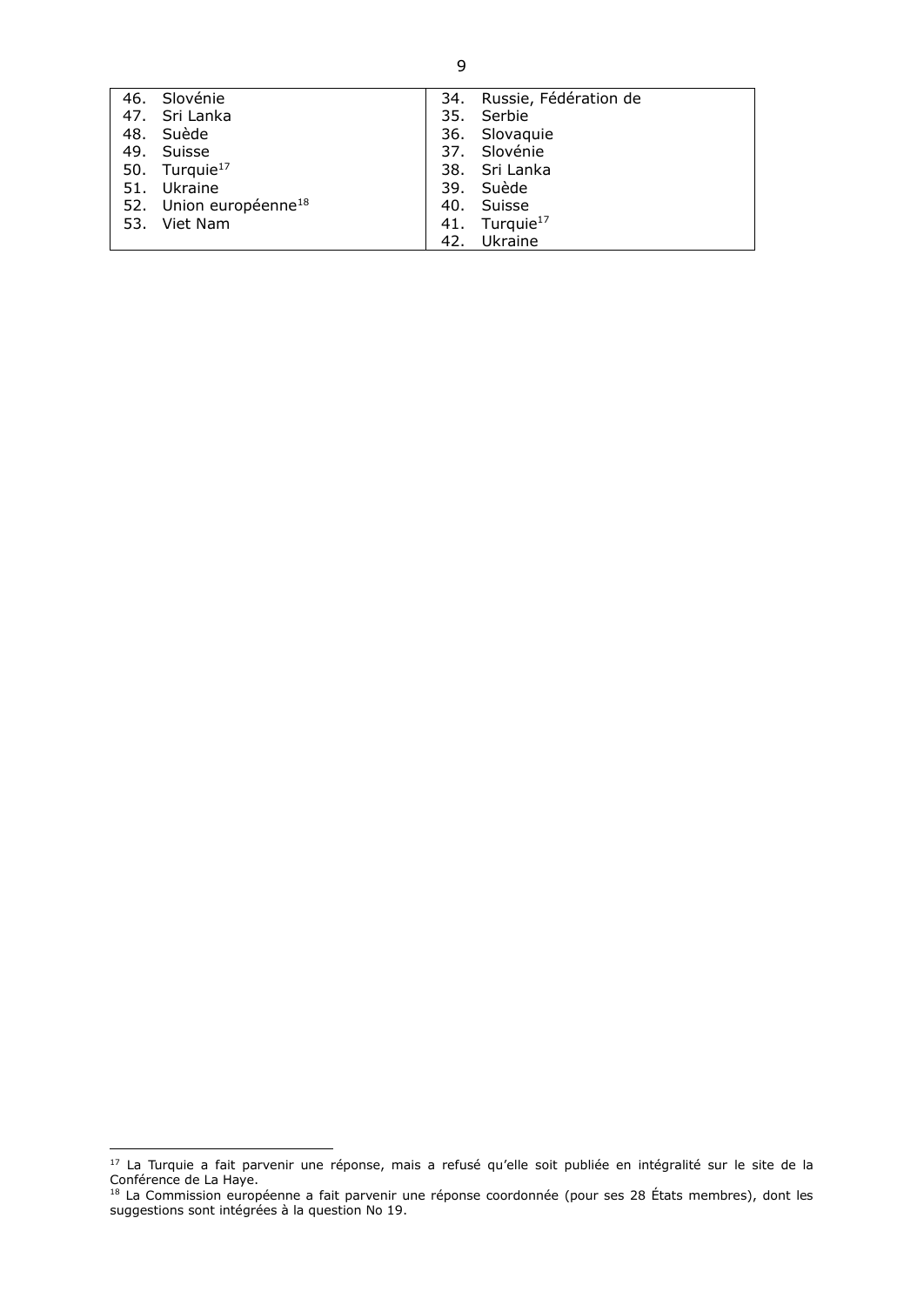<span id="page-9-2"></span><span id="page-9-1"></span><span id="page-9-0"></span>

| <b>Questions &amp; Replies</b>                                                                                                                                                                                                                                                                                                                                                                                                                                                                                                                                                                                                                                                                                                                                                 | <b>States</b>                |
|--------------------------------------------------------------------------------------------------------------------------------------------------------------------------------------------------------------------------------------------------------------------------------------------------------------------------------------------------------------------------------------------------------------------------------------------------------------------------------------------------------------------------------------------------------------------------------------------------------------------------------------------------------------------------------------------------------------------------------------------------------------------------------|------------------------------|
| <b>PART I - Questions for non-Contracting States</b>                                                                                                                                                                                                                                                                                                                                                                                                                                                                                                                                                                                                                                                                                                                           |                              |
| A. Reasons for not being a Contracting State                                                                                                                                                                                                                                                                                                                                                                                                                                                                                                                                                                                                                                                                                                                                   |                              |
| (1) Why is your State not a party to the Evidence Convention?                                                                                                                                                                                                                                                                                                                                                                                                                                                                                                                                                                                                                                                                                                                  |                              |
| The authorities of your State do not see any added value in the Convention (e.g.,<br>compared to regimes established under other judicial co-operation treaties) - please<br>specify:                                                                                                                                                                                                                                                                                                                                                                                                                                                                                                                                                                                          |                              |
| Japan: Consular Convention between Japan and the United States of America, Consular Convention<br>between Japan and the United Kingdom of Great Britain and Northern Ireland, and other agreements<br>or arrangements concerning judicial assistance between Japan and countries listed below; Swiss<br>Confederation, Kingdom of Spain, Kingdom of Denmark, Republic of Italy, Democratic Socialist of Sri<br>Lanka, Federal Republic of Brazil, India, Republic of Germany, Islamic Republic of Pakistan, Syrian<br>Arab Republic, Islamic Republic of Iran, State of Kuwait, Kingdom of Thailand and Republic of Irag.                                                                                                                                                      | $[1]$<br>Japan.              |
| The number of cases in your State requiring evidence to be taken abroad has so far been<br>limited and has not required your State to participate in a global regime.                                                                                                                                                                                                                                                                                                                                                                                                                                                                                                                                                                                                          | [0]                          |
| There are legal obstacles in the internal legal system of your State that prevent it from<br>joining the Convention - please specify:                                                                                                                                                                                                                                                                                                                                                                                                                                                                                                                                                                                                                                          |                              |
| Canada: The Convention does not include clauses with respect to multi-unit states. Such clauses would<br>allow Canada to extend the application of the Convention only to the provinces and territories that<br>implement the Convention. Without such clauses, the Convention would have to be implemented in<br>all Canadian provinces and territories, which is difficult to achieve. / La Convention n'inclut pas de<br>clauses pour État à plusieurs unités. De telles clauses permettraient au Canada d'étendre l'application<br>de la Convention seulement aux provinces et territoires qui mettre en œuvre la Convention. Sans ces<br>clauses, la Convention devrait être mise en œuvre par tous les provinces et territoires canadiens, ce<br>qui est plus difficile. | $\lceil 1 \rceil$<br>Canada. |
| There are specific issues arising out of the Convention which dissuade your State from<br>joining the Convention - please explain:                                                                                                                                                                                                                                                                                                                                                                                                                                                                                                                                                                                                                                             | [0]                          |
| Your State does not have the means or resources to properly implement the Convention.                                                                                                                                                                                                                                                                                                                                                                                                                                                                                                                                                                                                                                                                                          | [0]                          |
| Joining the Convention has so far not been studied in detail (see also question 2).                                                                                                                                                                                                                                                                                                                                                                                                                                                                                                                                                                                                                                                                                            | [2]<br>Malaysia, Vietnam.    |
| Other - please explain:                                                                                                                                                                                                                                                                                                                                                                                                                                                                                                                                                                                                                                                                                                                                                        | $[4]$                        |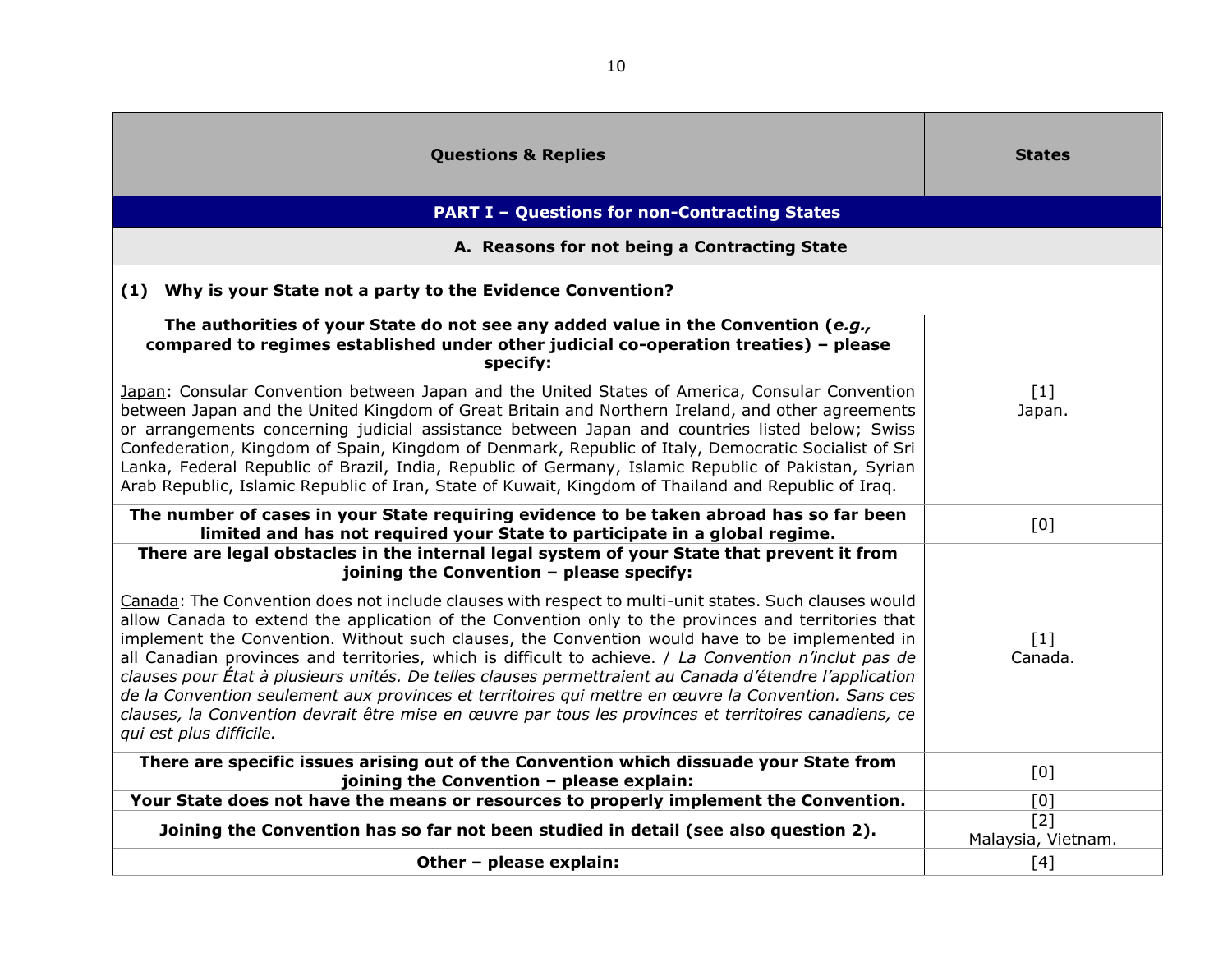<span id="page-10-1"></span><span id="page-10-0"></span>

| Belgium: L'adhésion de la Belgique à cette Convention a été envisagée et une série de travaux<br>préparatoires avaient été réalisés à cette fin. La possibilité pour un État membre de l'Union européenne<br>d'encore devenir Partie à cette Convention est maintenant liée à la question de l'exercice des<br>compétences externes de l'Union.                                                                                 | Belgium, Brazil, El<br>Salvador, New Zealand. |  |  |  |  |
|---------------------------------------------------------------------------------------------------------------------------------------------------------------------------------------------------------------------------------------------------------------------------------------------------------------------------------------------------------------------------------------------------------------------------------|-----------------------------------------------|--|--|--|--|
| <b>Brazil:</b> None of the above. Please refer to the answer to question $(2)$ , below.                                                                                                                                                                                                                                                                                                                                         |                                               |  |  |  |  |
| El Salvador: In El Salvador, the necessary consultations have been sent to the correspondent<br>institutions in order to determine if it is possible or not to become a State Party of this Convention.                                                                                                                                                                                                                         |                                               |  |  |  |  |
| New Zealand: At the time of the 2008 questionnaire work was underway on the remaining domestic<br>steps toward becoming a party to the Hague Evidence Convention. This work was deferred due to<br>competing priorities, a focus on bilateral arrangements with Australia and resource constraints.                                                                                                                             |                                               |  |  |  |  |
| <b>B. Studying the Evidence Convention</b>                                                                                                                                                                                                                                                                                                                                                                                      |                                               |  |  |  |  |
| (2) Is your State currently studying the Evidence Convention with a view to becoming a Contracting State, or does<br>your State envisage studying it with a view to becoming a Contracting State?                                                                                                                                                                                                                               |                                               |  |  |  |  |
| Yes<br>Brazil: The Convention has already been approved by Congress by request of the Ministries of Foreign<br>Affairs and of Justice (Central Authority). The Treaty was sent back to the Government for measures<br>related to the act of ratification and for the expedition of the Presidential Decree.                                                                                                                     |                                               |  |  |  |  |
| El Salvador: For each international instrument, different time schedules are handled.                                                                                                                                                                                                                                                                                                                                           |                                               |  |  |  |  |
| Malaysia: Still considering the possibility of becoming a party to the Evidence Convention.                                                                                                                                                                                                                                                                                                                                     | [5]<br>Brazil, El Salvador,                   |  |  |  |  |
| New Zealand: The legislation necessary for New Zealand to become a party to the Evidence Convention<br>is in place and, as noted above, some further work on the remaining domestic steps was completed<br>in 2008. However this work was deferred and, at present, New Zealand has no timeline for joining<br>the Convention. Officials intend to seek government approval to resume this work when other priorities<br>allow. | Malaysia, New Zealand,<br>Vietnam.            |  |  |  |  |
|                                                                                                                                                                                                                                                                                                                                                                                                                                 |                                               |  |  |  |  |
| Vietnam: The Evidence Convention has been studied by the Supreme People's Court but the timeline<br>for joining the Convention has not been decided yet.                                                                                                                                                                                                                                                                        |                                               |  |  |  |  |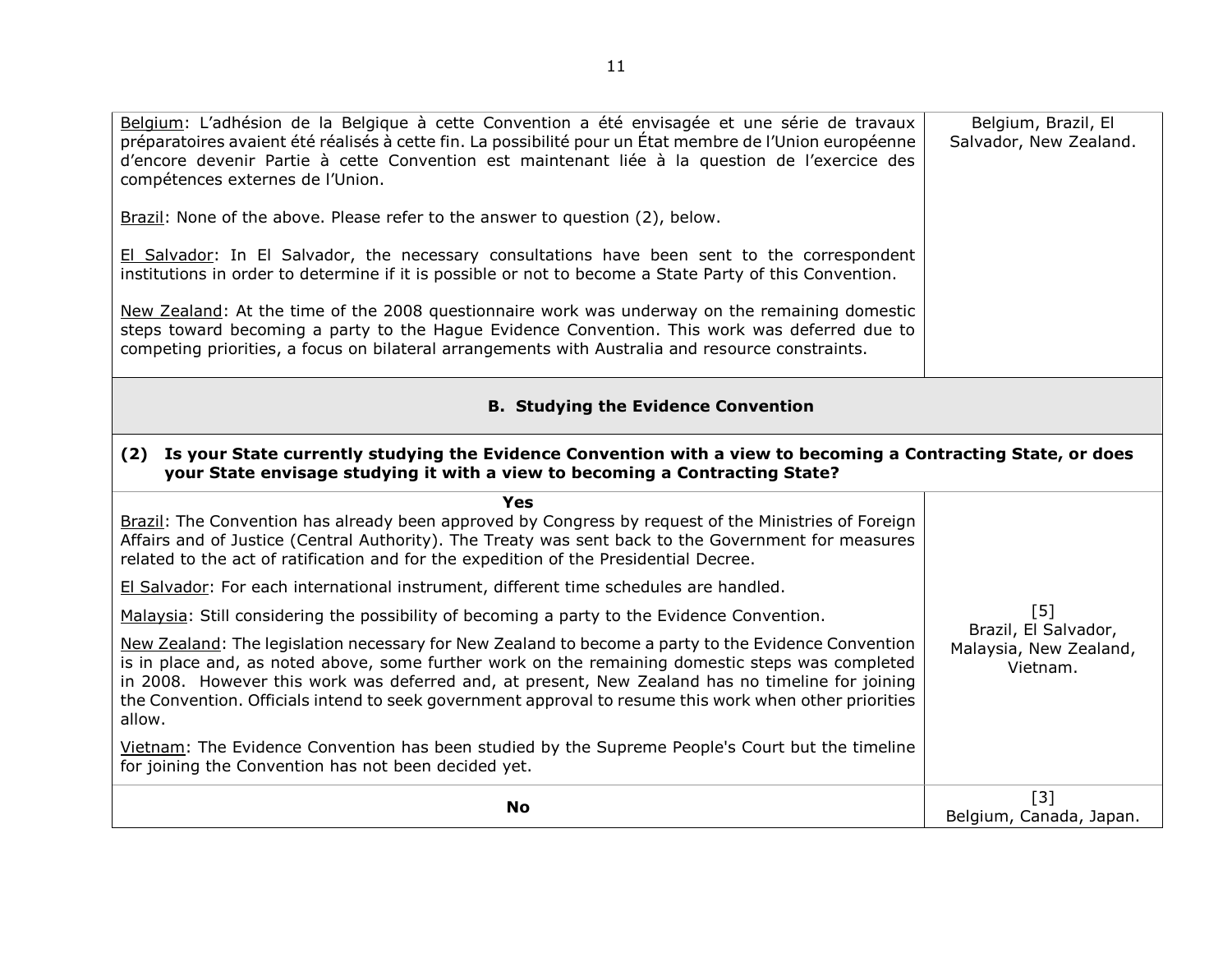<span id="page-11-1"></span><span id="page-11-0"></span>

| C. Topics for the agenda of the Special Commission meeting |                                                                                                                                                                                |                                                                                           |  |  |  |
|------------------------------------------------------------|--------------------------------------------------------------------------------------------------------------------------------------------------------------------------------|-------------------------------------------------------------------------------------------|--|--|--|
| (3)                                                        | Are there any specific topics or practical issues that your State would like to have addressed at the Special<br><b>Commission meeting concerning the Evidence Convention?</b> |                                                                                           |  |  |  |
|                                                            | Yes                                                                                                                                                                            | [0]                                                                                       |  |  |  |
|                                                            | No                                                                                                                                                                             | [8]<br>Belgium, Brazil, Canada, El<br>Salvador, Japan, Malaysia,<br>New Zealand, Vietnam. |  |  |  |

г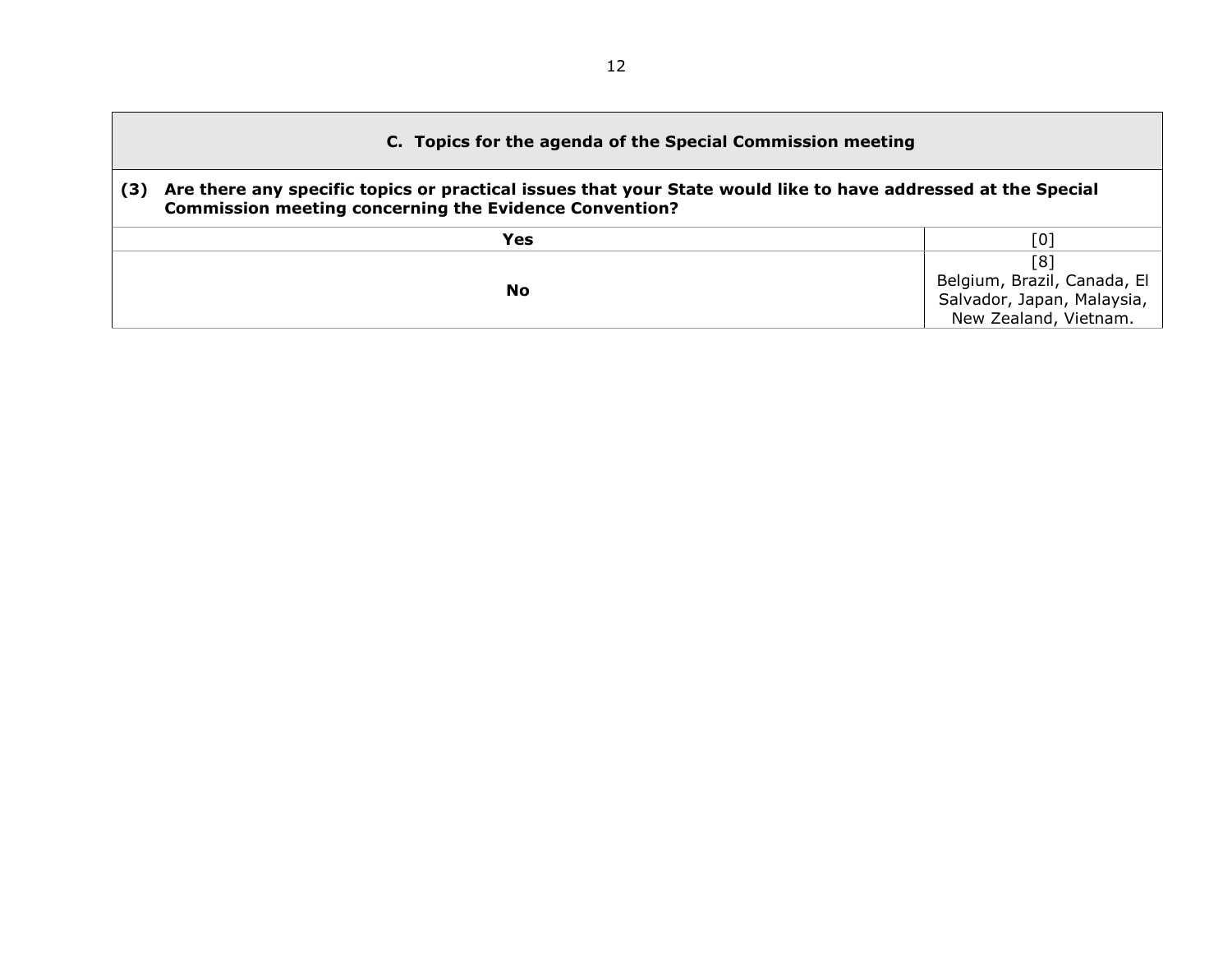<span id="page-12-3"></span><span id="page-12-2"></span><span id="page-12-1"></span><span id="page-12-0"></span>

| <b>PART II - Questions for Contracting States</b>                                                           |                                                                                                                                                                                                                                                                                                              |  |  |
|-------------------------------------------------------------------------------------------------------------|--------------------------------------------------------------------------------------------------------------------------------------------------------------------------------------------------------------------------------------------------------------------------------------------------------------|--|--|
| "Evidence Section" of the HCCH Website<br>A.                                                                |                                                                                                                                                                                                                                                                                                              |  |  |
| (4) Is the information contained in the practical information chart for your State complete and up-to-date? |                                                                                                                                                                                                                                                                                                              |  |  |
| <b>Yes</b>                                                                                                  | $[12]$<br>Argentina, China (Hong<br>Kong SAR), Estonia,<br>Lithuania, Monaco,<br>Netherlands, Romania,<br>Russian Federation,<br>Serbia, Sri Lanka,<br>Ukraine, United Kingdom.                                                                                                                              |  |  |
| <b>No</b>                                                                                                   | [26]<br>Australia, Bulgaria, China,<br>Croatia, Cyprus, Czech<br>Republic, Denmark,<br>Finland, France,<br>Germany, Hungary,<br>Israel, Kuwait, Latvia,<br>Lithuania, Luxembourg,<br>Mexico, Norway, Poland,<br>Portugal, Slovakia,<br>Slovenia, Spain, Sweden,<br>Switzerland, United<br>States of America. |  |  |
| There is no practical information chart                                                                     | $[2]$<br>Bosnia and Herzegovina,<br>China (Macao SAR).                                                                                                                                                                                                                                                       |  |  |
| (5) How useful is the information on the Evidence Section of the HCCH website?                              |                                                                                                                                                                                                                                                                                                              |  |  |
| <b>Very Useful</b>                                                                                          | $[18]$<br>Argentina, Bulgaria,<br>China, China (Hong Kong<br>SAR), China (Macao<br>SAR), Croatia, Czech<br>Republic, Finland, Kuwait,                                                                                                                                                                        |  |  |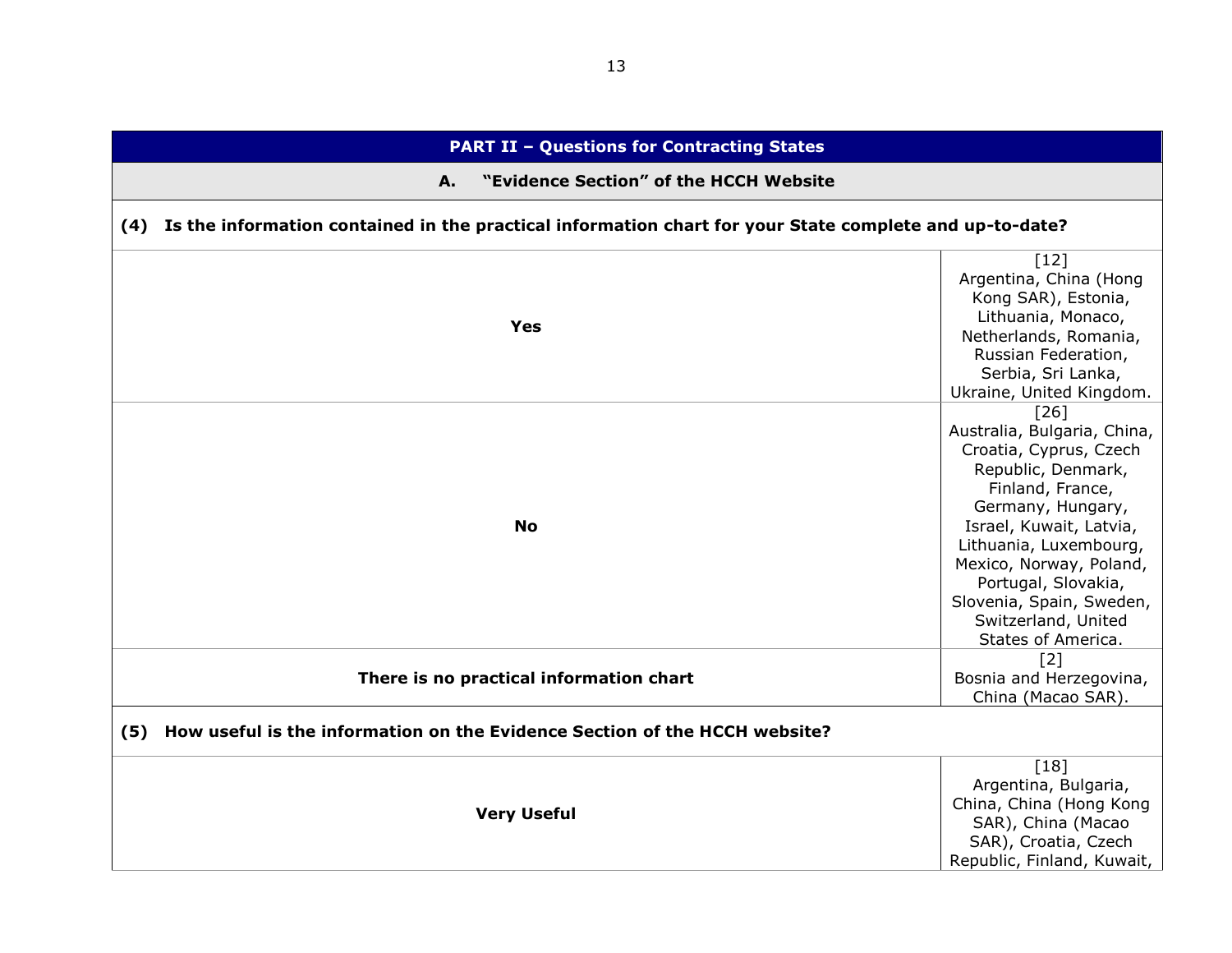|                                                                                                                                                                                                                                                                                                                                                     |                                                                                                      |                |                   |                |              | Norway, Poland, Portugal,<br>Romania, Serbia,<br>Slovakia, Spain, Sweden,                                                                                                                                                                                                       |
|-----------------------------------------------------------------------------------------------------------------------------------------------------------------------------------------------------------------------------------------------------------------------------------------------------------------------------------------------------|------------------------------------------------------------------------------------------------------|----------------|-------------------|----------------|--------------|---------------------------------------------------------------------------------------------------------------------------------------------------------------------------------------------------------------------------------------------------------------------------------|
|                                                                                                                                                                                                                                                                                                                                                     |                                                                                                      |                |                   |                |              | United States of America.                                                                                                                                                                                                                                                       |
| <b>Useful</b>                                                                                                                                                                                                                                                                                                                                       |                                                                                                      |                |                   |                |              | [21]<br>Australia, Bosnia and<br>Herzegovina, Cyprus,<br>Denmark, Estonia,<br>France, Germany,<br>Hungary, Israel, Latvia,<br>Lithuania, Luxembourg,<br>Mexico, Monaco,<br>Netherlands, Russian<br>Federation, Slovenia, Sri<br>Lanka, Switzerland,<br>Ukraine, United Kingdom. |
|                                                                                                                                                                                                                                                                                                                                                     |                                                                                                      |                | <b>Not useful</b> |                |              | [0]                                                                                                                                                                                                                                                                             |
| <b>Comments/suggestions:</b>                                                                                                                                                                                                                                                                                                                        |                                                                                                      |                |                   |                |              |                                                                                                                                                                                                                                                                                 |
| Germany: Further translation into German.<br>Argentina: Considering that the execution of letters of request may be refused when the evidence<br>required does not fall within the functions of the judiciary, pursuant article 12, it could be useful if such<br>information can be obtained from the "Practical Information Chart" of each State. | $\lceil 2 \rceil$<br>Argentina, Germany.                                                             |                |                   |                |              |                                                                                                                                                                                                                                                                                 |
| B1. Statistics - <i>incoming</i> Letters of Request (Chapter I)                                                                                                                                                                                                                                                                                     |                                                                                                      |                |                   |                |              |                                                                                                                                                                                                                                                                                 |
| (6)                                                                                                                                                                                                                                                                                                                                                 | How many Letters of Request have been received annually by the Central Authority(ies) of your State? |                |                   |                |              |                                                                                                                                                                                                                                                                                 |
| 2009                                                                                                                                                                                                                                                                                                                                                | 2010                                                                                                 | 2011           | 2012              | 2013           | <b>Total</b> |                                                                                                                                                                                                                                                                                 |
| $44*$                                                                                                                                                                                                                                                                                                                                               | 39*                                                                                                  | $46*$          | $62*$             | 59*            | 250*         | Australia                                                                                                                                                                                                                                                                       |
|                                                                                                                                                                                                                                                                                                                                                     | $\overline{\phantom{a}}$                                                                             | $\blacksquare$ |                   | $12*$          | $12*$        | Bosnia and Herzegovina                                                                                                                                                                                                                                                          |
| 4                                                                                                                                                                                                                                                                                                                                                   | $\mathbf{1}$                                                                                         | $\sim$         | 2                 | 1              | 8            | <b>Bulgaria</b>                                                                                                                                                                                                                                                                 |
| 27                                                                                                                                                                                                                                                                                                                                                  | 33                                                                                                   | 365            | 42                | 58             | 525          | China                                                                                                                                                                                                                                                                           |
| 6                                                                                                                                                                                                                                                                                                                                                   | $\overline{4}$                                                                                       | 12             | 14                | 15             | 51           | China (Hong Kong SAR)                                                                                                                                                                                                                                                           |
| 3                                                                                                                                                                                                                                                                                                                                                   | 5                                                                                                    | $\overline{7}$ | 6                 | $\overline{2}$ | 23           | China (Macao SAR)                                                                                                                                                                                                                                                               |
| $\overline{2}$                                                                                                                                                                                                                                                                                                                                      | $\overline{2}$                                                                                       | 9              | 5                 | $\mathbf{1}$   | 19           | Cyprus                                                                                                                                                                                                                                                                          |
| 6                                                                                                                                                                                                                                                                                                                                                   | $\mathbf{1}$                                                                                         | $\overline{7}$ | $\overline{2}$    | $\overline{2}$ | 18           | Czech Republic                                                                                                                                                                                                                                                                  |
| $977*$                                                                                                                                                                                                                                                                                                                                              | 928*                                                                                                 | 1013*          | $1470*$           | 1588*          | 5976*        | Denmark                                                                                                                                                                                                                                                                         |

<span id="page-13-1"></span><span id="page-13-0"></span>0 2 2 3 1 *8* Estonia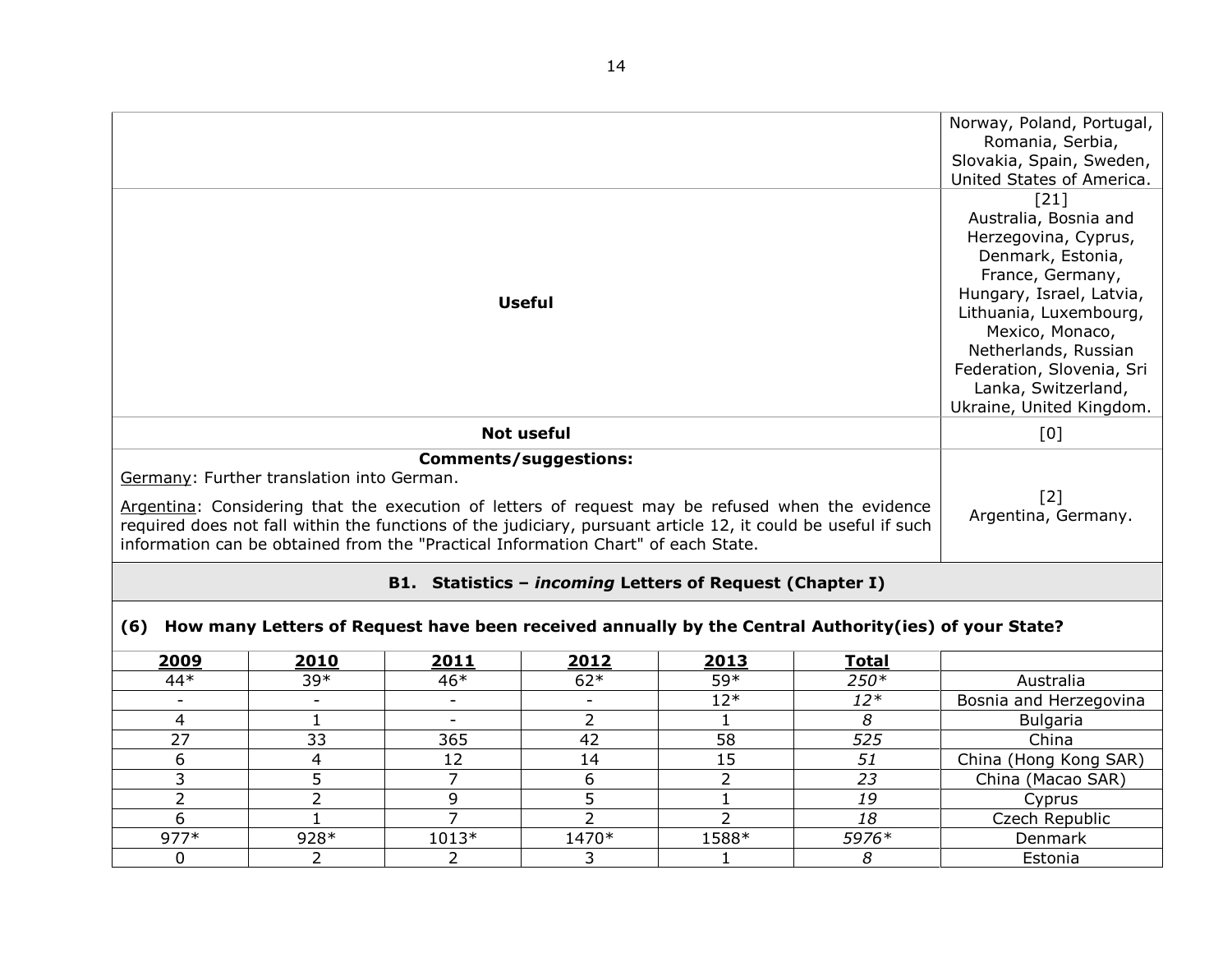| and the state |
|---------------|
| ۰,<br>×.<br>۹ |

| 7                                                                                                                                                 | 14                                                                                               | 16                                                                 | 10             | 20              | 67             | Finland                              |
|---------------------------------------------------------------------------------------------------------------------------------------------------|--------------------------------------------------------------------------------------------------|--------------------------------------------------------------------|----------------|-----------------|----------------|--------------------------------------|
| 154                                                                                                                                               | 168                                                                                              | 155                                                                | 135            | 104             | 716            | France                               |
|                                                                                                                                                   |                                                                                                  |                                                                    |                |                 | 860*           | Germany                              |
| $\overline{2}$                                                                                                                                    | 11                                                                                               | 3                                                                  | $\mathbf{1}$   | $\overline{2}$  | 19             | Hungary                              |
| 86                                                                                                                                                | 85                                                                                               | 81                                                                 | 68             | 119             | 439            | Israel                               |
| 3                                                                                                                                                 | $\mathbf{1}$                                                                                     | $\mathbf 1$                                                        | 3              | $\overline{2}$  | 10             | Kuwait                               |
| $\mathbf 0$                                                                                                                                       | 3                                                                                                | 0                                                                  | 0              | $\mathbf{1}$    | $\overline{4}$ | Latvia                               |
| 3                                                                                                                                                 | 3                                                                                                | $\mathbf{1}$                                                       | $\overline{4}$ | $\overline{7}$  | 18             | Luxembourg                           |
| $\overline{\phantom{0}}$                                                                                                                          | 12                                                                                               | 9                                                                  | 11             | $\overline{17}$ | 49             | Mexico                               |
| $\overline{2}$                                                                                                                                    | $\overline{4}$                                                                                   | $\overline{7}$                                                     | 3              | 6               | 22             | Monaco                               |
| 146                                                                                                                                               | 137                                                                                              | 163                                                                | 185            | 201             | 832            | Netherlands                          |
| 450*                                                                                                                                              | 550*                                                                                             | 820*                                                               | 690*           | 670*            | 3180*          | Norway                               |
| $\blacksquare$                                                                                                                                    | $\overline{\phantom{a}}$                                                                         | 94                                                                 | 120            | 139             | 353            | Poland                               |
| 15                                                                                                                                                | 8                                                                                                | 9                                                                  | 19             | 11              | 62             | Portugal                             |
| 10                                                                                                                                                | $\overline{7}$                                                                                   | 3                                                                  | 6              | 3               | 29             | Romania                              |
| $\overline{7}$                                                                                                                                    | 10                                                                                               | 8                                                                  | 11             | 15              | 51             | <b>Russian Federation</b>            |
| $\blacksquare$                                                                                                                                    | $\overline{\phantom{a}}$                                                                         | $\overline{\phantom{a}}$                                           | 27             | 35              | 62             | Serbia                               |
| 4                                                                                                                                                 |                                                                                                  | $\overline{2}$                                                     |                | $\mathbf{1}$    | $\overline{z}$ | Slovenia                             |
| 64                                                                                                                                                | 113                                                                                              | 83                                                                 | 93             | 56              | 409            | Spain                                |
| 3                                                                                                                                                 | 3                                                                                                | 3                                                                  | 3              | 3               | 15             | Sri Lanka                            |
| $\overline{a}$                                                                                                                                    |                                                                                                  | 800*                                                               | 700*           | 750*            | 2250*          | Switzerland                          |
| 31                                                                                                                                                | 34                                                                                               | 27                                                                 | 26             | 19              | 137            | Ukraine                              |
| 216                                                                                                                                               | 222                                                                                              | 189                                                                | 222            | 172             | 1021           | United Kingdom                       |
| Total: 477,                                                                                                                                       | Total: 573,                                                                                      | Total: 536,                                                        | Total: 559,    | Total: 524,     | Total: 2669,   | United States of America             |
| Re. Conv: 423                                                                                                                                     | Re. Conv: 529                                                                                    | Re. Conv: 476                                                      | Re. Conv: 454  | Re. Conv: 472   | Re. Conv: 2354 |                                      |
| $2695*$                                                                                                                                           | 2929*                                                                                            | 4 4 1 1 *                                                          | 4 397*         | 4 5 6 4 *       | 19856*         | <b>TOTAL</b>                         |
| * indicates approximate figures only<br>Australia: Australia gets the most requests for the taking of evidence from Poland, Portugal and the USA. | $[27]$<br>Australia, Bosnia and<br>Herzegovina, China,<br>China (Hong Kong SAR),                 |                                                                    |                |                 |                |                                      |
|                                                                                                                                                   | Bosnia and Herzegovina: Data is not entirely precise because of currently used database.         |                                                                    |                |                 |                | Czech Republic,<br>Denmark, Estonia, |
|                                                                                                                                                   | China: Most requests received from the USA.                                                      |                                                                    |                |                 |                | Finland, France,                     |
| the USA and Argentina in 2009 and 2011.                                                                                                           | China (Hong Kong SAR): Most requests received from the USA in 2010, 2012 and 2013, and from both | Germany, Hungary,<br>Israel, Kuwait, Latvia,<br>Lithuania, Mexico, |                |                 |                |                                      |
| Denmark, USA; 2011: Liechtenstein (all related to one case); 2010 & 2009: Switzerland.                                                            | Czech Republic: Most requests in each year from the following States: 2013: USA, Ukraine; 2012:  | Monaco, Norway,<br>Portugal, Serbia,<br>Slovenia, Spain, Sri       |                |                 |                |                                      |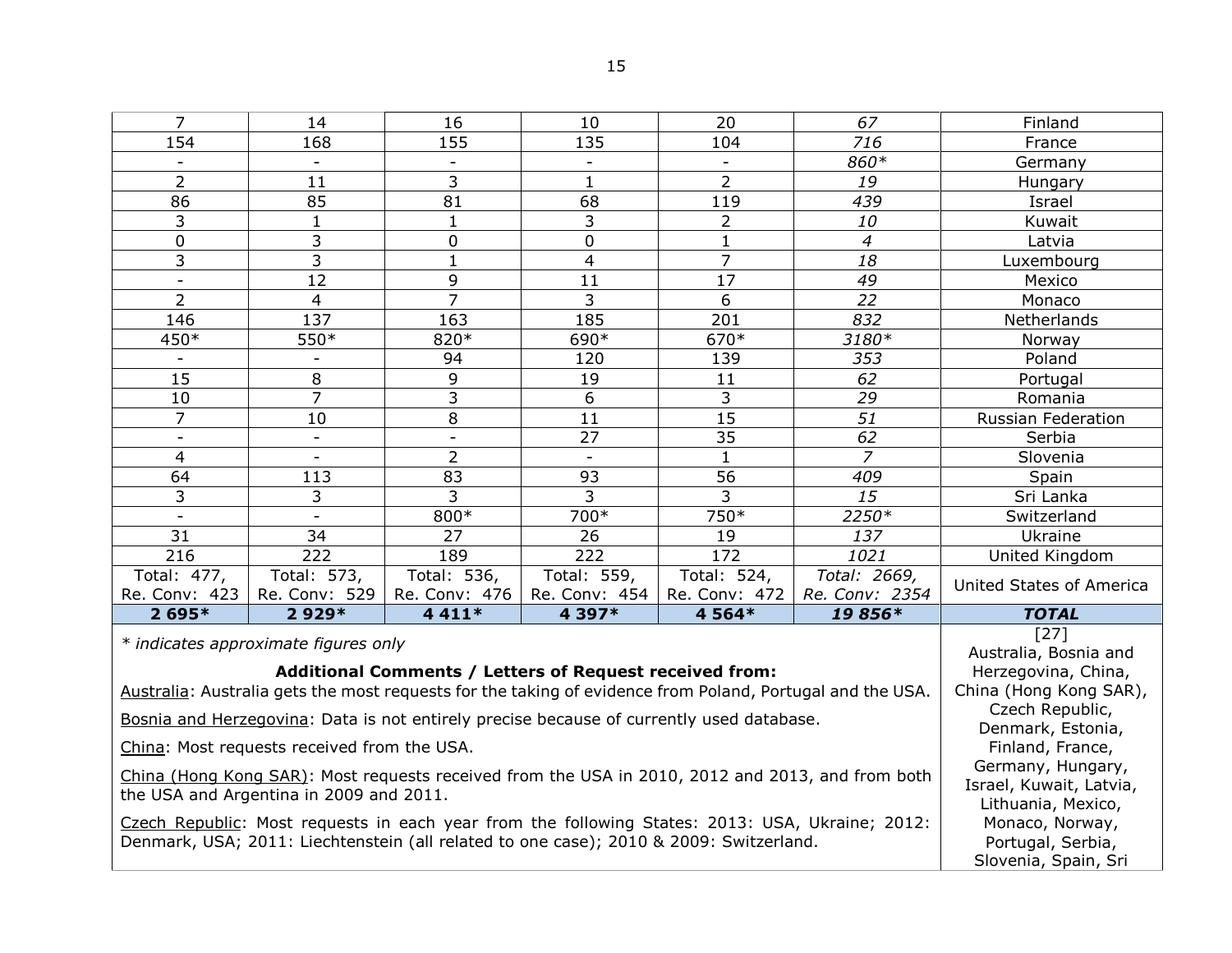| Denmark: The Danish Ministry of Justice is not in possession of exact statistical information about<br>received requests for service. The numbers mentioned above are the amount of cases registered in the<br>ministry's archives concerning both the Service Convention, the Convention of 18 March 1970 on the<br>Taking of Evidence Abroad in Civil or Commercial Matters and Council Regulation 1348/2000. Also,<br>please note that there might be several requests of service in each case. Furthermore, the Ministry of<br>Justice is not in possession of statistical information on the execution of requests for the taking of<br>evidence, see point 7.                                           | Lanka, Switzerland,<br>Ukraine, United Kingdom,<br>United States of America. |
|---------------------------------------------------------------------------------------------------------------------------------------------------------------------------------------------------------------------------------------------------------------------------------------------------------------------------------------------------------------------------------------------------------------------------------------------------------------------------------------------------------------------------------------------------------------------------------------------------------------------------------------------------------------------------------------------------------------|------------------------------------------------------------------------------|
| <b>Estonia: Most requests from Belarus and USA.</b>                                                                                                                                                                                                                                                                                                                                                                                                                                                                                                                                                                                                                                                           |                                                                              |
| Finland: Most requests from Russia and Turkey.                                                                                                                                                                                                                                                                                                                                                                                                                                                                                                                                                                                                                                                                |                                                                              |
| France: Les États à l'origine de la majorité des commissions rogatoires sont la Turquie (82 en 2013, 106<br>en 2012, 121 en 2011, 132 en 2010 et 110 en 2009) et les États-Unis (5 en 2013, 14 en 2012, 11 en<br>2011, 16 en 2010 et 31 en 2009).                                                                                                                                                                                                                                                                                                                                                                                                                                                             |                                                                              |
| Germany: Preliminary remark to questions 6 to 8: In Germany, no official statistics are kept on the<br>frequency and content of requests for mutual assistance pursuant to the Evidence Convention or on the<br>time required to process them. The judicial departments of the Länder, which appoint the Central<br>Authorities for their area of responsibility, have an informal overview, but are only able to provide limited<br>information on content-related aspects of Letters of Request and the time required to process them. The<br>following information is based on their records. It is only of limited informative value. In 2011, most<br>requests were received from Turkey (669 requests). |                                                                              |
| Hungary: Most requests from Switzerland.                                                                                                                                                                                                                                                                                                                                                                                                                                                                                                                                                                                                                                                                      |                                                                              |
| <b>Israel: Most requests from Poland, United States of America.</b>                                                                                                                                                                                                                                                                                                                                                                                                                                                                                                                                                                                                                                           |                                                                              |
| Kuwait: Most requests United Kingdom, Spain and USA.                                                                                                                                                                                                                                                                                                                                                                                                                                                                                                                                                                                                                                                          |                                                                              |
| Latvia: Most requests from Argentina (2013) and USA (2013).                                                                                                                                                                                                                                                                                                                                                                                                                                                                                                                                                                                                                                                   |                                                                              |
| Lithuania: Approximately 3 letters of requests have been received during the period, from Norway and<br>Ukraine.                                                                                                                                                                                                                                                                                                                                                                                                                                                                                                                                                                                              |                                                                              |
| Mexico: Most requests from USA.                                                                                                                                                                                                                                                                                                                                                                                                                                                                                                                                                                                                                                                                               |                                                                              |
| Monaco: Les États à l'origine de la majorité des commissions rogatoires sont: 2009: Suisse, Autriche;<br>2010: Argentine, Allemagne, France, Suisse; 2011: Suisse, Argentine, France, Uruguay, Italie; 2012:<br>Brésil, Suisse, Portugal; 2013: Bulgarie, Lettonie, Allemagne.                                                                                                                                                                                                                                                                                                                                                                                                                                |                                                                              |
| Norway: Please note that we do not have any official statistical information relating to letters of request<br>pursuant to the Evidence Convention. The numbers above are only based on the Norwegian Ministry of<br>Justice and Public Security's internal registration. The numbers include all rogatory letters in civil and<br>commercial matters, both requests regarding service of documents and taking of evidence, and<br>irrespective of the legal basis for the request (treaty based or not). Approximately 10 % are requests                                                                                                                                                                     |                                                                              |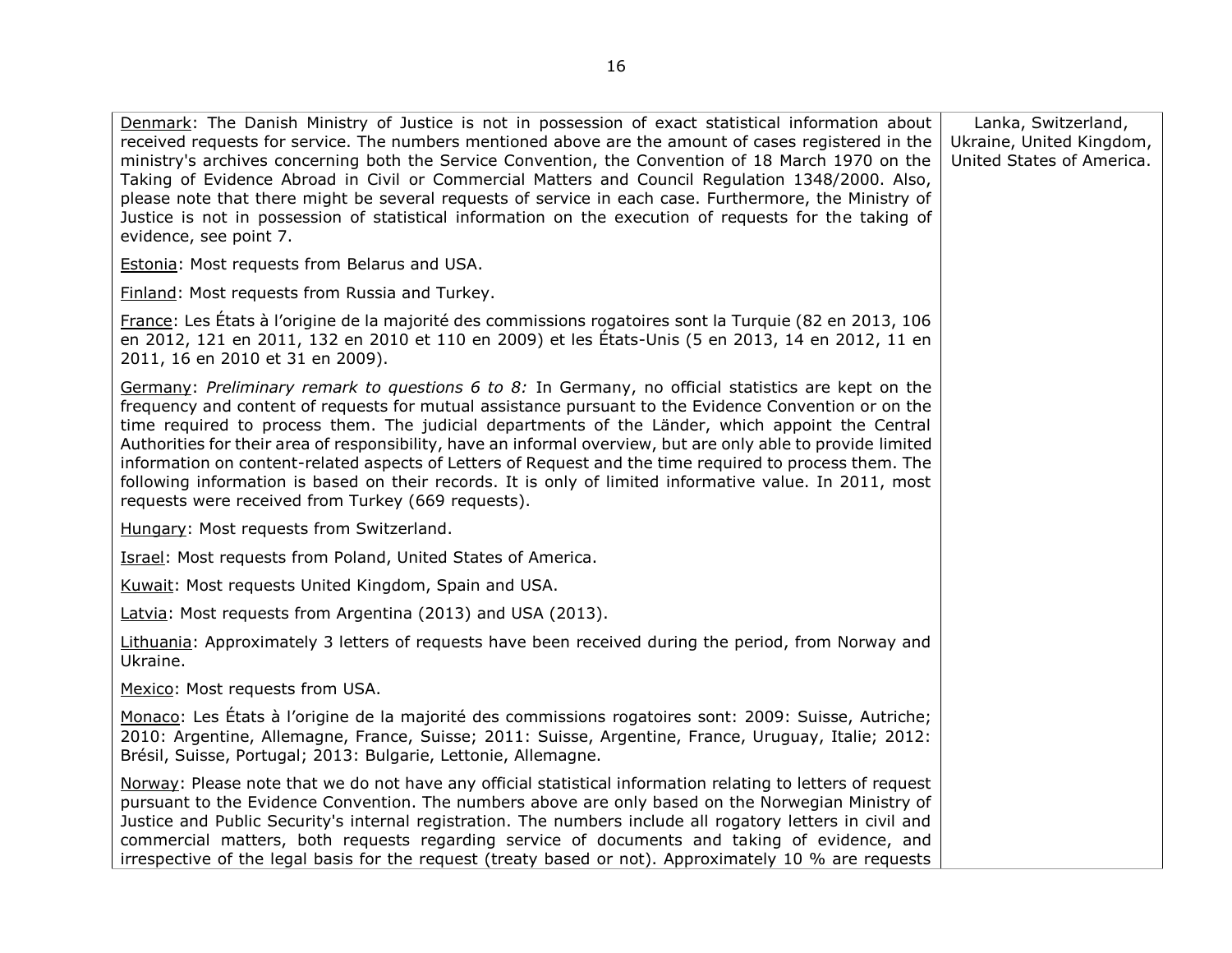| for taking of evidence under the Evidence Convention. Requests from other Nordic states are not<br>included, as they are forwarded directly between the competent judicial authorities in accordance with<br>a Nordic treaty from 1974.                                                                                                                                                                                               |                              |
|---------------------------------------------------------------------------------------------------------------------------------------------------------------------------------------------------------------------------------------------------------------------------------------------------------------------------------------------------------------------------------------------------------------------------------------|------------------------------|
| Portugal: Most requests were received from Switzerland for all years.                                                                                                                                                                                                                                                                                                                                                                 |                              |
| Russian Federation: Most requests received from Turkey.                                                                                                                                                                                                                                                                                                                                                                               |                              |
| Serbia: Most requests received from Germany.                                                                                                                                                                                                                                                                                                                                                                                          |                              |
| Slovenia: In each year, the requests were from the following States: 2013: Turkey; 2011: Ukraine and<br>Switzerland, 2009: USA, Israel, Argentina.                                                                                                                                                                                                                                                                                    |                              |
| Spain: Most requests were received from Argentina.                                                                                                                                                                                                                                                                                                                                                                                    |                              |
| Sri Lanka: The Government of Sri Lanka has also assisted other States under bilateral Mutual Legal<br>Assistance Agreements.                                                                                                                                                                                                                                                                                                          |                              |
| Switzerland: Pas d'informations précises disponibles. L'organisation décentralisée ne permet pas des<br>statistiques précises. Les États à l'origine de la majorité de ces commissions sont: Allemagne, France,<br>Italie. Autres États concernés: Pays-Bas, Espagne, Autriche, Portugal, Turquie, République Tchèque.                                                                                                                |                              |
| Ukraine: In each year, the following numbers of requests on taking evidence received: 2009: 11 from<br>the Federal Republic of Germany, 8 from the Portuguese Republic; 2010: 16 from the Republic of Poland;<br>2011: 11 from the Federal Republic of Germany; 2012: 12 from the Federal Republic of Germany; 2013:<br>7 from the Federal Republic of Germany.                                                                       |                              |
| United Kingdom: Most requests received from Turkey, USA and Switzerland.                                                                                                                                                                                                                                                                                                                                                              |                              |
| United States of America: States from which received most requests (for each year). 2009: Argentina,<br>Poland, Germany, Turkey. 2010: Argentina, Turkey, Germany, Poland. 2011: Argentina, Turkey,<br>Germany, Poland. 2012: Argentina, Poland, Turkey, Germany. 2013: Argentina, Poland and Turkey,<br>Germany.                                                                                                                     |                              |
| Unknown / No Specific Data Available<br>Argentina: Since the 2009 SC Argentina has implemented a statistical system. Nevertheless, due to<br>technical problems, we are not able for the moment to provide the requested information.                                                                                                                                                                                                 |                              |
| Poland: We are not able to provide relevant statistics for 2009 and 2010 because our electronic system<br>contains only data stored since 2011. Most requests were received from USA, Ukraine and Israel.                                                                                                                                                                                                                             | $[5]$<br>Argentina, Croatia, |
| Slovakia: Aucune donnée statistique n'est disponible.                                                                                                                                                                                                                                                                                                                                                                                 | Poland, Slovakia,<br>Sweden. |
| Sweden: Please see Sweden's opening remark to the 2008 questionnaire: "The Swedish legislation on<br>the taking of evidence in civil or commercial matters is open in the sense that Swedish authorities can<br>assist authorities from other states without their requests being based on conventions or agreements.<br>Swedish authorities do not ask for declarations of reciprocity. Sweden is of the opinion that efforts should |                              |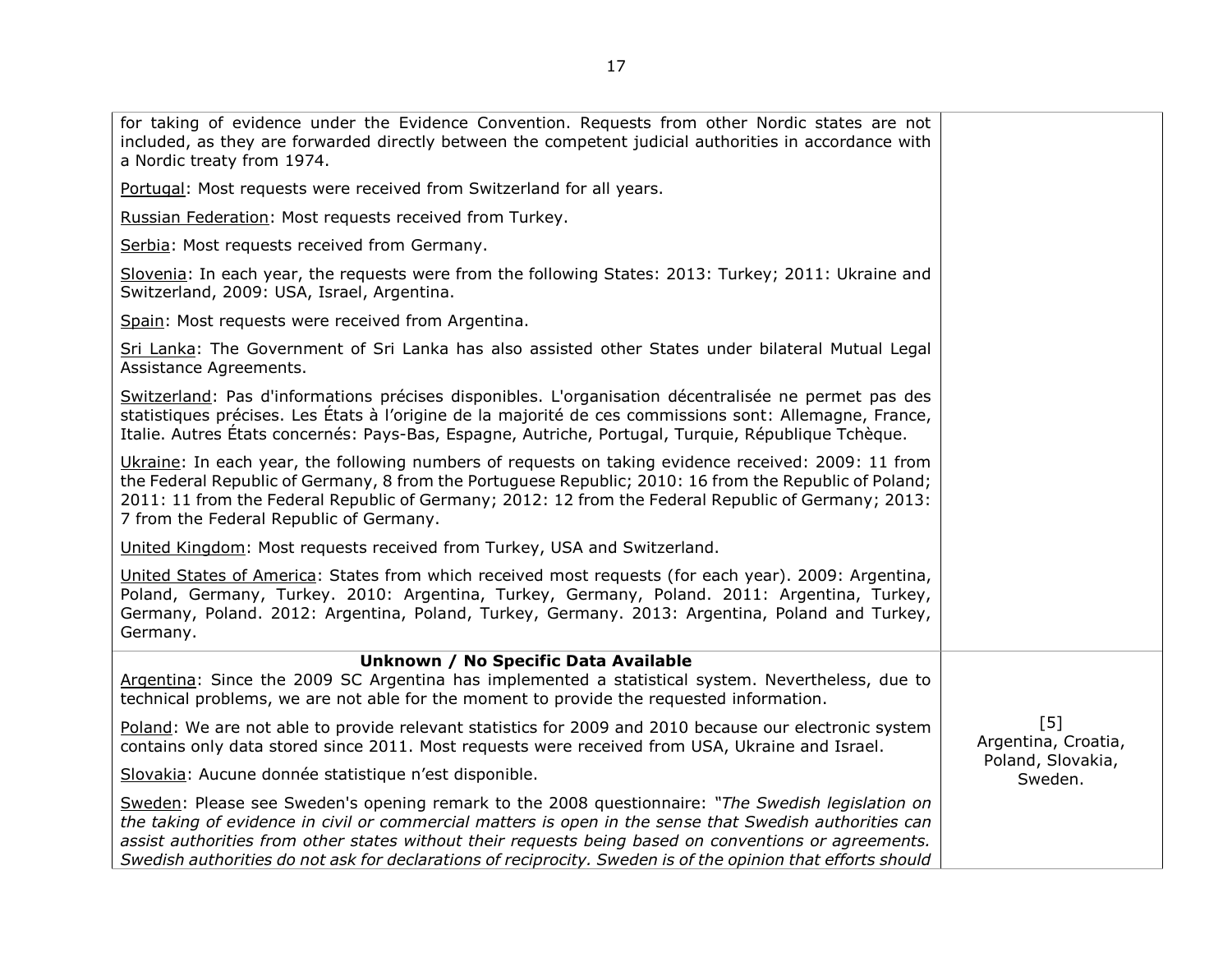*be made for good cooperation no matter if the request has been made under a certain convention. Therefore Sweden has no statistics with regard to the number of requests sent or received under a specific convention. Since requests made to Sweden are executed by Swedish courts and not the Ministry of Justice, the Ministry does not have statistics on the measures requested by foreign authorities.*"

<span id="page-17-0"></span>

| Months                   |                          |                          | Un-executed              | Pending                  |                          |                          |                          |
|--------------------------|--------------------------|--------------------------|--------------------------|--------------------------|--------------------------|--------------------------|--------------------------|
| $\leq$ 2                 | $2 - 4$                  | $4 - 6$                  | $6 - 12$                 | >12                      |                          |                          |                          |
| $\blacksquare$           | $\sim$                   | $\mathbf{1}$             | $\mathbf{1}$             | $\overline{\phantom{a}}$ | $\blacksquare$           | $\mathbf{r}$             | <b>Bulgaria</b>          |
| $\blacksquare$           | $\overline{\phantom{a}}$ | $\overline{\phantom{a}}$ | 14                       | 4                        | 13                       | 11                       | China                    |
| $\mathbf 0$              | 0                        | 0                        | $\mathbf 0$              | 0                        | $\mathbf 0$              | 14                       | China (Hong Kong SAR)    |
| $\blacksquare$           | 5                        | $\overline{\phantom{a}}$ | $\overline{\phantom{a}}$ | $\mathbf{1}$             | $\overline{\phantom{a}}$ | $\overline{\phantom{a}}$ | China (Macao SAR)        |
| $\mathbf{1}$             | 3                        | 0                        | $\mathbf{1}$             | 0                        | $\mathbf 0$              | $\mathbf 0$              | Cyprus                   |
| $\mathbf{1}$             | $\mathbf{1}$             | $\blacksquare$           | $\overline{\phantom{a}}$ | $\overline{\phantom{a}}$ | $\overline{\phantom{a}}$ | $\overline{\phantom{a}}$ | Czech Republic           |
| $\blacksquare$           | $\overline{2}$           | $\blacksquare$           | $\overline{\phantom{a}}$ | $\blacksquare$           | $\overline{\phantom{a}}$ | $\mathbf{1}$             | Estonia                  |
| 6                        | $\overline{\phantom{a}}$ | $\overline{2}$           | $\mathbf{1}$             | $\mathbf{1}$             | $\overline{\phantom{a}}$ | $\overline{\phantom{0}}$ | Finland                  |
| $\mathbf 0$              | 12                       | 30                       | 28                       | 15                       | 13                       | 8                        | France                   |
| $\overline{\phantom{a}}$ | $\blacksquare$           | $\overline{2}$           | 12                       | 37                       | $\mathbf{1}$             | 16                       | Israel                   |
| $\blacksquare$           | $\overline{\phantom{a}}$ | $\overline{2}$           | $\overline{\phantom{a}}$ | $\blacksquare$           | $\mathbf{1}$             | $\blacksquare$           | Kuwait                   |
| $\overline{\phantom{a}}$ | $\overline{2}$           | $\overline{2}$           | $\overline{\phantom{a}}$ | $\overline{\phantom{a}}$ | $\overline{\phantom{a}}$ | $\overline{\phantom{a}}$ | Luxembourg               |
| $\overline{\phantom{a}}$ | $\overline{2}$           | $\overline{7}$           | $\overline{2}$           | 0                        | $\mathbf 0$              | $\pmb{0}$                | Mexico                   |
| $\overline{2}$           | $\mathbf{1}$             | $\blacksquare$           | $\blacksquare$           | $\blacksquare$           | $\overline{\phantom{a}}$ | $\blacksquare$           | Monaco                   |
| 127                      | 36                       | 18                       | 3                        | 0                        | $\overline{\phantom{a}}$ | 63                       | Netherlands              |
| 4                        | $\overline{4}$           | 3                        | $\overline{2}$           | $\blacksquare$           | $\blacksquare$           | 6                        | Portugal                 |
| $\mathbf 0$              | 10                       | 3                        | 5                        | $\mathbf{1}$             | 7                        | 25                       | Russian Federation       |
| $\sim$                   | $\sim$                   | $\overline{7}$           | 13                       | $\overline{\phantom{a}}$ | $\equiv$                 | $\overline{7}$           | Serbia                   |
| $\mathbf{1}$             | 3                        | $\mathbf{1}$             | $\mathbf{1}$             | $\overline{\phantom{a}}$ | $\overline{\phantom{a}}$ | $\overline{\phantom{a}}$ | Slovenia                 |
| $\overline{\phantom{0}}$ | $\overline{\phantom{a}}$ | 3                        | $\overline{\phantom{a}}$ | $\overline{\phantom{a}}$ | $\overline{\phantom{a}}$ | $\overline{\phantom{a}}$ | Sri Lanka                |
| 620                      | 50                       | 5                        | 15                       | 3                        | 5                        | $\mathbf{1}$             | Switzerland              |
| $\blacksquare$           | 222*                     | $\mathbf{r}$             | $\blacksquare$           | $\overline{a}$           | $\overline{a}$           |                          | United Kingdom           |
| 3                        | 4                        | 13                       | 86                       | 99                       | 94                       | $160*$                   | United States of America |
| 765*                     | 357*                     | 99*                      | 184*                     | $161*$                   | 134*                     | $312*$                   | <b>TOTAL</b>             |

## **(7) For Letters of Request received in 2012, please complete the following table**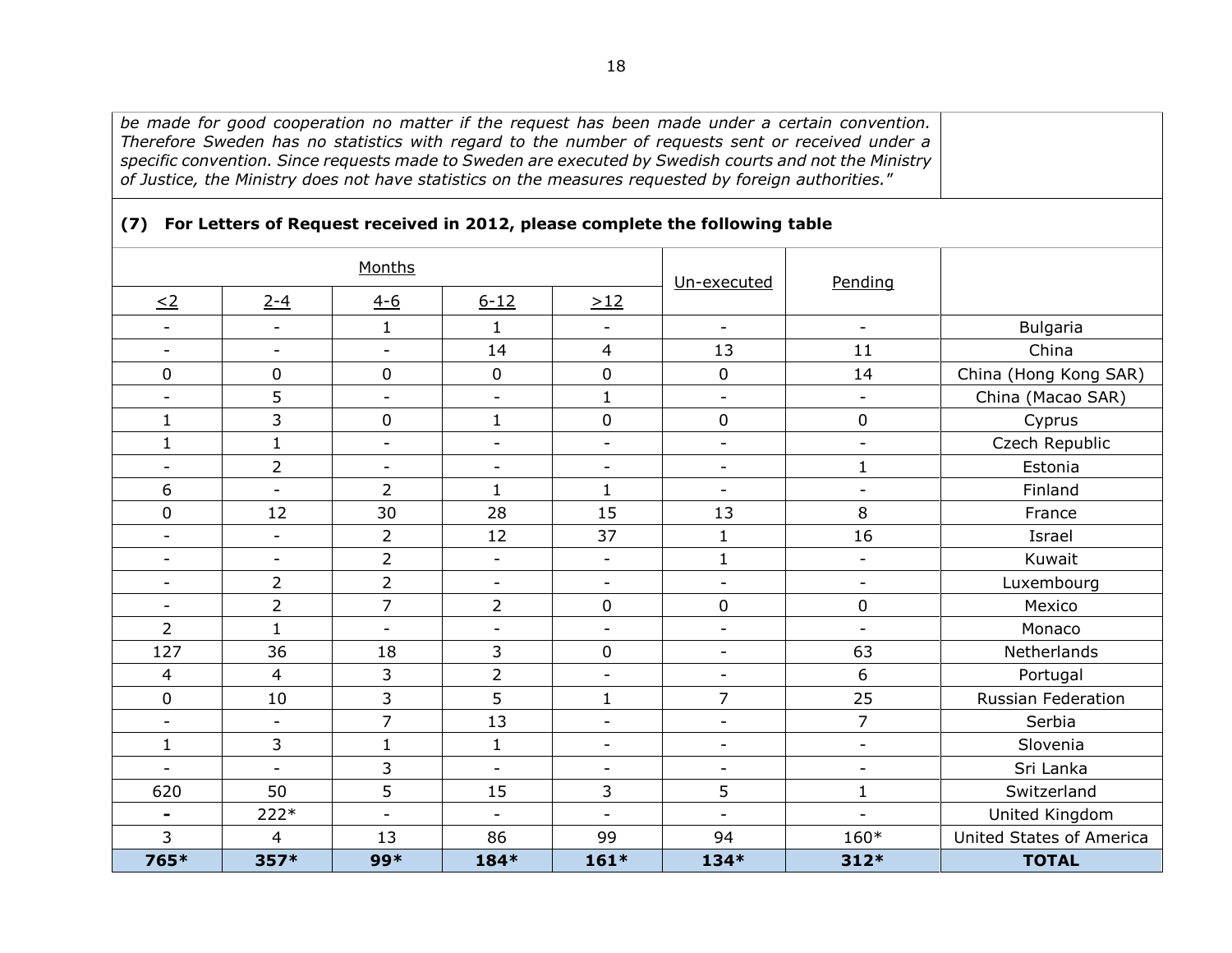| * indicates approximate figures only                                                                                                                                                                                                                                                                                                                                                                                       |                                                                                                                                                                                            |
|----------------------------------------------------------------------------------------------------------------------------------------------------------------------------------------------------------------------------------------------------------------------------------------------------------------------------------------------------------------------------------------------------------------------------|--------------------------------------------------------------------------------------------------------------------------------------------------------------------------------------------|
| <b>Additional Comments</b><br>France: Les 13 rejets: 10 article 3 <i>i.e.</i> pas dans le champ de la convention, 1 article 4 <i>i.e.</i> pas de<br>traduction, 1 article 5 <i>i.e.</i> pas d'original de la CRI et 1 article 9 <i>i.e.</i> difficultés pratiques devant juridictions<br>françaises.<br>Germany: Majority of requests are executed within 3 months. Also see "preliminary remark" at question<br>6, above. | [3]<br>France, Germany, Spain.                                                                                                                                                             |
| Spain: Executed in 12 months.                                                                                                                                                                                                                                                                                                                                                                                              |                                                                                                                                                                                            |
| Unknown / No Specific Data Available<br>Poland: The Polish Central Authority does not gather such statistics.                                                                                                                                                                                                                                                                                                              | $\lceil 14 \rceil$<br>Argentina, Australia,<br>Bosnia and Herzegovina,<br>Croatia, Denmark,<br>Hungary, Latvia,<br>Lithuania, Norway,<br>Poland, Romania,<br>Slovakia, Sweden,<br>Ukraine. |
| B2. Statistics - outgoing Letters of Request (Chapter I)                                                                                                                                                                                                                                                                                                                                                                   |                                                                                                                                                                                            |

# **(8) How many Letters of Request have been sent annually by the Central Authority(ies) of your State?**

<span id="page-18-1"></span><span id="page-18-0"></span>

| 2009                     | 2010 | 2011 | 2012 | 2013  | <b>Total</b> |                        |
|--------------------------|------|------|------|-------|--------------|------------------------|
|                          | -    |      |      | $15*$ | $15*$        | Bosnia and Herzegovina |
| 5                        | 8    | 4    |      | 10    | 29           | Bulgaria               |
| 0                        |      |      | 3    | ∍     |              | China                  |
|                          |      | 0    |      |       | 6            | China (Hong Kong SAR)  |
| 9                        | 11   | 14   | 28   | 15    | 77           | China (Macao SAR)      |
| $\mathbf 0$              | 0    | 0    | 0    | 0     | 0            | Cyprus                 |
| 14                       | 18   | 28   | 24   | 25    | 109          | Czech Republic         |
| $\Omega$                 |      | 0    |      | 8     | 10           | Estonia                |
|                          | 0    | C.   | 4    | h     | 9            | Finland                |
| 5                        | 9    | 8    |      | 6     | 35           | France                 |
| $\overline{\phantom{0}}$ | -    |      |      |       | 400*         | Germany                |
| 15                       | 12   | 16   | 20   |       | 70           | Hungary                |
| 3                        | 0    | 0    |      |       | 6            | Israel                 |
|                          |      |      |      |       |              | Kuwait                 |
|                          | 3    | 5    | 6    | 6     | 25           | Latvia                 |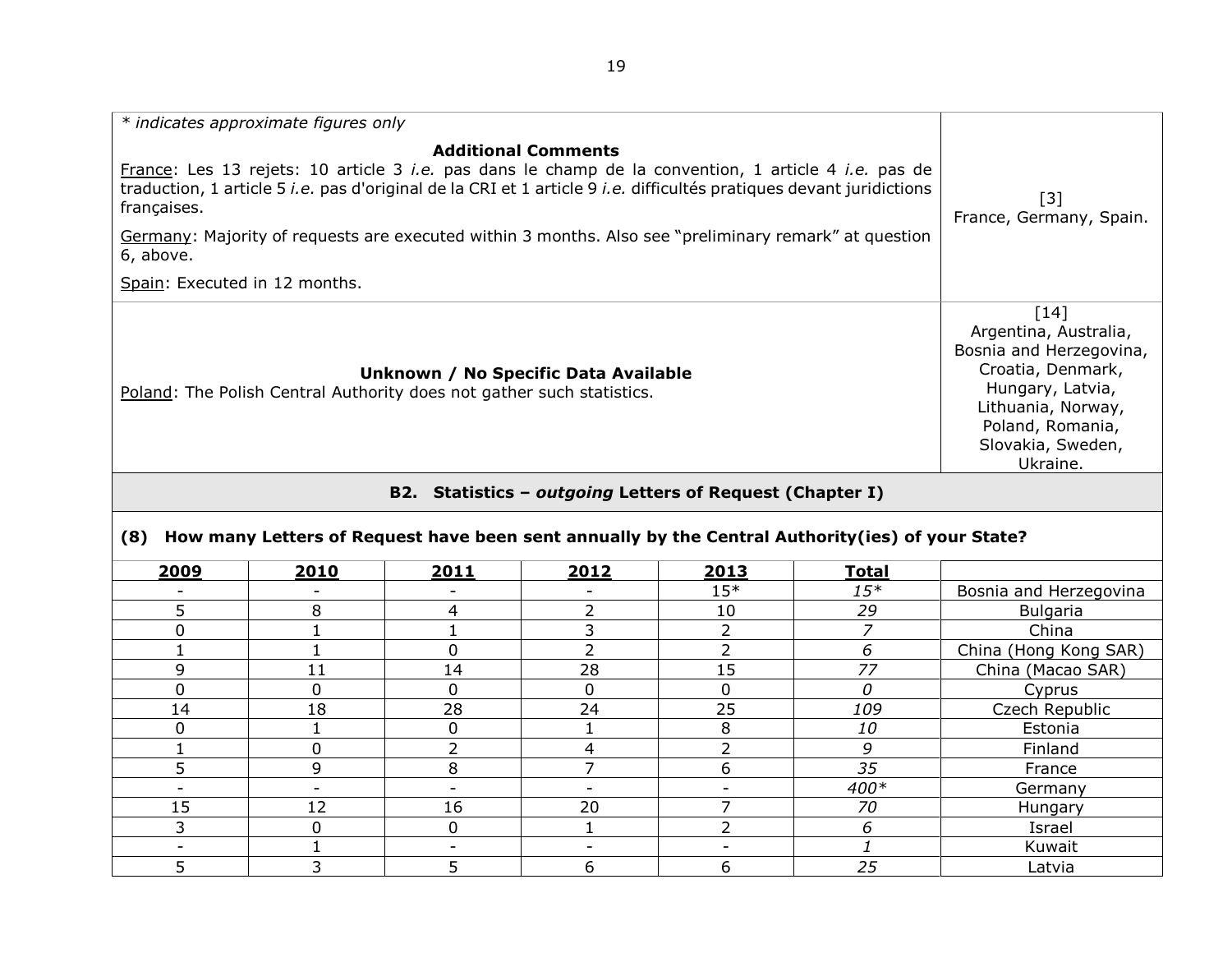| 18                                                                                                                                                                                                                                                                                                                                                                                                                                                                                                                                                                                                                                                                                                                                                                                                                                                                                                                                                                                                                                                                                                                                                                                                                                                                                                                                                                                                                                                                                                                                             | 31                                                                                                                                                                                                                                                                                  | 44          | 52              | 61       | 206             | Mexico         |
|------------------------------------------------------------------------------------------------------------------------------------------------------------------------------------------------------------------------------------------------------------------------------------------------------------------------------------------------------------------------------------------------------------------------------------------------------------------------------------------------------------------------------------------------------------------------------------------------------------------------------------------------------------------------------------------------------------------------------------------------------------------------------------------------------------------------------------------------------------------------------------------------------------------------------------------------------------------------------------------------------------------------------------------------------------------------------------------------------------------------------------------------------------------------------------------------------------------------------------------------------------------------------------------------------------------------------------------------------------------------------------------------------------------------------------------------------------------------------------------------------------------------------------------------|-------------------------------------------------------------------------------------------------------------------------------------------------------------------------------------------------------------------------------------------------------------------------------------|-------------|-----------------|----------|-----------------|----------------|
| $\mathbf 0$                                                                                                                                                                                                                                                                                                                                                                                                                                                                                                                                                                                                                                                                                                                                                                                                                                                                                                                                                                                                                                                                                                                                                                                                                                                                                                                                                                                                                                                                                                                                    | $\Omega$                                                                                                                                                                                                                                                                            | $\mathbf 0$ | $\Omega$        | $\Omega$ | $\mathcal{O}$   | Monaco         |
| 154                                                                                                                                                                                                                                                                                                                                                                                                                                                                                                                                                                                                                                                                                                                                                                                                                                                                                                                                                                                                                                                                                                                                                                                                                                                                                                                                                                                                                                                                                                                                            | 146                                                                                                                                                                                                                                                                                 | 147         | 164             | 160      | 771             | Poland         |
| 227                                                                                                                                                                                                                                                                                                                                                                                                                                                                                                                                                                                                                                                                                                                                                                                                                                                                                                                                                                                                                                                                                                                                                                                                                                                                                                                                                                                                                                                                                                                                            | 143                                                                                                                                                                                                                                                                                 | 211         | 241             | 186      | 1008            | Portugal       |
| 18                                                                                                                                                                                                                                                                                                                                                                                                                                                                                                                                                                                                                                                                                                                                                                                                                                                                                                                                                                                                                                                                                                                                                                                                                                                                                                                                                                                                                                                                                                                                             | 27                                                                                                                                                                                                                                                                                  | 22          | 71              | 36       | 174             | Romania        |
| $\overline{\phantom{a}}$                                                                                                                                                                                                                                                                                                                                                                                                                                                                                                                                                                                                                                                                                                                                                                                                                                                                                                                                                                                                                                                                                                                                                                                                                                                                                                                                                                                                                                                                                                                       | $\overline{\phantom{a}}$                                                                                                                                                                                                                                                            | $\equiv$    | 20              | 16       | 36              | Serbia         |
|                                                                                                                                                                                                                                                                                                                                                                                                                                                                                                                                                                                                                                                                                                                                                                                                                                                                                                                                                                                                                                                                                                                                                                                                                                                                                                                                                                                                                                                                                                                                                | $\blacksquare$                                                                                                                                                                                                                                                                      | $1*$        | $2*$            | $2*$     | $\overline{5*}$ | Slovenia       |
| 41                                                                                                                                                                                                                                                                                                                                                                                                                                                                                                                                                                                                                                                                                                                                                                                                                                                                                                                                                                                                                                                                                                                                                                                                                                                                                                                                                                                                                                                                                                                                             | 44                                                                                                                                                                                                                                                                                  | 37          | $\overline{37}$ | 38       | 197             | Spain          |
|                                                                                                                                                                                                                                                                                                                                                                                                                                                                                                                                                                                                                                                                                                                                                                                                                                                                                                                                                                                                                                                                                                                                                                                                                                                                                                                                                                                                                                                                                                                                                | $\overline{\phantom{a}}$                                                                                                                                                                                                                                                            | $160*$      | 160*            | 160*     | 480*            | Switzerland    |
| 24                                                                                                                                                                                                                                                                                                                                                                                                                                                                                                                                                                                                                                                                                                                                                                                                                                                                                                                                                                                                                                                                                                                                                                                                                                                                                                                                                                                                                                                                                                                                             | 32                                                                                                                                                                                                                                                                                  | 94          | 69              | 59       | 278             | Ukraine        |
| 6                                                                                                                                                                                                                                                                                                                                                                                                                                                                                                                                                                                                                                                                                                                                                                                                                                                                                                                                                                                                                                                                                                                                                                                                                                                                                                                                                                                                                                                                                                                                              | 4                                                                                                                                                                                                                                                                                   | 4           | $\overline{4}$  | 10       | 28              | United Kingdom |
| 546*                                                                                                                                                                                                                                                                                                                                                                                                                                                                                                                                                                                                                                                                                                                                                                                                                                                                                                                                                                                                                                                                                                                                                                                                                                                                                                                                                                                                                                                                                                                                           | 492*                                                                                                                                                                                                                                                                                | 798*        | 916*            | 828*     | 3 982*          | <b>TOTAL</b>   |
| Bosnia and Herzegovina: Data is not entirely precise because of currently used database.<br>China: Most requests sent to the Republic of Korea.<br>China (Hong Kong SAR): In each year, most requests received from: 2009: Italy, 2010: Channel Islands,<br>2011: n/a, 2012: Channel Islands and Switzerland, 2013: Cayman Islands.<br>China (Macao SAR): Number of requests from the Procuratorate and Primary Court, per year: 2009: 3<br>(Procuratorate), 6 (Primary Court); 2010: 1 (Procuratorate), 10 (Primary Court); 2011: 3<br>(Procuratorate), 11 (Primary Court); 2012: 8 (Procuratorate), 20 (Primary Court); 2013: 2<br>(Procuratorate), 13 (Primary Court).<br>Czech Republic: There is no special rule for the Czech courts to keep records of cases where the Hague<br>Convention was applied. In the Czech Republic there are 94 courts (district and regional) from which<br>only 67 returned the questionnaires within the time specified, and only 25 of them provided us with the<br>figures mentioned above. Figures quoted are therefore only indicative. Most frequently were outgoing<br>Letters of Request sent each year to: Ukraine, Russian Federation, USA, Switzerland.<br>Estonia: Most requests sent to USA and Denmark.<br>Finland: Most requests sent to USA and Switzerland.<br>France: L'État de destination de la majorité des commissions rogatoires était les États-Unis (1 en 2013,<br>2 en 2012, 1 en 2011, 1 en 2010 et 1 en 2009), qui était le seul État où chaque année au moins une<br>demande. | [21]<br>Bosnia and Herzegovina,<br>China, China (Hong Kong<br>SAR), China (Macao<br>SAR), Czech Republic,<br>Estonia, Finland, France,<br>Germany, Hungary,<br>Israel, Latvia, Mexico,<br>Poland, Portugal, Serbia,<br>Slovenia, Spain,<br>Switzerland, Ukraine,<br>United Kingdom. |             |                 |          |                 |                |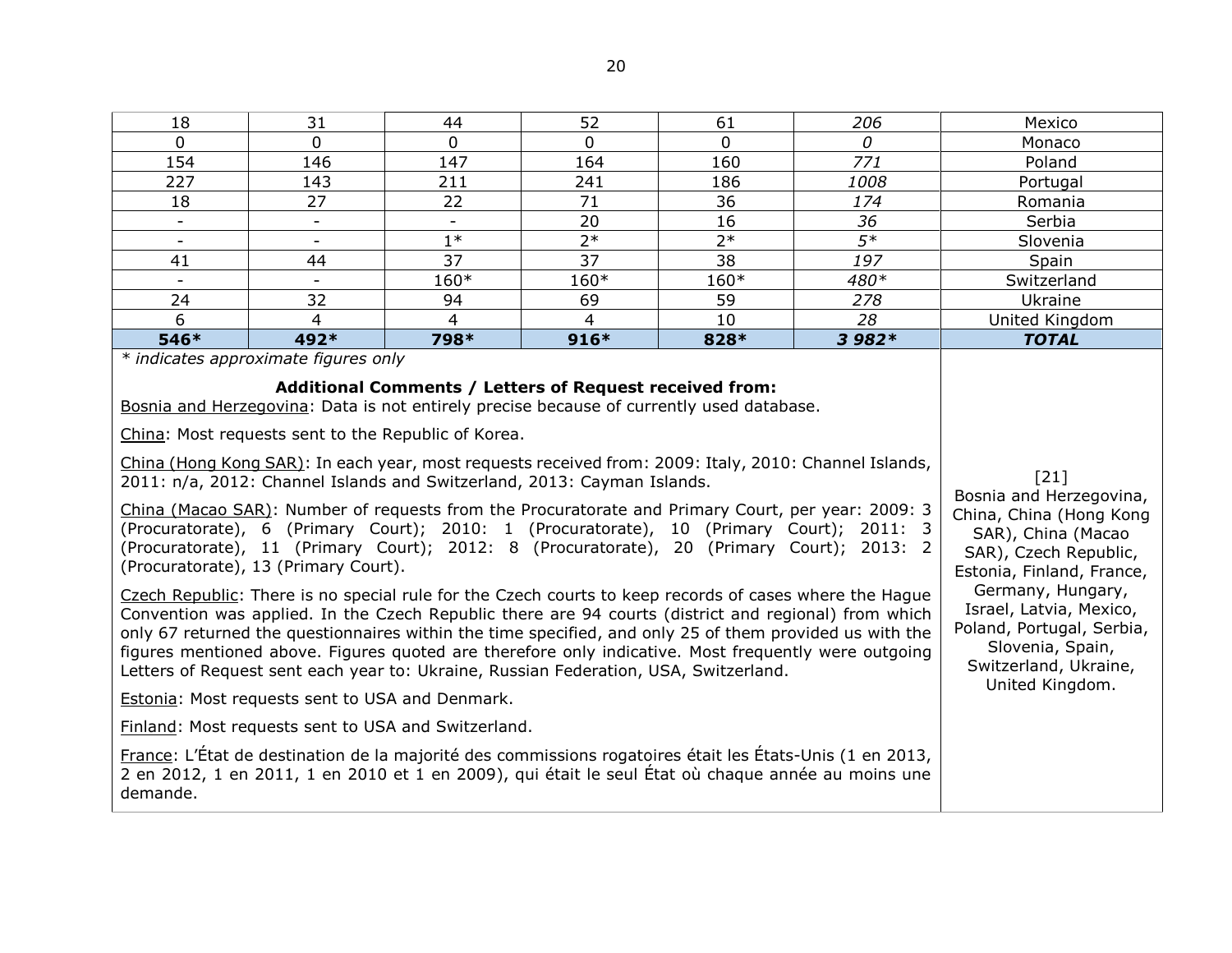| Germany: Majority of requests are executed within 3 months. Also see "preliminary remark" at question<br>6, above. In 2011, most requests were sent to Turkey (104 requests), closely followed by Switzerland<br>$(100$ requests).                                                                                                                                                                                                                                                                                                                                                      |                                                                     |
|-----------------------------------------------------------------------------------------------------------------------------------------------------------------------------------------------------------------------------------------------------------------------------------------------------------------------------------------------------------------------------------------------------------------------------------------------------------------------------------------------------------------------------------------------------------------------------------------|---------------------------------------------------------------------|
| Hungary: Most requests sent to Switzerland and USA.                                                                                                                                                                                                                                                                                                                                                                                                                                                                                                                                     |                                                                     |
| Israel: Most requests sent to Germany, United States, United Kingdom, Croatia and Switzerland.                                                                                                                                                                                                                                                                                                                                                                                                                                                                                          |                                                                     |
| Latvia: The most requests were sent to the following States in each year: 2013: Denmark, USA,<br>Australia, Turkey, Norway; 2012: Norway, USA, Denmark, Iceland; 2011: Switzerland, USA, Israel;<br>2010: Norway; 2009: USA, Norway, Denmark.                                                                                                                                                                                                                                                                                                                                           |                                                                     |
| Mexico: Most requests sent to the USA.                                                                                                                                                                                                                                                                                                                                                                                                                                                                                                                                                  |                                                                     |
| Poland: Most requests sent to the USA, Norway, Switzerland and Israel.                                                                                                                                                                                                                                                                                                                                                                                                                                                                                                                  |                                                                     |
| Portugal: Most requests sent to Switzerland for all years.                                                                                                                                                                                                                                                                                                                                                                                                                                                                                                                              |                                                                     |
| Serbia: Most requests sent to Germany.                                                                                                                                                                                                                                                                                                                                                                                                                                                                                                                                                  |                                                                     |
| Slovenia: Slovenian judicial authorities currently keep no separate evidence for the outgoing requests.<br>The data on the outgoing requests are therefore only approximate. Most requests were sent to Argentina<br>and Australia.                                                                                                                                                                                                                                                                                                                                                     |                                                                     |
| Spain: Most requests sent to Argentina.                                                                                                                                                                                                                                                                                                                                                                                                                                                                                                                                                 |                                                                     |
| Switzerland: Pas d'informations précises disponibles. L'organisation décentralisée ne permet pas des<br>statistiques précises. Les États de destination de la majorité de ces commissions sont: Allemagne, Italie,<br>France, États-Unis, Royaume-Uni, Pays-Bas, République Tchèque.                                                                                                                                                                                                                                                                                                    |                                                                     |
| Ukraine: In each year, the following numbers of requests on taking evidence were sent: 2009: 6 to the<br>Federal Republic of Germany, 5 to the State of Israel; 2010: 6 to the State of Israel, 5 to the Federal<br>Republic of Germany; 2011: 35 to the Federal Republic of Germany, 9 to the State of Israel, 9 to the<br>Italian Republic, 6 to the Republic of Poland; 2012: 27 to the Federal Republic of Germany, 8 to the<br>Italian Republic, 6 to the State of Israel; 2013: 22 to the Federal Republic of Germany, 5 to the State<br>of Israel, 4 to the Swiss Confederation. |                                                                     |
| United Kingdom: Most requests sent to Switzerland and the USA.                                                                                                                                                                                                                                                                                                                                                                                                                                                                                                                          |                                                                     |
| Unknown / No Specific Data Available<br>Argentina: Since the 2009 SC Argentina has implemented a statistical system. Nevertheless, due to<br>technical problems, we are not able for the moment to provide the requested information.                                                                                                                                                                                                                                                                                                                                                   | $[14]$<br>Argentina, Australia,<br>Bosnia and Herzegovina,          |
| Australia: Complete statistics on this are unavailable centrally. Judicial authorities are authorised to send<br>requests directly to the Central Authority of the requested State.                                                                                                                                                                                                                                                                                                                                                                                                     | Croatia, Denmark,<br>Lithuania, Luxembourg,<br>Netherlands, Norway, |
| Bosnia and Herzegovina: Not entirely precise because of currently used database.                                                                                                                                                                                                                                                                                                                                                                                                                                                                                                        | Russian Federation,                                                 |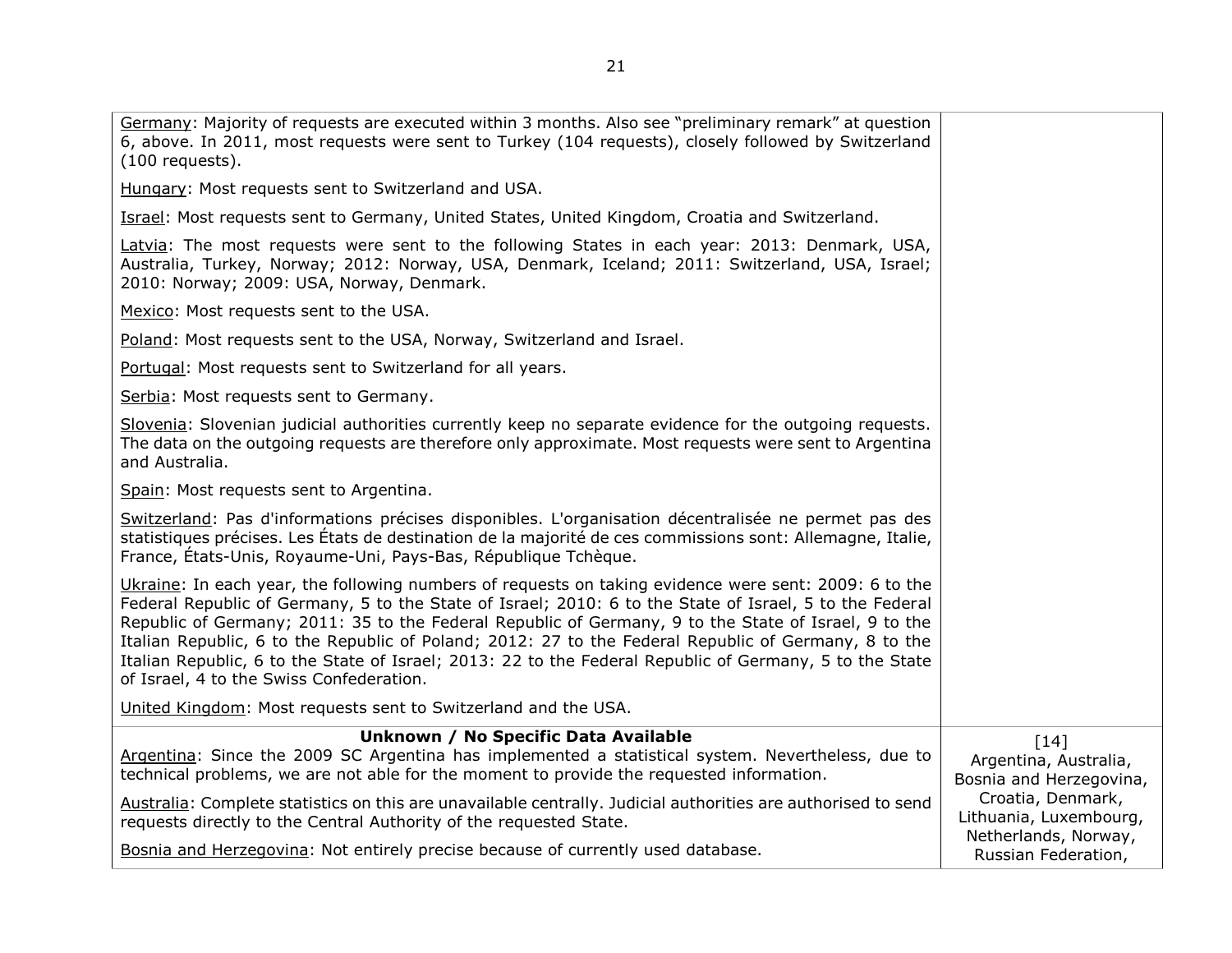<span id="page-21-0"></span>

| Denmark: The Danish Ministry of Justice and The Danish Court Administration are not in possession of<br>statistical information about outgoing requests.                                                                                                                                                                                                                                                                                                                                                                                                                                                                                                                                                                                                                                                                                                        | Slovakia, Sri Lanka,<br>Sweden, United States of                                                   |
|-----------------------------------------------------------------------------------------------------------------------------------------------------------------------------------------------------------------------------------------------------------------------------------------------------------------------------------------------------------------------------------------------------------------------------------------------------------------------------------------------------------------------------------------------------------------------------------------------------------------------------------------------------------------------------------------------------------------------------------------------------------------------------------------------------------------------------------------------------------------|----------------------------------------------------------------------------------------------------|
| Lithuania: Judicial authorities are authorised to send requests directly to the Central Authority of<br>requested States.                                                                                                                                                                                                                                                                                                                                                                                                                                                                                                                                                                                                                                                                                                                                       | America.                                                                                           |
| Luxembourg: Les commissions rogatoires ne transitent pas par le Parquet Général.                                                                                                                                                                                                                                                                                                                                                                                                                                                                                                                                                                                                                                                                                                                                                                                |                                                                                                    |
| Netherlands: District Court The Hague is not the Central Authority for outgoing letters of request.                                                                                                                                                                                                                                                                                                                                                                                                                                                                                                                                                                                                                                                                                                                                                             |                                                                                                    |
| Norway: We do not have statistics regarding the number of requests sent by the forwarding authorities.                                                                                                                                                                                                                                                                                                                                                                                                                                                                                                                                                                                                                                                                                                                                                          |                                                                                                    |
| Russian Federation: The Russian Federation has not appointed the Central Authority, Competent<br>Authorities may send Letters of Request straight to the other State.                                                                                                                                                                                                                                                                                                                                                                                                                                                                                                                                                                                                                                                                                           |                                                                                                    |
| Slovakia: Aucune donnée statistique n'est disponible.                                                                                                                                                                                                                                                                                                                                                                                                                                                                                                                                                                                                                                                                                                                                                                                                           |                                                                                                    |
| Sri Lanka: Not received under the HccH Convention.                                                                                                                                                                                                                                                                                                                                                                                                                                                                                                                                                                                                                                                                                                                                                                                                              |                                                                                                    |
| Sweden: Please see Sweden's opening remark to the 2008 questionnaire: "The Swedish legislation on<br>the taking of evidence in civil or commercial matters is open in the sense that Swedish authorities can<br>assist authorities from other states without their requests being based on conventions or agreements.<br>Swedish authorities do not ask for declarations of reciprocity. Sweden is of the opinion that efforts should<br>be made for good cooperation no matter if the request has been made under a certain convention.<br>Therefore Sweden has no statistics with regard to the number of requests sent or received under a<br>specific convention. Since requests made to Sweden are executed by Swedish courts and not the Ministry<br>of Justice, the Ministry does not have statistics on the measures requested by foreign authorities." |                                                                                                    |
| United States of America: The U.S. Government does not have information on the number of requests<br>sent from the United States.                                                                                                                                                                                                                                                                                                                                                                                                                                                                                                                                                                                                                                                                                                                               |                                                                                                    |
| (9) Is your State experiencing any problems with the timely execution of Letters of Request sent to other<br><b>Contracting States?</b>                                                                                                                                                                                                                                                                                                                                                                                                                                                                                                                                                                                                                                                                                                                         |                                                                                                    |
| <b>Yes</b>                                                                                                                                                                                                                                                                                                                                                                                                                                                                                                                                                                                                                                                                                                                                                                                                                                                      |                                                                                                    |
| Argentina: In general terms there are no serious delays, but in some cases the requested States take<br>too long to reply and execute rogatory letters sent from Argentina. We also note that not all the Central<br>Authorities reply to the enquiries regarding the current status of rogatory letters pending of execution.<br>In this respect, we believe that communication between Central Authorities should improve.                                                                                                                                                                                                                                                                                                                                                                                                                                    | $[11]$<br>Argentina, Czech<br>Republic, Finland, France,<br>Germany, Hungary,<br>Poland, Portugal, |
| Czech Republic: Especially Letters of Request sent to the USA (very often after the request is sent no<br>further information is provided). We are not sure what the obstacles are, so it is difficult to suggest any<br>solutions.                                                                                                                                                                                                                                                                                                                                                                                                                                                                                                                                                                                                                             | Romania, Slovakia,<br>Switzerland.                                                                 |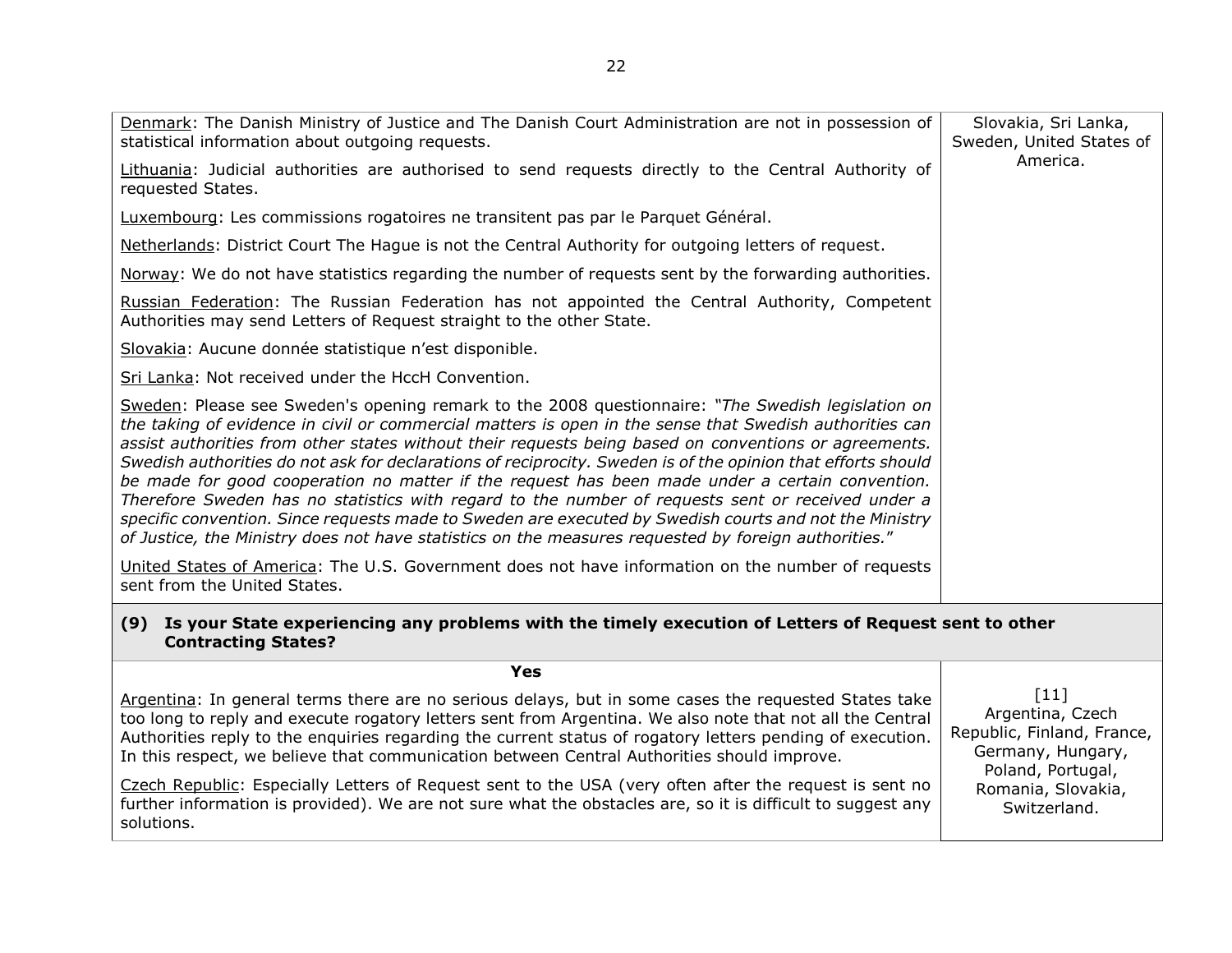| Finland: here have sometimes been long delays in the execution of the Letters of Request. It would be<br>very useful for the requesting authority to receive information (acknowledgment of receipt/ updates) on<br>the status of the proceedings, especially if the execution of the Letter of Request is taking time. |                                                                                                                                                                                                                                                                           |
|-------------------------------------------------------------------------------------------------------------------------------------------------------------------------------------------------------------------------------------------------------------------------------------------------------------------------|---------------------------------------------------------------------------------------------------------------------------------------------------------------------------------------------------------------------------------------------------------------------------|
| France: Lenteur d'exécution, mais peu de visibilité vu faible nombre de dossiers.                                                                                                                                                                                                                                       |                                                                                                                                                                                                                                                                           |
| Germany: German courts have to accept that it takes some time to execute a letter of request. However,<br>it is unsatisfactory if enquiries regarding the status of a request that has been pending for several months<br>are not answered, especially as parties will enquire about this.                              |                                                                                                                                                                                                                                                                           |
| Hungary: Certain Contracting States do not respond at all. Usually accomplishment of requests takes<br>more time than it would be reasonably necessary.                                                                                                                                                                 |                                                                                                                                                                                                                                                                           |
| Poland: Taking of evidence abroad often takes a very long time. Delays occur in the execution of requests<br>and in particular cases without reason.                                                                                                                                                                    |                                                                                                                                                                                                                                                                           |
| Portugal: The time for execution of letters of request for the taking of evidence sent to USA and<br>Venezuela is higher (more than a year) than those sent to the other Contracting States.                                                                                                                            |                                                                                                                                                                                                                                                                           |
| Romania: Délai de pièces trop long; il est nécessaire de recontacter L'Autorité centrale requise.                                                                                                                                                                                                                       |                                                                                                                                                                                                                                                                           |
| Slovakia: Nous continuons d'avoir des problèmes avec les commissions rogatoires envoyées aux États-<br>Unis. Sans exécution et sans information sur l'état d'exécution.                                                                                                                                                 |                                                                                                                                                                                                                                                                           |
| Switzerland: L'exécution des demandes dure souvent beaucoup trop longtemps (jusqu'à 5 ans!).                                                                                                                                                                                                                            |                                                                                                                                                                                                                                                                           |
| <b>No</b>                                                                                                                                                                                                                                                                                                               | [21]<br>Australia, Bulgaria, China,<br>China (Hong Kong SAR),<br>China (Macao SAR),<br>Croatia, Cyprus, Estonia,<br>Israel, Kuwait, Latvia,<br>Luxembourg, Mexico,<br>Monaco, Russian<br>Federation, Serbia,<br>Slovenia, Spain, Sri<br>Lanka, Sweden, United<br>Kingdom. |
| <b>Unknown</b>                                                                                                                                                                                                                                                                                                          | [6]<br>Denmark, Lithuania,<br>Netherlands, Norway,<br>Ukraine, United States of<br>America.                                                                                                                                                                               |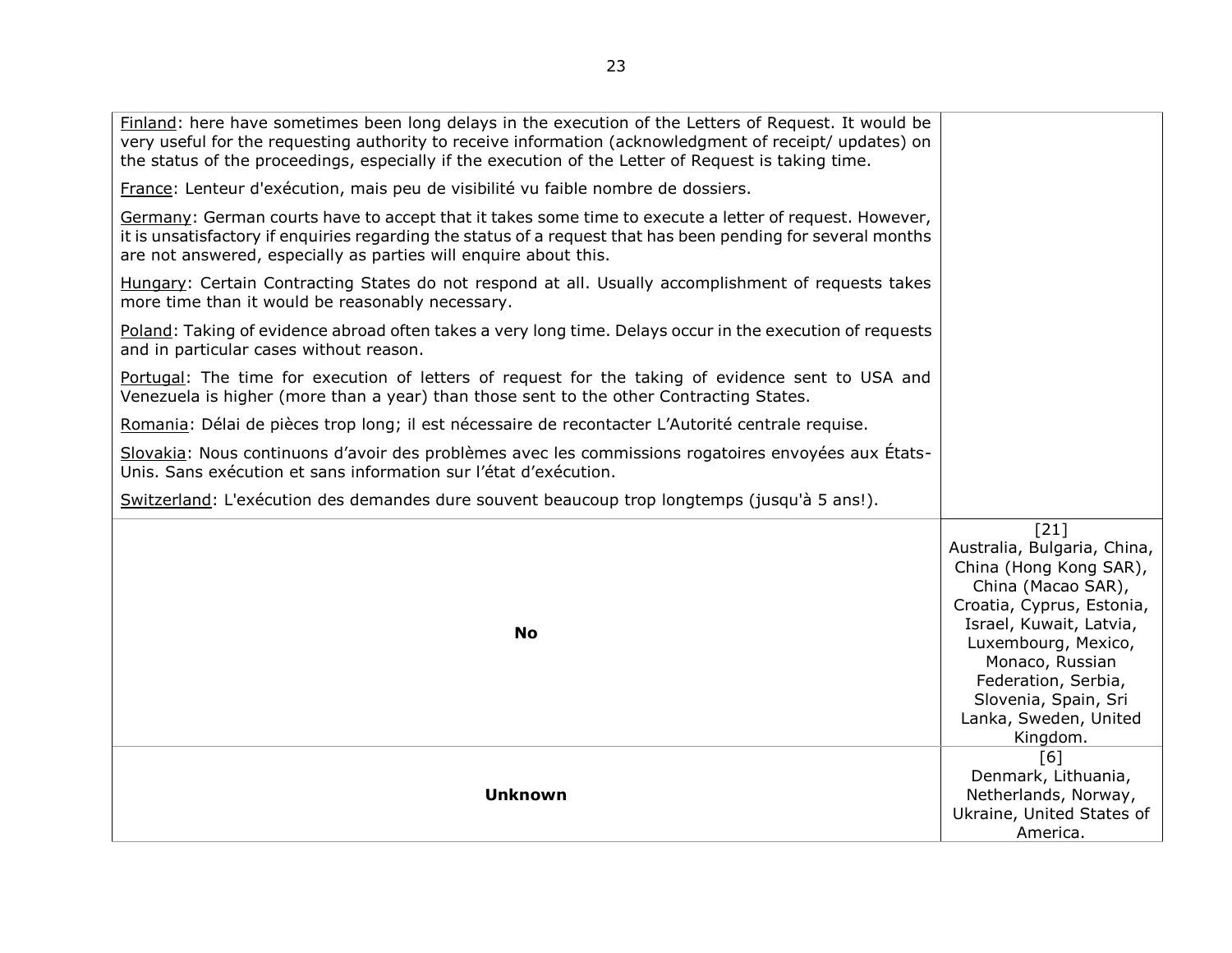<span id="page-23-1"></span><span id="page-23-0"></span>

| B3. Statistics - use of consuls and commissioners (Chapter II)                                                                                                                                                                                                                                                                                                                                                                                                                      |                                                                         |                           |  |  |  |
|-------------------------------------------------------------------------------------------------------------------------------------------------------------------------------------------------------------------------------------------------------------------------------------------------------------------------------------------------------------------------------------------------------------------------------------------------------------------------------------|-------------------------------------------------------------------------|---------------------------|--|--|--|
| (10) Does your State have any data on the taking of evidence under Chapter II?                                                                                                                                                                                                                                                                                                                                                                                                      |                                                                         |                           |  |  |  |
|                                                                                                                                                                                                                                                                                                                                                                                                                                                                                     | <b>Yes</b>                                                              | $[11]$                    |  |  |  |
| <b>Incoming</b>                                                                                                                                                                                                                                                                                                                                                                                                                                                                     | <b>Outgoing</b>                                                         |                           |  |  |  |
| 3                                                                                                                                                                                                                                                                                                                                                                                                                                                                                   |                                                                         | Australia                 |  |  |  |
| 63                                                                                                                                                                                                                                                                                                                                                                                                                                                                                  | $\overline{4}$                                                          | France                    |  |  |  |
| 0                                                                                                                                                                                                                                                                                                                                                                                                                                                                                   | 16                                                                      | Germany                   |  |  |  |
| $\mathbf 0$                                                                                                                                                                                                                                                                                                                                                                                                                                                                         | $\mathbf{1}$                                                            | Hungary                   |  |  |  |
| $\mathbf{1}$                                                                                                                                                                                                                                                                                                                                                                                                                                                                        | $\mathbf 0$                                                             | Netherlands               |  |  |  |
| $\overline{\phantom{a}}$                                                                                                                                                                                                                                                                                                                                                                                                                                                            | 2109                                                                    | Poland                    |  |  |  |
| 0                                                                                                                                                                                                                                                                                                                                                                                                                                                                                   | 14                                                                      | Portugal                  |  |  |  |
| $\mathbf{1}$                                                                                                                                                                                                                                                                                                                                                                                                                                                                        |                                                                         | Slovakia                  |  |  |  |
| $\Omega$                                                                                                                                                                                                                                                                                                                                                                                                                                                                            | $\overline{2}$                                                          | Spain                     |  |  |  |
| $6/an*$                                                                                                                                                                                                                                                                                                                                                                                                                                                                             | $1/an*$                                                                 | Switzerland               |  |  |  |
|                                                                                                                                                                                                                                                                                                                                                                                                                                                                                     | 2013: 9; 2012: 34; 2011: 38; 2010: 51; 2009: 62                         | United States of America  |  |  |  |
| <b>Additional Comments</b><br>Australia: 1 in 2011, 2 in 2012. Incoming requests concerning Art. 15 & 16 evidence taking by diplomatic<br>officer. Australia has not received any requests under Art. 17 for the taking of evidence by<br>Commissioners, however will consider requests under this provision on case-by-case basis. No data<br>available on outgoing requests.<br>France: Affaires entrantes chaque année: 2009: 19; 2010: 3; 2011: 20; 2012: 9, 2013: 12. Affaires |                                                                         |                           |  |  |  |
| sortantes: 2011: 3; 2012: 1.                                                                                                                                                                                                                                                                                                                                                                                                                                                        |                                                                         | [9]<br>Australia, France, |  |  |  |
| Germany: The zero incoming cases refers to involving German nationals.                                                                                                                                                                                                                                                                                                                                                                                                              |                                                                         | Germany, Poland,          |  |  |  |
| Poland: The Polish Central Authority does not gather statistics for incoming requests. For outgoing<br>requests, the number per year was as follows: 2009: 419; 2010: 439; 2011: 445; 2012: 423; 2013:<br>383.                                                                                                                                                                                                                                                                      | Portugal, Slovakia, Spain,<br>Switzerland, United<br>States of America. |                           |  |  |  |
| Portugal: For outgoing requests, the number per year was as follows: 2009: 5; 2010: 3; 2011:4; 2012:<br>1; 2013: 1.                                                                                                                                                                                                                                                                                                                                                                 |                                                                         |                           |  |  |  |
| Slovakia: C'était une demande suisse dans l'affaire de paternité. Il s'agit de la prise de L'ADN.                                                                                                                                                                                                                                                                                                                                                                                   |                                                                         |                           |  |  |  |
| Spain: Involving a Spanish Consul in Miami and a Spanish Consul in Argentina.                                                                                                                                                                                                                                                                                                                                                                                                       |                                                                         |                           |  |  |  |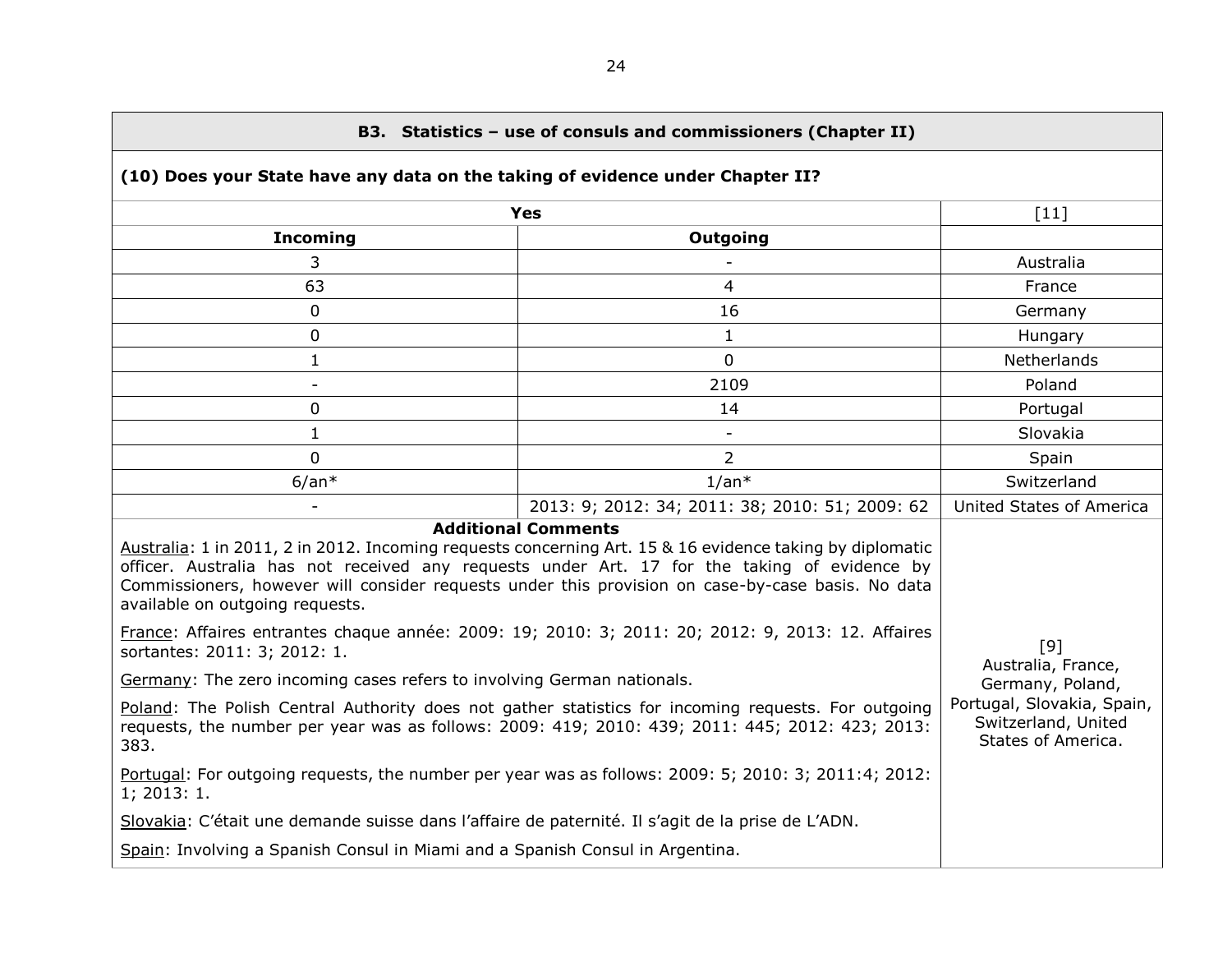<span id="page-24-1"></span><span id="page-24-0"></span>

| United States of America: This data is for consuls and not commissioners.                                                                                                                                                                                                                                                                                                                                                                                                                                                                                                                                                                                                                                                                                                                                                                                       |                                                                                                      |
|-----------------------------------------------------------------------------------------------------------------------------------------------------------------------------------------------------------------------------------------------------------------------------------------------------------------------------------------------------------------------------------------------------------------------------------------------------------------------------------------------------------------------------------------------------------------------------------------------------------------------------------------------------------------------------------------------------------------------------------------------------------------------------------------------------------------------------------------------------------------|------------------------------------------------------------------------------------------------------|
| <b>No</b><br>China (Macao SAR): We didn't receive any requests on the taking of evidence under Chapter II.<br>Luxembourg: Aucune demande reçu.<br>Sri Lanka: To the best of our knowledge, there are no cases under the HccH Convention.                                                                                                                                                                                                                                                                                                                                                                                                                                                                                                                                                                                                                        | [7]<br>Bulgaria, China (Macao<br>SAR), Finland, Israel,<br>Luxembourg, Sri Lanka,<br>United Kingdom. |
| Unknown / No Specific Data Available / Not Applicable<br>China: All articles reserved except for Article 15.                                                                                                                                                                                                                                                                                                                                                                                                                                                                                                                                                                                                                                                                                                                                                    |                                                                                                      |
| China (Hong Kong SAR): No information available.                                                                                                                                                                                                                                                                                                                                                                                                                                                                                                                                                                                                                                                                                                                                                                                                                |                                                                                                      |
| Cyprus: In relation to incoming cases, we are not in a position to know. Regarding outgoing cases, no<br>legal basis or procedure exists in our national legal system.                                                                                                                                                                                                                                                                                                                                                                                                                                                                                                                                                                                                                                                                                          | [23]<br>Argentina, Bosnia and                                                                        |
| Denmark: The Danish Ministry of Justice is not in possession of statistical information about the taking<br>of evidence under Chapter II.                                                                                                                                                                                                                                                                                                                                                                                                                                                                                                                                                                                                                                                                                                                       | Herzegovina, Bulgaria,<br>China, China (Hong Kong<br>SAR), Croatia, Cyprus,                          |
| <b>Estonia:</b> As Ministry of Justice of Estonia does not make copies from the incoming and outgoing requests,<br>we have no data on the taking of evidence under Chapter II.                                                                                                                                                                                                                                                                                                                                                                                                                                                                                                                                                                                                                                                                                  | Czech Republic,<br>Denmark, Estonia,<br>Kuwait, Latvia, Lithuania,                                   |
| Norway: We do not have statistical information about the taking of evidence under Chapter II.                                                                                                                                                                                                                                                                                                                                                                                                                                                                                                                                                                                                                                                                                                                                                                   | Mexico, Monaco,                                                                                      |
| Sweden: Please see Sweden's opening remark to the 2008 questionnaire: "The Swedish legislation on<br>the taking of evidence in civil or commercial matters is open in the sense that Swedish authorities can<br>assist authorities from other states without their requests being based on conventions or agreements.<br>Swedish authorities do not ask for declarations of reciprocity. Sweden is of the opinion that efforts should<br>be made for good cooperation no matter if the request has been made under a certain convention.<br>Therefore Sweden has no statistics with regard to the number of requests sent or received under a<br>specific convention. Since requests made to Sweden are executed by Swedish courts and not the Ministry<br>of Justice, the Ministry does not have statistics on the measures requested by foreign authorities." | Netherlands, Norway,<br>Romania, Russian<br>Federation, Serbia,<br>Slovenia, Sweden,<br>Ukraine.     |
| <b>General appreciation of the Evidence Convention</b><br>$C_{1}$                                                                                                                                                                                                                                                                                                                                                                                                                                                                                                                                                                                                                                                                                                                                                                                               |                                                                                                      |
| (11) How does your State rate the general operation of the Convention?                                                                                                                                                                                                                                                                                                                                                                                                                                                                                                                                                                                                                                                                                                                                                                                          |                                                                                                      |
| <b>Excellent</b>                                                                                                                                                                                                                                                                                                                                                                                                                                                                                                                                                                                                                                                                                                                                                                                                                                                | [4]<br>Bulgaria, Croatia, Kuwait,<br>Serbia.                                                         |
| Good                                                                                                                                                                                                                                                                                                                                                                                                                                                                                                                                                                                                                                                                                                                                                                                                                                                            | $[27]$                                                                                               |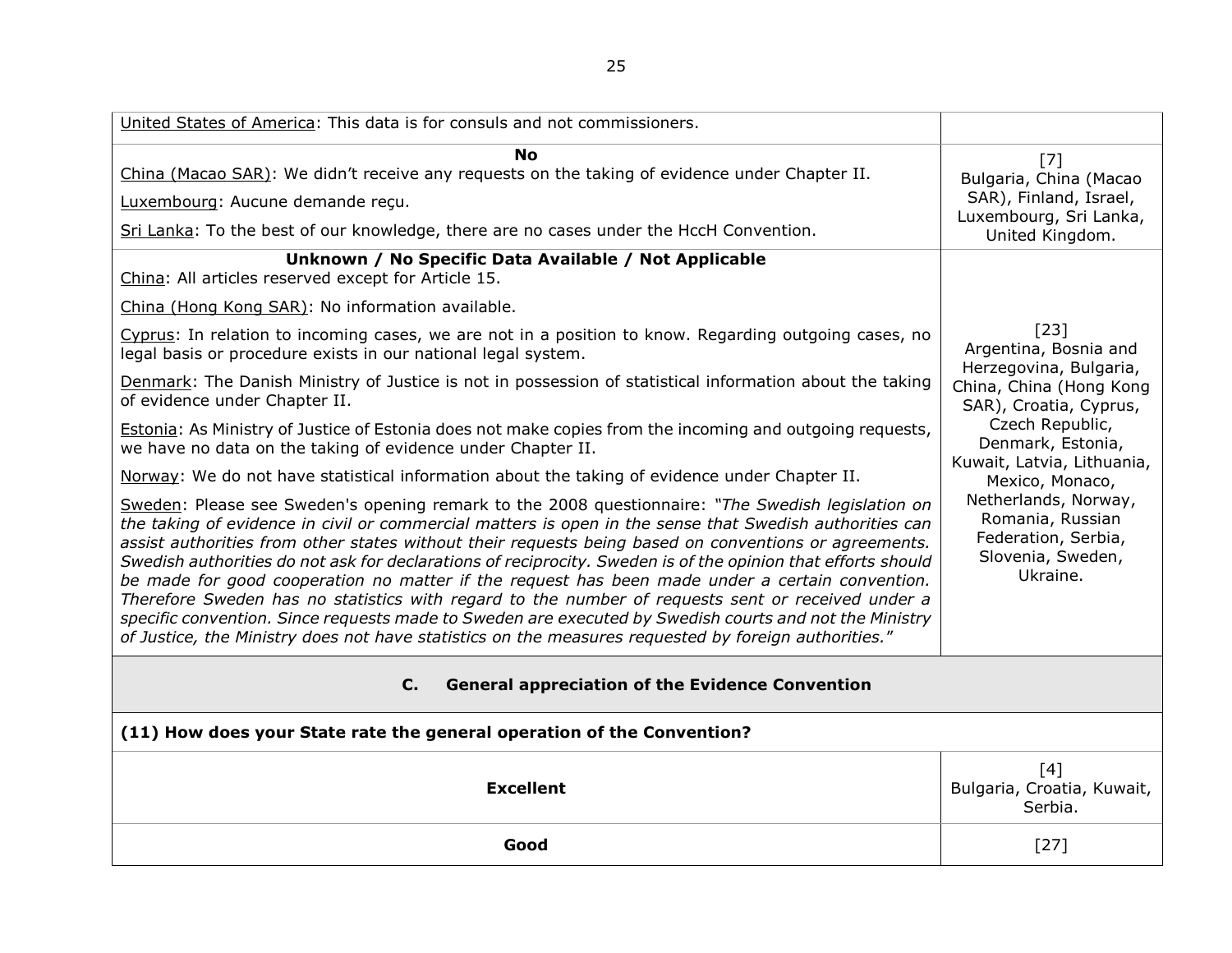|                       | Argentina, China, China<br>(Hong Kong SAR), China    |
|-----------------------|------------------------------------------------------|
|                       | (Macao SAR), Czech<br>Republic, Estonia,             |
|                       | Finland, France,                                     |
|                       | Germany, Israel, Latvia,<br>Lithuania, Luxembourg,   |
|                       | Mexico, Monaco, Norway,                              |
|                       | Poland, Portugal,                                    |
|                       | Romania, Russian<br>Federation, Slovakia,            |
|                       | Slovenia, Spain, Sri                                 |
|                       | Lanka, Sweden, Ukraine,<br>United States of America. |
|                       | $[7]$                                                |
|                       | Australia, Cyprus,                                   |
| <b>Satisfactory</b>   | Denmark, Hungary,                                    |
|                       | Netherlands, Switzerland,                            |
|                       | United Kingdom.                                      |
| <b>Unsatisfactory</b> | [0]                                                  |
| <b>Unknown</b>        | $\lceil 1 \rceil$                                    |
|                       | Bosnia and Herzegovina.                              |

# **(12) Does your State consider there to be any positive or problematic aspects of the operation of the Convention?**

<span id="page-25-0"></span>

| Yes                                                                                                                                                                                                                                                                                                                                                                                                                                                                                                                                                        |                                                                                                                 |
|------------------------------------------------------------------------------------------------------------------------------------------------------------------------------------------------------------------------------------------------------------------------------------------------------------------------------------------------------------------------------------------------------------------------------------------------------------------------------------------------------------------------------------------------------------|-----------------------------------------------------------------------------------------------------------------|
| Argentina: Argentina doesn't find significant problems when operating with the Convention.<br>Nevertheless, considering that the execution of a letter of request may be refused when the evidence<br>required does not fall within the functions of the judiciary, pursuant Art. 12, it could be useful if such<br>information can be obtained from the "Practical Information Chart" of each State.                                                                                                                                                      | $\lceil 14 \rceil$<br>Argentina, Australia,<br>Czech Republic, Finland,<br>France, Germany,                     |
| Australia: Requests for pre-trial discoveries are still received despite Australia making a declaration that<br>it will not execute such requests. Insufficient questions or background of the case and/or parties are<br>provided in the Requests: In some cases questions provided with the Letters of Request are very basic<br>and the answers usually lead to more questions that could be asked of the witness. Not enough<br>information in relation to the background of the case or one or both of the parties to the proceedings is<br>provided. | Hungary, Luxembourg,<br>Monaco, Romania, Spain,<br>Switzerland, United<br>Kingdom, United States<br>of America. |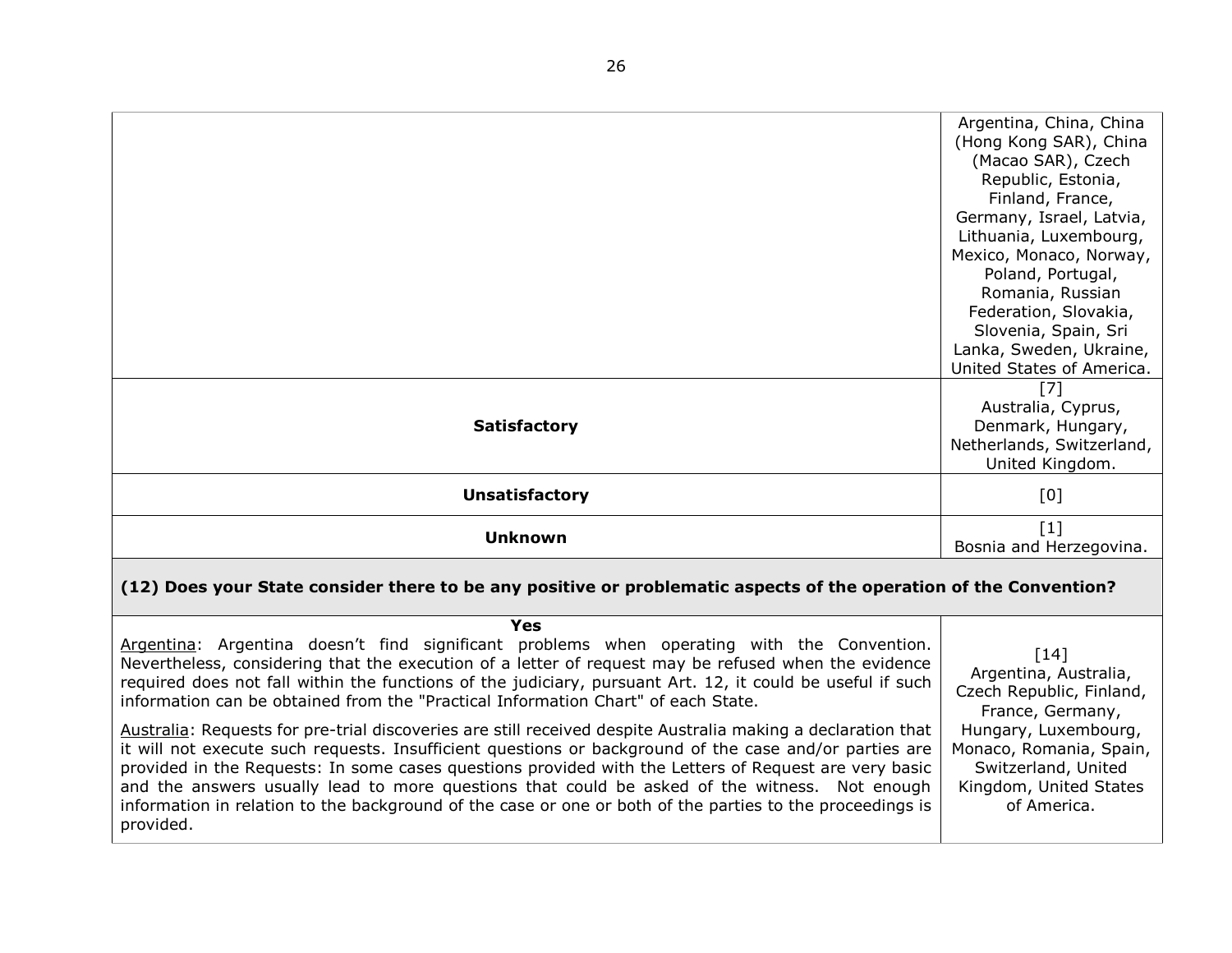Czech Republic: When it is not possible to execute a request, such information shall be sent as soon as possible to the requesting authority (it is even required under Art. 13 of Convention but not all Contracting States observe such requirement). When it is not possible to execute a request in a reasonable period of time, the requesting authority shall also be informed (especially if it asks about the state of execution of the request).

Finland: There have sometimes been long delays in the execution of the Letters of Request. It would be very useful for the requesting authority to receive information (acknowledgment of receipt/ updates) on the status of the proceedings, especially if the execution of the Letter of Request is taking time.

France: Des précisions sur les modalités d'intervention du commissaire désigné en application du Chapitre II.

Germany: It is unsatisfactory if enquiries regarding the status of a request that has been pending for several months are not answered.

Hungary: See answer to point (9).

Luxembourg: Il reste des problèmes concernant par ex. l'exécution des vidéoconférences.

Monaco: Obligation des États destinataires d'accuser réception des demandes et des relances d'information.

Romania: La définition de la commission rogatoire n'est pas claire pour tous les pays.

Spain: It's positive.

Switzerland:

- Délai de retour des pièces trop long.
- Le résumé de la procédure, qui doit être joint à la commission rogatoire, n'est souvent pas suffisamment détaillée pour permettre au juge d'apprécier la demande.
- Les demandes d'obtention des preuves (interrogation de témoins) présentées par quelques autorités étrangères conduisent parfois à des mesures d'exécution disproportionnées en Suisse. Il serait préférable d'essayer de procéder à de tels interrogatoires devant le juge d'origine.
- "Traductions" de tellement mauvaise qualité que les documents ne sont pas compréhensibles.

United Kingdom:

- US requests are sometimes not specific enough. We receive a lot of "fishing" requests that do not have specific questions or the scope of documents sought is too wide.
- Requests for documents that are publicly available should be considered by requesting states as they should be obtained without necessarily going through The Hague.
- Requests to research the address on a witness should not be sent as these are rejected as we deem this as being outside the scope of the convention.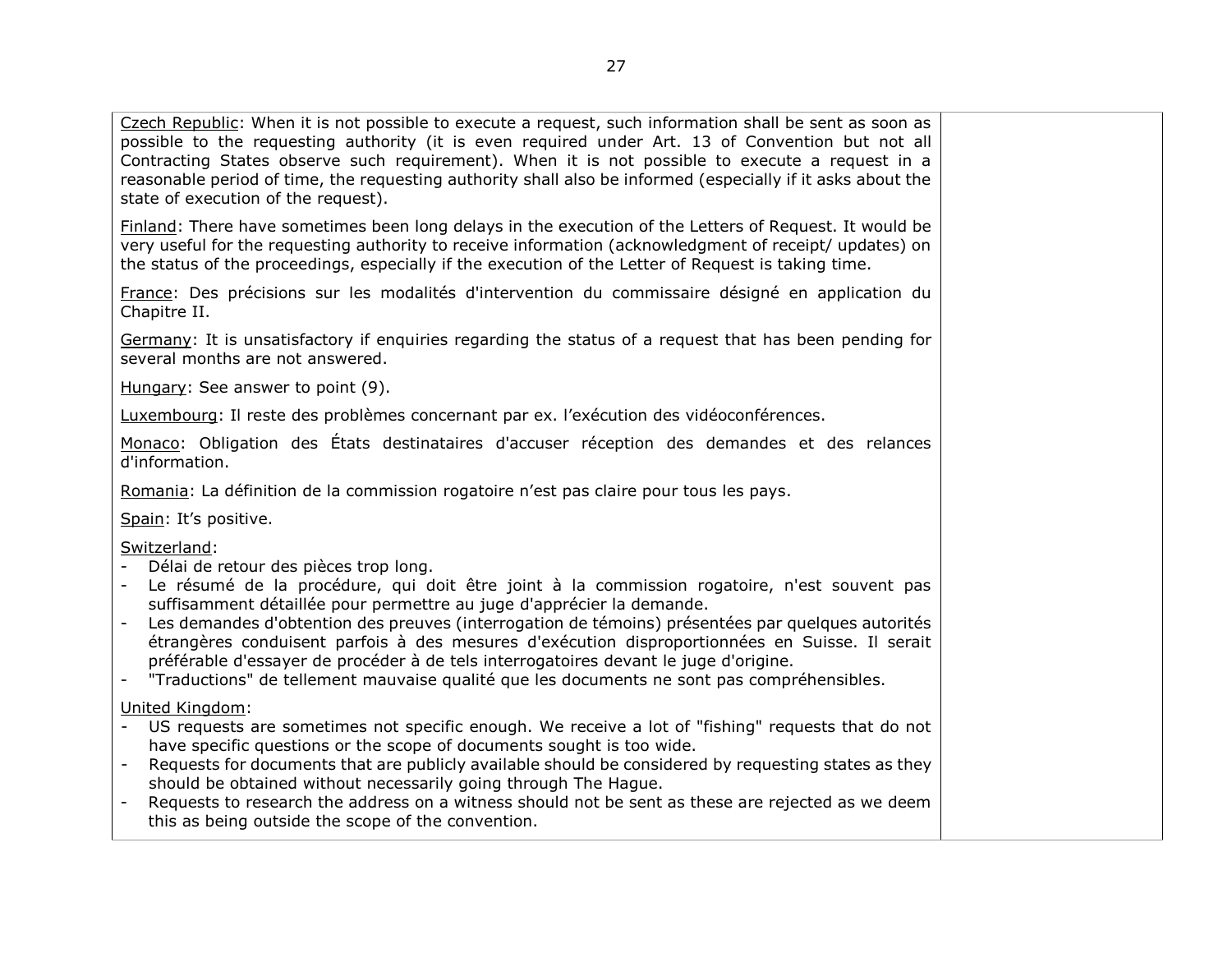<span id="page-27-1"></span><span id="page-27-0"></span>

| United States of America: he U.S. Central Authority receives numerous requests that are not executable<br>under the U.S. legal system (e.g., locate decedent's assets). The U.S. Central Authority has had difficulty<br>obtaining clarifications of requests from Requesting Authorities. Also, the Central Authority receives<br>many duplicate requests, and is concerned that Requesting Authorities neglect to withdraw requests that<br>are no longer needed because the litigation has resolved or the evidence has otherwise been obtained.<br>Most recently, the U.S. Central Authority has discovered transmission problems, i.e., problems with mail,<br>both with incoming letters of request and outgoing returns evidence.<br>Separately, the U.S. Department of Justice has encountered problems with the interpretation of "civil or |                                                                                                                                                                                                                                                              |
|------------------------------------------------------------------------------------------------------------------------------------------------------------------------------------------------------------------------------------------------------------------------------------------------------------------------------------------------------------------------------------------------------------------------------------------------------------------------------------------------------------------------------------------------------------------------------------------------------------------------------------------------------------------------------------------------------------------------------------------------------------------------------------------------------------------------------------------------------|--------------------------------------------------------------------------------------------------------------------------------------------------------------------------------------------------------------------------------------------------------------|
| commercial," e.g., recently Swiss court held suit involving United States as party was not a "civil or                                                                                                                                                                                                                                                                                                                                                                                                                                                                                                                                                                                                                                                                                                                                               |                                                                                                                                                                                                                                                              |
| commercial" matter and, consequently, rejected U.S. district court's letter of request.                                                                                                                                                                                                                                                                                                                                                                                                                                                                                                                                                                                                                                                                                                                                                              |                                                                                                                                                                                                                                                              |
| <b>No</b>                                                                                                                                                                                                                                                                                                                                                                                                                                                                                                                                                                                                                                                                                                                                                                                                                                            | $[20]$<br>Bulgaria, China (Hong<br>Kong SAR), China (Macao<br>SAR), Croatia, Cyprus,<br>Denmark, Estonia, Israel,<br>Kuwait, Lithuania,<br>Mexico, Poland, Portugal,<br>Russian Federation,<br>Serbia, Slovakia,<br>Slovenia, Sri Lanka,<br>Sweden, Ukraine. |
| <b>Unknown</b>                                                                                                                                                                                                                                                                                                                                                                                                                                                                                                                                                                                                                                                                                                                                                                                                                                       | [5]<br>Bosnia and Herzegovina,<br>China, Latvia,<br>Netherlands, Norway.                                                                                                                                                                                     |
| <b>Case law and reference work</b><br>D.                                                                                                                                                                                                                                                                                                                                                                                                                                                                                                                                                                                                                                                                                                                                                                                                             |                                                                                                                                                                                                                                                              |
| (13) Have any decisions on the interpretation or application of the Evidence Convention been rendered by the judicial<br>authorities of your State since 2009?                                                                                                                                                                                                                                                                                                                                                                                                                                                                                                                                                                                                                                                                                       |                                                                                                                                                                                                                                                              |
| These jurisprudential developments will be taken into account in the updated Evidence Handbook.                                                                                                                                                                                                                                                                                                                                                                                                                                                                                                                                                                                                                                                                                                                                                      |                                                                                                                                                                                                                                                              |
| <b>Yes</b>                                                                                                                                                                                                                                                                                                                                                                                                                                                                                                                                                                                                                                                                                                                                                                                                                                           | [9]<br>Argentina, Australia,<br>China, France, Germany,<br>Luxembourg, Portugal,<br>Switzerland, United<br>States of America.                                                                                                                                |
| <b>No</b>                                                                                                                                                                                                                                                                                                                                                                                                                                                                                                                                                                                                                                                                                                                                                                                                                                            |                                                                                                                                                                                                                                                              |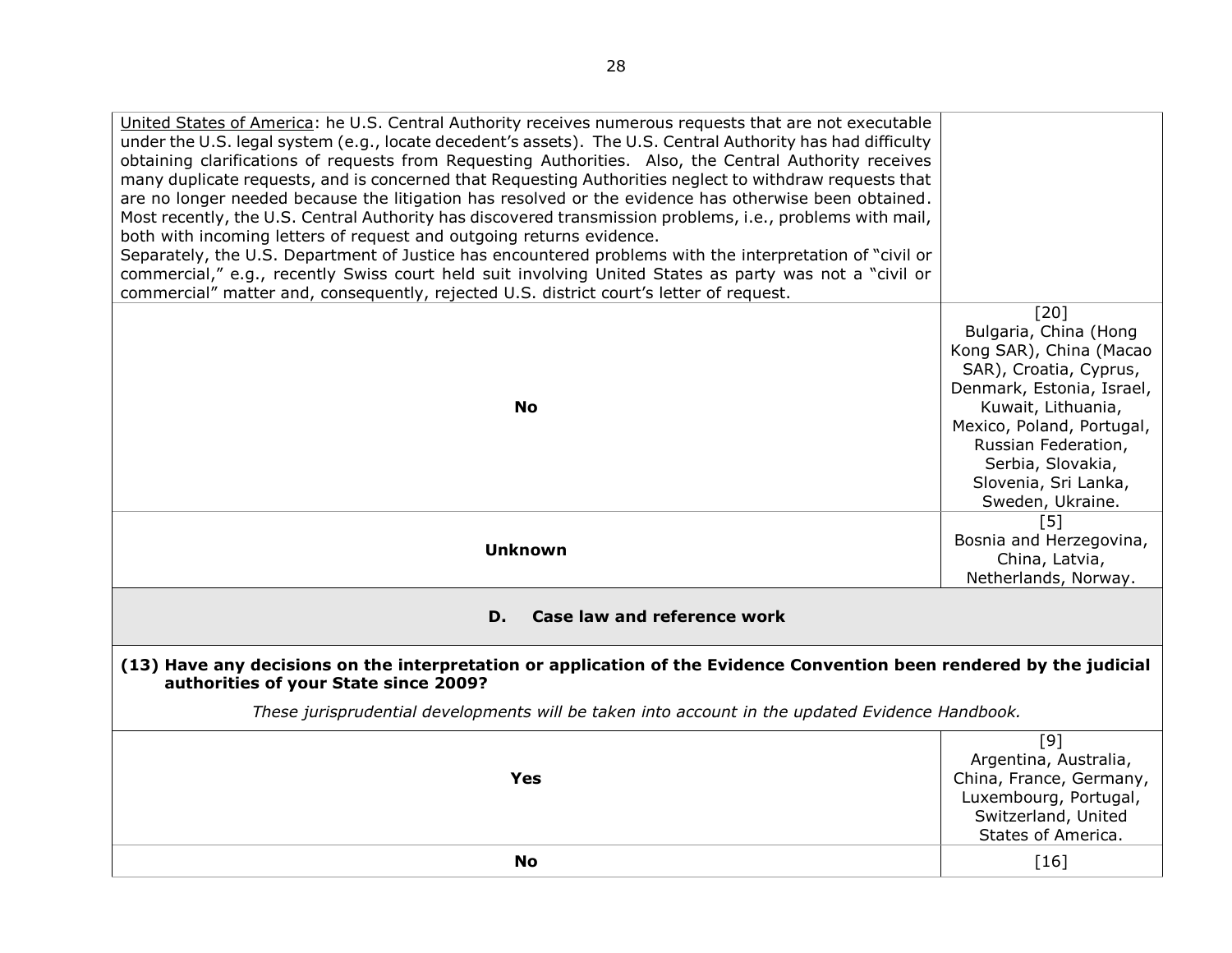<span id="page-28-0"></span>

|                                                                                                                                                                                        | Bosnia and Herzegovina,<br>China (Hong Kong SAR),<br>Croatia, Cyprus, Estonia,<br>Finland, Kuwait, Mexico,<br>Monaco, Netherlands,<br>Romania, Serbia,<br>Slovakia, Spain, Ukraine,<br>United Kingdom.    |
|----------------------------------------------------------------------------------------------------------------------------------------------------------------------------------------|-----------------------------------------------------------------------------------------------------------------------------------------------------------------------------------------------------------|
| <b>Unknown</b>                                                                                                                                                                         | $[14]$<br>Bulgaria, China (Macao<br>SAR), Czech Republic,<br>Denmark, Hungary,<br>Israel, Latvia, Lithuania,<br>Norway, Poland, Russian<br>Federation, Slovenia, Sri<br>Lanka, Sweden.                    |
| (14) Have any works on the Evidence Convention been recently published in your State that do not already appear on<br>the Evidence Section of the HCCH website (under "bibliography")? |                                                                                                                                                                                                           |
| These reference works will added to the "bibliography" section of the HCCH website                                                                                                     |                                                                                                                                                                                                           |
| and will also be taken into account in the updated Evidence Handbook.                                                                                                                  |                                                                                                                                                                                                           |
| <b>Yes</b>                                                                                                                                                                             | [6]<br>Argentina, Finland,<br>Germany, Portugal,<br>Switzerland, United<br>States of America.                                                                                                             |
| <b>No</b>                                                                                                                                                                              | [18]<br>Bulgaria, China (Macao<br>SAR), Croatia, Cyprus,<br>Denmark, Estonia,<br>France, Israel, Kuwait,<br>Mexico, Monaco, Poland,<br>Romania, Serbia,<br>Slovakia, Slovenia,<br>Sweden, United Kingdom. |
| <b>Unknown</b>                                                                                                                                                                         | [15]<br>Australia, Bosnia and<br>Herzegovina, China,<br>China (Hong Kong SAR),<br>Czech Republic, Hungary,                                                                                                |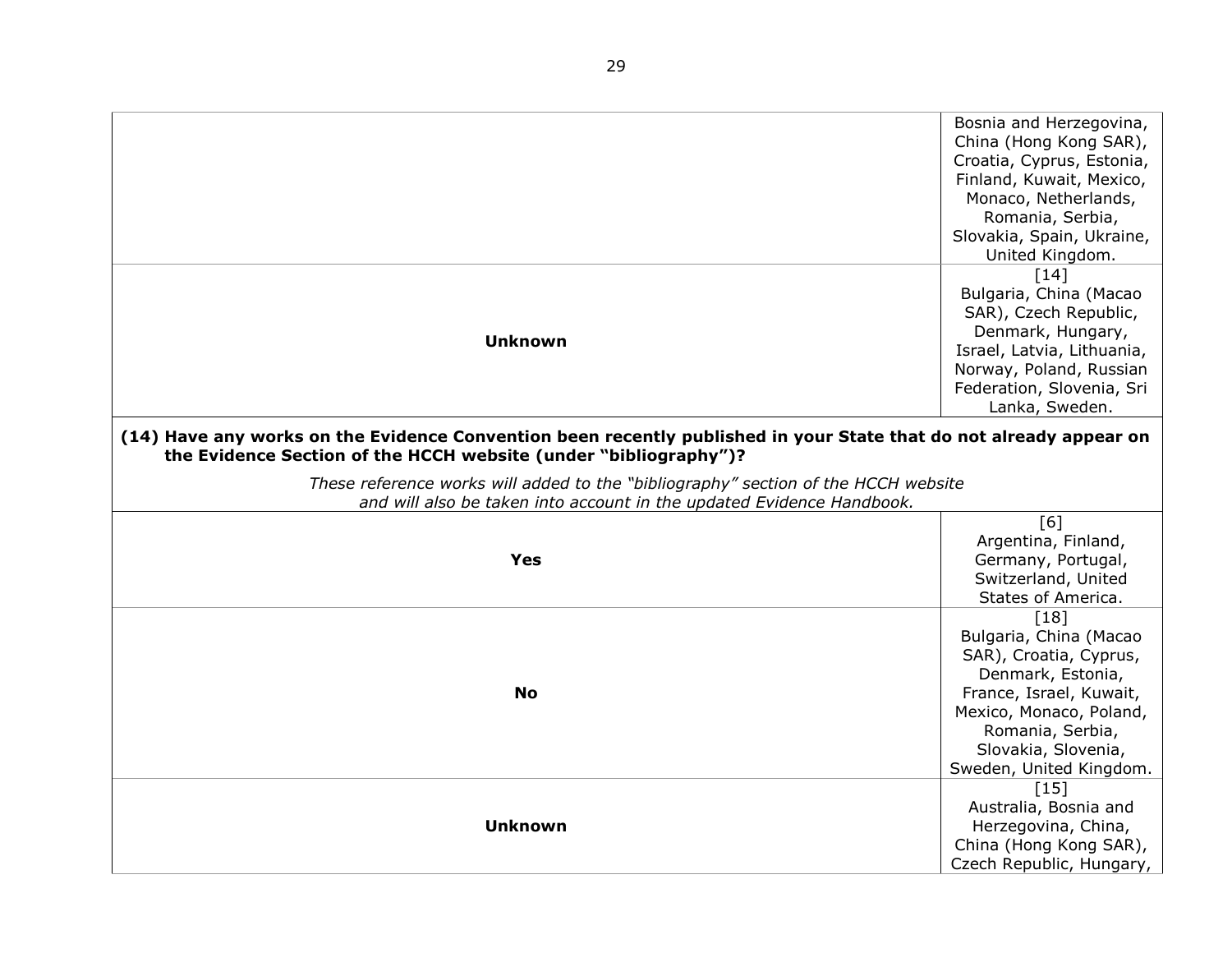<span id="page-29-0"></span>

|                                                                                                                                                                                                                                                                                                                                                                                                                                                                                                                                                        | Latvia, Lithuania,<br>Luxembourg,<br>Netherlands, Norway,<br>Russian Federation,<br>Spain, Sri Lanka,<br>Ukraine.                                 |
|--------------------------------------------------------------------------------------------------------------------------------------------------------------------------------------------------------------------------------------------------------------------------------------------------------------------------------------------------------------------------------------------------------------------------------------------------------------------------------------------------------------------------------------------------------|---------------------------------------------------------------------------------------------------------------------------------------------------|
| E.<br>Use of information technology                                                                                                                                                                                                                                                                                                                                                                                                                                                                                                                    |                                                                                                                                                   |
| (15) Has your State received or sent any Letters of Request under the Evidence Convention by electronic means (e.g.,<br>by fax or e-mail)?                                                                                                                                                                                                                                                                                                                                                                                                             |                                                                                                                                                   |
| <b>Yes</b><br>Finland: In very few cases the Finnish Central Authority has received/sent Letters of Request by fax or<br>by email (a pdf attachment), but the original documents have always followed by mail.                                                                                                                                                                                                                                                                                                                                         |                                                                                                                                                   |
| Latvia: No specific information available.<br>United States of America: The U.S. Central Authority has received two letters of request from Romania<br>(one was sent electronically after inquiries revealed that the hard copy had not been received.) The                                                                                                                                                                                                                                                                                            | $\lceil 3 \rceil$<br>Finland, Latvia, United<br>States of America.                                                                                |
| U.S. Government does not have information concerning whether, or how many, electronic letters of<br>request have been sent from the United States.                                                                                                                                                                                                                                                                                                                                                                                                     |                                                                                                                                                   |
| <b>No</b><br>Argentina: Due to our internal law, Argentine Authorities do not send and do not receive any letters of<br>request by electronic means. Rogatory letters coming from abroad have to be submitted to the judiciary<br>signed in original. Only enquiries regarding the status of a letter of request can be sent or received by<br>electronic means.                                                                                                                                                                                       | $[33]$<br>Argentina, Australia,<br>Bosnia and Herzegovina,<br>Bulgaria, China, China<br>(Hong Kong SAR),<br>Croatia, Cyprus, Czech                |
| Australia: The State of New South Wales would be prepared to act upon Letters of Request received in<br>electronic form.                                                                                                                                                                                                                                                                                                                                                                                                                               | Republic, Denmark,<br>Estonia, France,<br>Germany, Hungary,                                                                                       |
| China (Hong Kong SAR): No precedent cases in this regard.                                                                                                                                                                                                                                                                                                                                                                                                                                                                                              | Israel, Kuwait, Lithuania,                                                                                                                        |
| Croatia: All the Letters of Request should be sent by post.                                                                                                                                                                                                                                                                                                                                                                                                                                                                                            | Luxembourg, Mexico,<br>Monaco, Netherlands,                                                                                                       |
| Czech Republic: Letters of Request sent by e-mail or fax are not accepted, because of the fact that the<br>Request must be supplied with original signature and stamp of the requesting judicial authority. A Letter<br>of Request sent by electronic means will be accepted only in the case that it will be provided with<br>electronic signature, followed with qualified certificate of the electronic signature, which is recognised in<br>the Czech Republic under the EC Directive no. 99/93 ES, or some international treaty, according to the | Poland, Portugal,<br>Romania, Russian<br>Federation, Serbia,<br>Slovakia, Slovenia, Spain,<br>Sri Lanka, Switzerland,<br>Ukraine, United Kingdom. |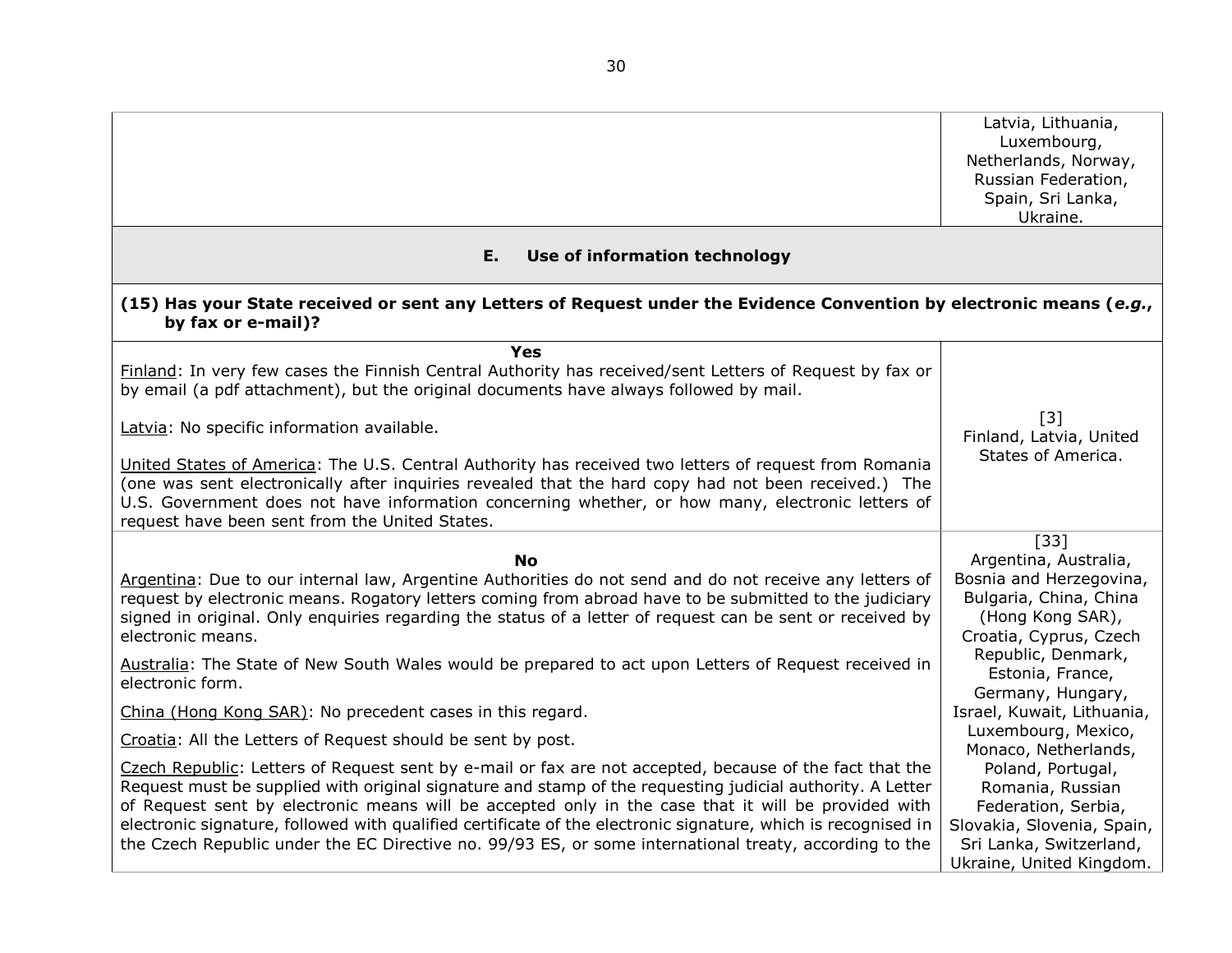| $[3]$<br>China (Macao SAR),<br>Norway, Sweden. |
|------------------------------------------------|
|                                                |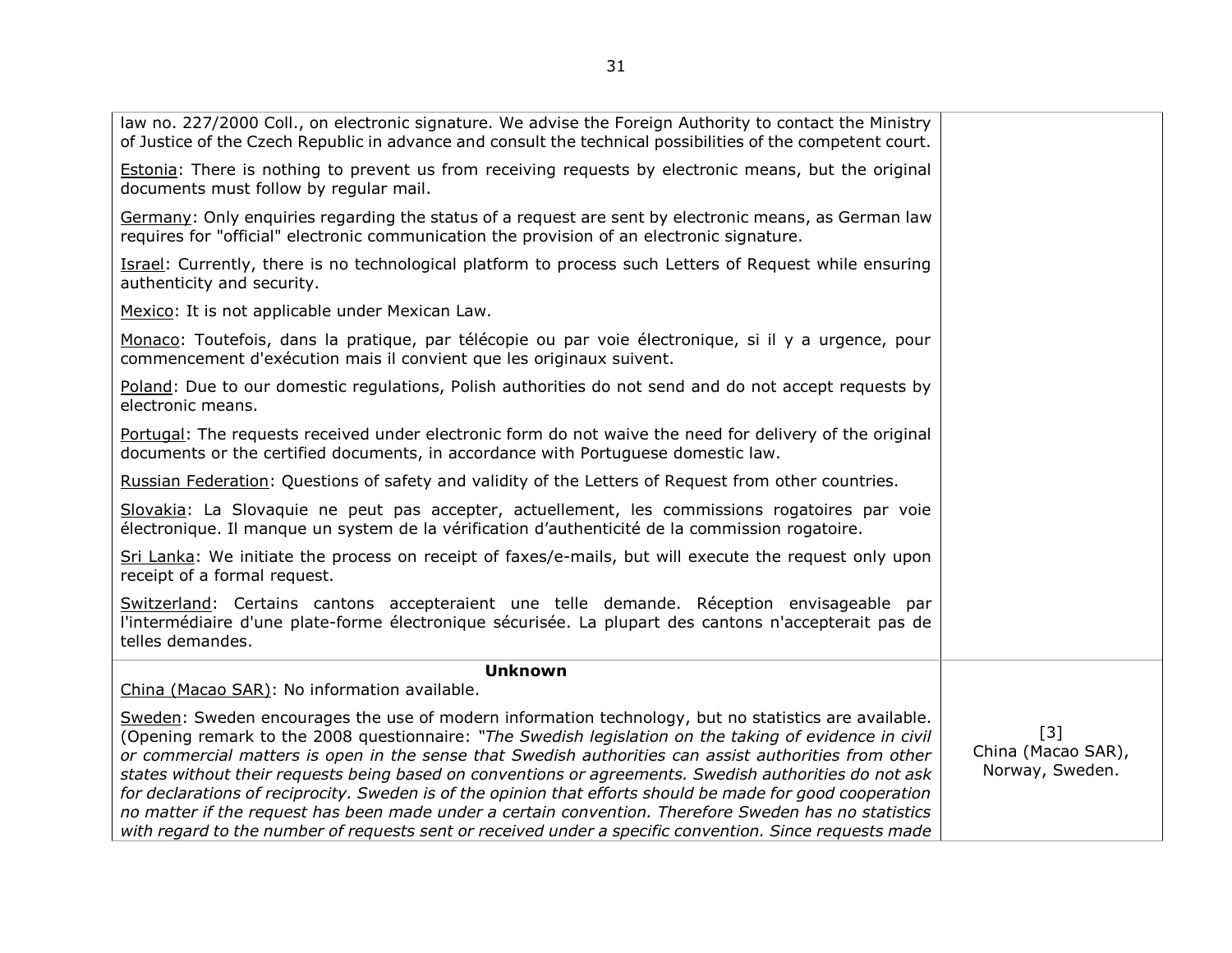<span id="page-31-0"></span>

| to Sweden are executed by Swedish courts and not the Ministry of Justice, the Ministry does not have<br>statistics on the measures requested by foreign authorities.")                                                                                                                                                                                                                                                                                                                                                                                                                                                               |                                                                                                                                                                                     |
|--------------------------------------------------------------------------------------------------------------------------------------------------------------------------------------------------------------------------------------------------------------------------------------------------------------------------------------------------------------------------------------------------------------------------------------------------------------------------------------------------------------------------------------------------------------------------------------------------------------------------------------|-------------------------------------------------------------------------------------------------------------------------------------------------------------------------------------|
| (16) Since 2009, has your State received or sent any Letters of Request requiring or otherwise involving the use of a<br>video-link in their execution?                                                                                                                                                                                                                                                                                                                                                                                                                                                                              |                                                                                                                                                                                     |
| <b>Yes</b>                                                                                                                                                                                                                                                                                                                                                                                                                                                                                                                                                                                                                           |                                                                                                                                                                                     |
| Australia: The State of Queensland received two requests from the USA for video-link evidence. One<br>request was finalised without use and the other is currently pending and has not been finalised. The<br>State of Western Australia received one request from Sweden for video-link evidence.                                                                                                                                                                                                                                                                                                                                   |                                                                                                                                                                                     |
| China: Several requests from the USA enquired about the use of video-link.                                                                                                                                                                                                                                                                                                                                                                                                                                                                                                                                                           |                                                                                                                                                                                     |
| Czech Republic: Once we inquired about the possibility of the use of a video-link in Australia. However,<br>we were informed that the court equipment might be used only for national proceedings, for other<br>purposes we were referred to private providers.                                                                                                                                                                                                                                                                                                                                                                      |                                                                                                                                                                                     |
| Kuwait: Taking of evidence by video call.                                                                                                                                                                                                                                                                                                                                                                                                                                                                                                                                                                                            | $\lceil 14 \rceil$                                                                                                                                                                  |
| Latvia: No specific information available.                                                                                                                                                                                                                                                                                                                                                                                                                                                                                                                                                                                           | Australia, China, Czech<br>Republic, Germany,<br>Kuwait, Latvia,<br>Luxembourg, Norway,<br>Portugal, Russian<br>Federation, Spain,<br>Switzerland, United<br>Kingdom, United States |
| Luxembourg: Demandes reçues presqu'exclusivement du Portugal.                                                                                                                                                                                                                                                                                                                                                                                                                                                                                                                                                                        |                                                                                                                                                                                     |
| Norway: We do not have any detailed information about the requests received or outgoing requests.                                                                                                                                                                                                                                                                                                                                                                                                                                                                                                                                    |                                                                                                                                                                                     |
| Portugal: Portugal has sent some Letters of Request to Switzerland, USA, Venezuela and Norway, asking<br>for information on the possibility of execution with the use of a video-link, however no execution actually<br>happened, with the exception of the request to Norway.                                                                                                                                                                                                                                                                                                                                                       |                                                                                                                                                                                     |
| Russian Federation: A request from Germany to obtain evidence from the witnesses.                                                                                                                                                                                                                                                                                                                                                                                                                                                                                                                                                    | of America.                                                                                                                                                                         |
| Switzerland: Dans deux cantons: très rarement.                                                                                                                                                                                                                                                                                                                                                                                                                                                                                                                                                                                       |                                                                                                                                                                                     |
| United Kingdom: Approximately 3 in total.                                                                                                                                                                                                                                                                                                                                                                                                                                                                                                                                                                                            |                                                                                                                                                                                     |
| United States of America: The U.S. Central Authority has received requests from Germany, Israel, Spain,<br>and Sweden to facilitate 'direct' testimony by video-link. Those requests were rejected as the Convention<br>provides that letters of request are to be executed by the requested state and not directly by a court in<br>the requesting State. We have received inquiries, but not requests, from Australia, Portugal, and<br>Switzerland. The U.S. Government does not have information concerning whether, or how many, letters<br>of request involving the use of a video-link have been sent from the United States. |                                                                                                                                                                                     |
| <b>No</b>                                                                                                                                                                                                                                                                                                                                                                                                                                                                                                                                                                                                                            | $[22]$                                                                                                                                                                              |
| Finland: There have not been requests for taking of evidence via video-link under the Hague Evidence                                                                                                                                                                                                                                                                                                                                                                                                                                                                                                                                 | Argentina, Bosnia and                                                                                                                                                               |
| Convention (we have had some requests where video-conference has been used under the EU Regulation                                                                                                                                                                                                                                                                                                                                                                                                                                                                                                                                   | Herzegovina, Bulgaria,                                                                                                                                                              |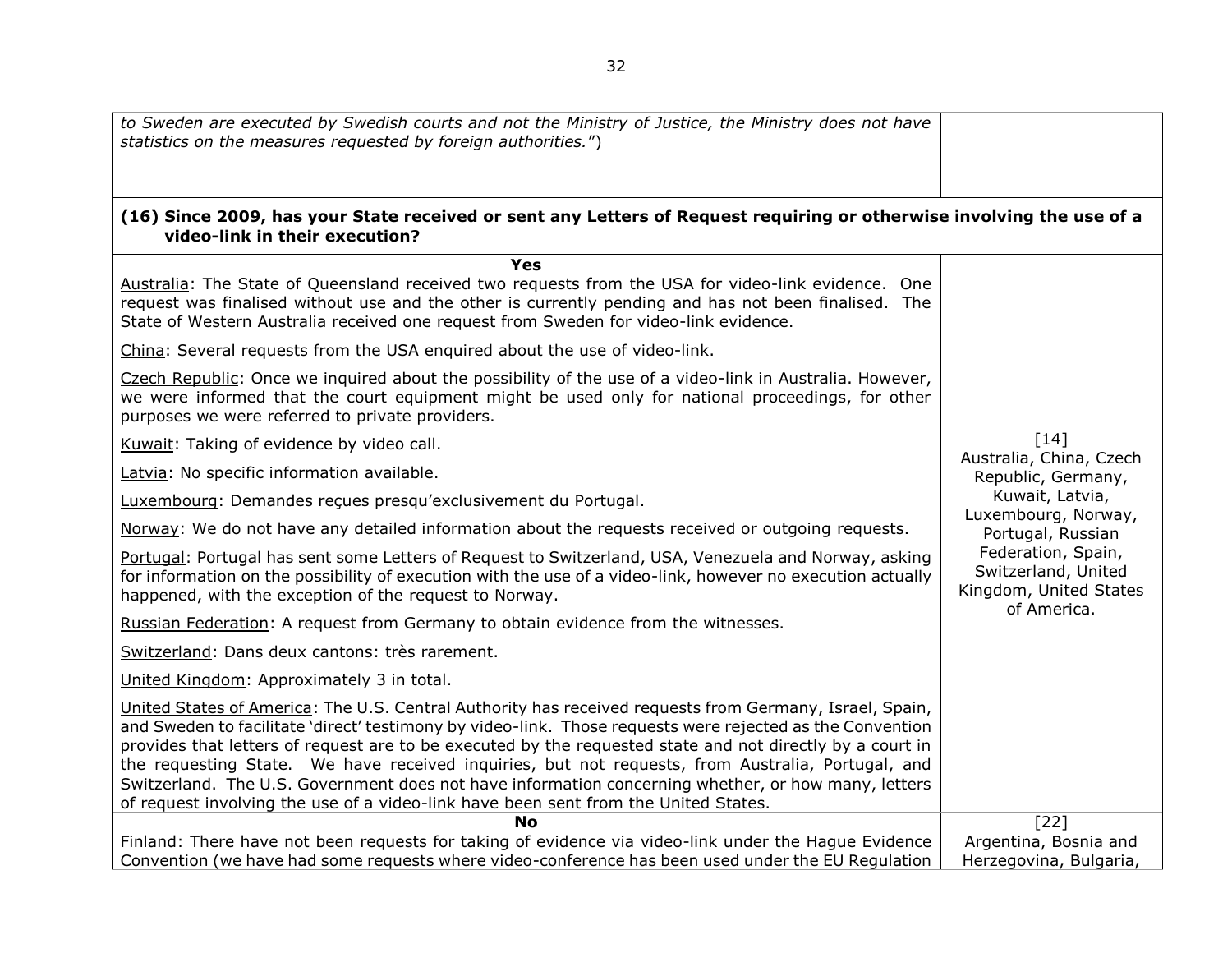<span id="page-32-0"></span>

| on Taking of Evidence). The Finnish courts have the technical capabilities for organizing a hearing via<br>video-link.                                                                                                                                                                                                                                                                                                                                                                                                                                                                                                                                                                                                                                                                                                                                                                                         | China (Macao SAR),<br>Croatia, Cyprus,<br>Denmark, Estonia,<br>Finland, France Hungary,<br>Israel, Lithuania, Mexico,<br>Monaco, Poland,<br>Romania, Serbia,<br>Slovakia, Slovenia, Sri<br>Lanka, Ukraine. |
|----------------------------------------------------------------------------------------------------------------------------------------------------------------------------------------------------------------------------------------------------------------------------------------------------------------------------------------------------------------------------------------------------------------------------------------------------------------------------------------------------------------------------------------------------------------------------------------------------------------------------------------------------------------------------------------------------------------------------------------------------------------------------------------------------------------------------------------------------------------------------------------------------------------|------------------------------------------------------------------------------------------------------------------------------------------------------------------------------------------------------------|
| Unknown<br>Sweden: Sweden encourages the use of modern information technology, but no statistics are available.                                                                                                                                                                                                                                                                                                                                                                                                                                                                                                                                                                                                                                                                                                                                                                                                |                                                                                                                                                                                                            |
| (Opening remark to the 2008 questionnaire: "The Swedish legislation on the taking of evidence in civil<br>or commercial matters is open in the sense that Swedish authorities can assist authorities from other<br>states without their requests being based on conventions or agreements. Swedish authorities do not ask<br>for declarations of reciprocity. Sweden is of the opinion that efforts should be made for good cooperation<br>no matter if the request has been made under a certain convention. Therefore Sweden has no statistics<br>with regard to the number of requests sent or received under a specific convention. Since requests made<br>to Sweden are executed by Swedish courts and not the Ministry of Justice, the Ministry does not have<br>statistics on the measures requested by foreign authorities.")                                                                          | $\lceil 3 \rceil$<br>China (Hong Kong SAR),<br>Netherlands, Sweden.                                                                                                                                        |
| (17) If your State has not excluded in whole the application of Chapter II, has a video-link been used in your State to<br>take evidence abroad under Chapter II?                                                                                                                                                                                                                                                                                                                                                                                                                                                                                                                                                                                                                                                                                                                                              |                                                                                                                                                                                                            |
| <b>Yes</b><br>Australia: The State of Western Australia received one such request where the resident of that State<br>was able to give evidence directly to the Court in Sweden.                                                                                                                                                                                                                                                                                                                                                                                                                                                                                                                                                                                                                                                                                                                               |                                                                                                                                                                                                            |
| Kuwait: To address the competent court to issue a warrant to obtain evidence through a video call.                                                                                                                                                                                                                                                                                                                                                                                                                                                                                                                                                                                                                                                                                                                                                                                                             |                                                                                                                                                                                                            |
| Switzerland: Interrogatoire d'un étranger dans l'ambassade de son pays d'origine en Suisse, en présence<br>d'un commissionner. Interrogatoire (cross-examination) d'un étranger en Suisse en un lieu neutre, par<br>les représentants des parties en tant que commissionner, les uns se trouvant sur place en Suisse au<br>même endroit que le témoin, les autres par visioconférence à l'étranger. Interrogatoire par<br>visioconférence d'une personne se trouvant en Suisse par un juge étranger lors d'une audience qui a<br>lieu à l'étranger avec les avocats des parties se trouvant également à l'étranger.<br>Aucun obstacle pour la Suisse. Une autorisation est nécessaire, qui sera soumise aux mêmes conditions<br>que les cas «classiques» d'autorisation. Le fait que les parties ne se trouvent pas dans les mêmes locaux<br>implique toutefois qu'une procédure d'identification soit prévue. | $[3]$<br>Australia, Kuwait,<br>Switzerland.                                                                                                                                                                |
| <b>No</b>                                                                                                                                                                                                                                                                                                                                                                                                                                                                                                                                                                                                                                                                                                                                                                                                                                                                                                      | $[25]$                                                                                                                                                                                                     |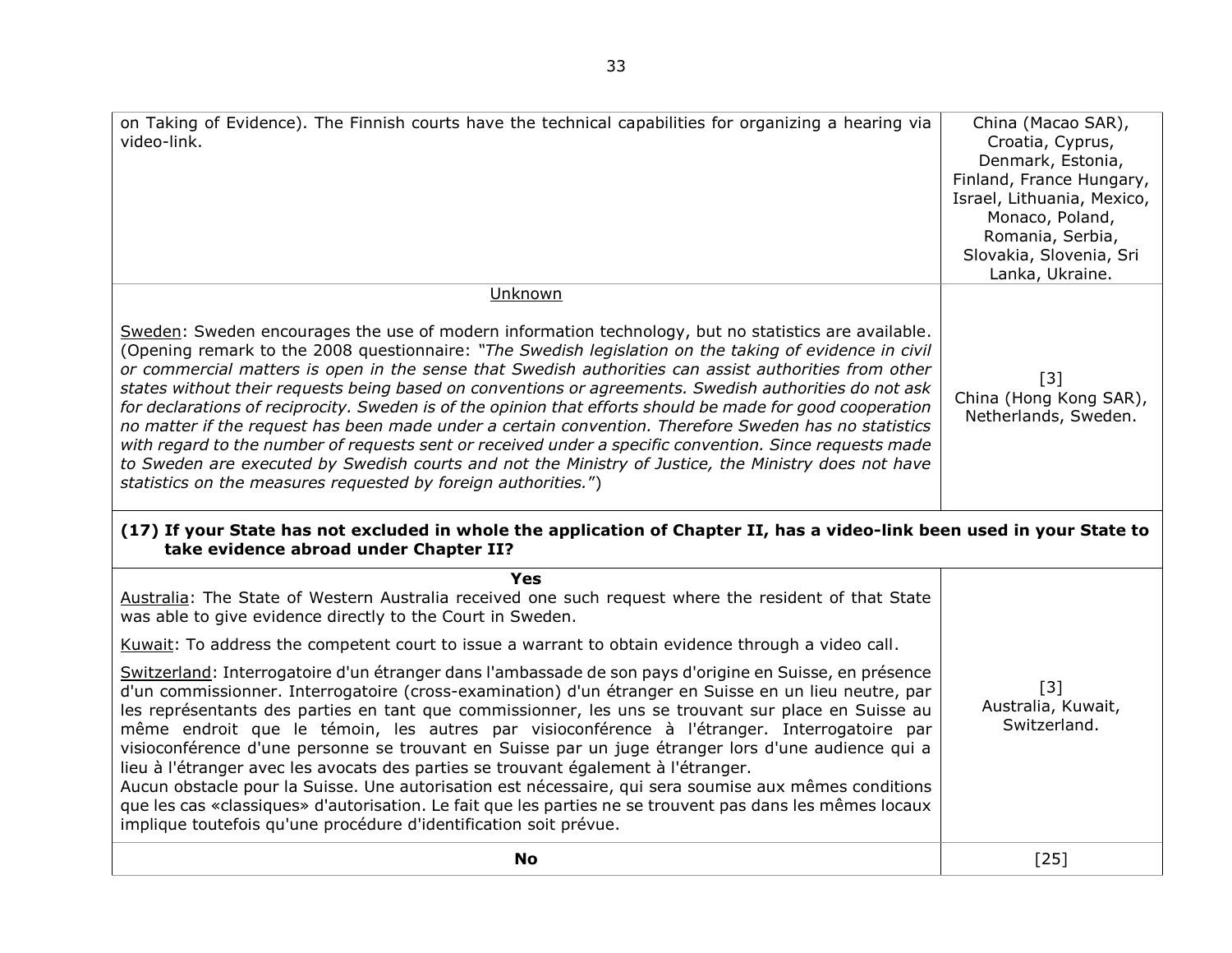<span id="page-33-0"></span>

| Israel: No data is available regarding requests under Chapter II.<br>Monaco: Ce mode de preuve n'est pas prévu par la législation monégasque.                                                                                                                                                                                                                                                                                                                                                                                                                                                                                                                                                                                                                                                                                                                                                                                                                                                                                           | Bosnia and Herzegovina,<br>Bulgaria, China (Macao<br>SAR), Croatia, Czech<br>Republic, Denmark,<br>Estonia, Finland, France,<br>Hungary, Israel,<br>Lithuania, Luxembourg,<br>Mexico, Monaco,<br>Netherlands, Poland,<br>Portugal, Romania,<br>Russian Federation,<br>Serbia, Slovakia,<br>Slovenia, Sri Lanka,<br>United Kingdom. |
|-----------------------------------------------------------------------------------------------------------------------------------------------------------------------------------------------------------------------------------------------------------------------------------------------------------------------------------------------------------------------------------------------------------------------------------------------------------------------------------------------------------------------------------------------------------------------------------------------------------------------------------------------------------------------------------------------------------------------------------------------------------------------------------------------------------------------------------------------------------------------------------------------------------------------------------------------------------------------------------------------------------------------------------------|------------------------------------------------------------------------------------------------------------------------------------------------------------------------------------------------------------------------------------------------------------------------------------------------------------------------------------|
| <b>Unknown / Not Applicable</b><br>China: All articles reserved except for Article 15.<br>Sweden: Sweden encourages the use of modern information technology, but no statistics are available.<br>(Opening remark to the 2008 questionnaire: "The Swedish legislation on the taking of evidence in civil<br>or commercial matters is open in the sense that Swedish authorities can assist authorities from other<br>states without their requests being based on conventions or agreements. Swedish authorities do not ask<br>for declarations of reciprocity. Sweden is of the opinion that efforts should be made for good cooperation<br>no matter if the request has been made under a certain convention. Therefore Sweden has no statistics<br>with regard to the number of requests sent or received under a specific convention. Since requests made<br>to Sweden are executed by Swedish courts and not the Ministry of Justice, the Ministry does not have<br>statistics on the measures requested by foreign authorities.") | $\lceil 10 \rceil$<br>Argentina, China, China<br>(Hong Kong SAR),<br>Cyprus, Germany, Latvia,<br>Norway, Spain, Sweden,<br>Ukraine.                                                                                                                                                                                                |
| (18) Has your State received or sent Letters of Request that expressly requested information stored in digital form<br>(i.e., electronic evidence)?                                                                                                                                                                                                                                                                                                                                                                                                                                                                                                                                                                                                                                                                                                                                                                                                                                                                                     |                                                                                                                                                                                                                                                                                                                                    |
| <b>Yes</b><br>Australia: We have received requests for documentary evidence to be provided in digital form. For e.g.<br>a witness had to produce documentary evidence and x-rays were part of that evidence and they were<br>put onto a disc and sent to the requesting overseas court.<br>Czech Republic: In one case the Court has asked for the evidence on the CD, due to the fact that there<br>was a vast documentation regarding the car accident.<br>France: Surtout en application du Chapitre II (désignation commissaire).<br>Kuwait: A request was received for evidence and to hear testimony via video call.                                                                                                                                                                                                                                                                                                                                                                                                              | [7]<br>Australia, Czech Republic,<br>France, Kuwait,<br>Netherlands, Spain,<br>Switzerland.                                                                                                                                                                                                                                        |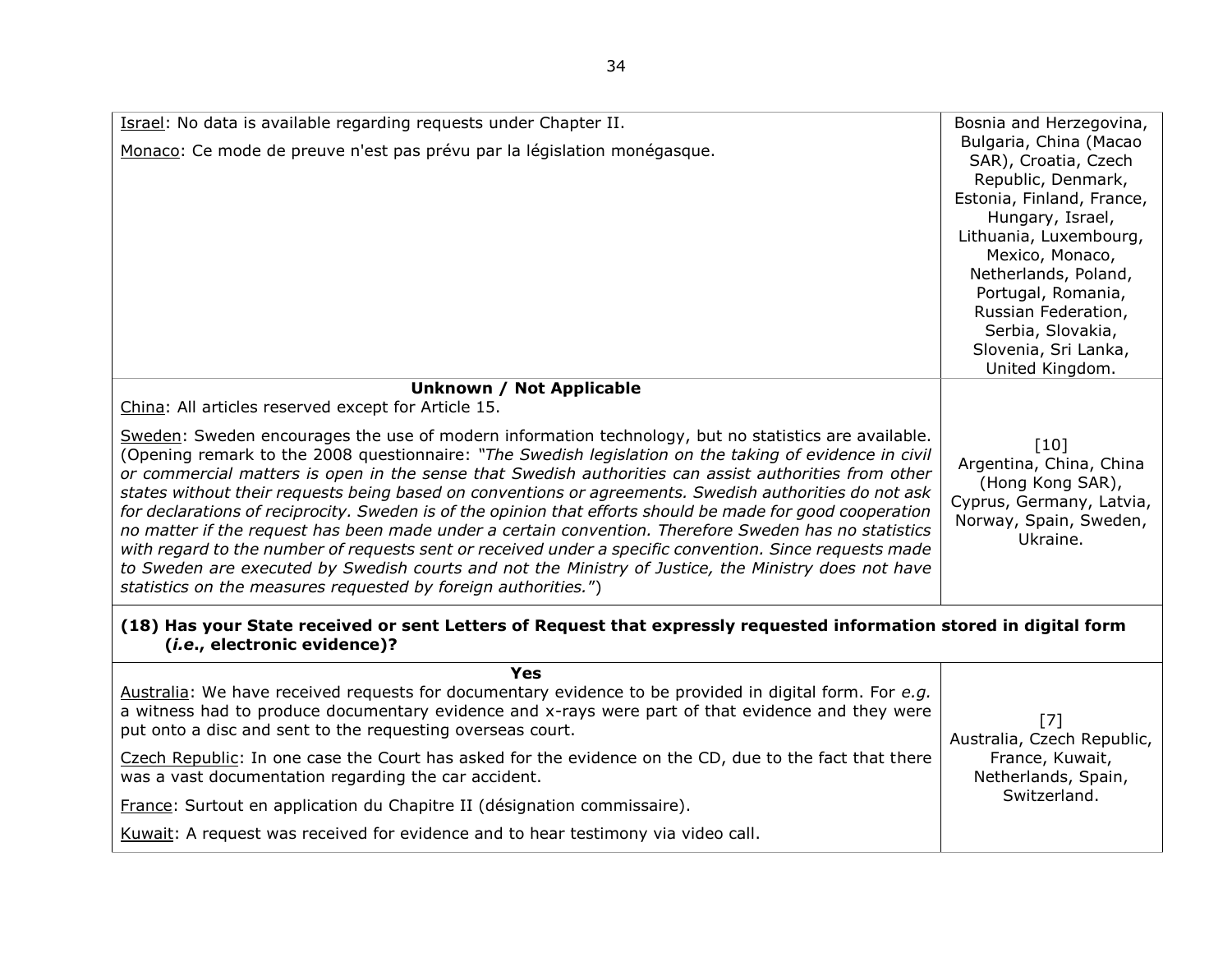<span id="page-34-1"></span><span id="page-34-0"></span>Netherlands: Unknown. Switzerland: Dans de rares cas dans le cadre du chapitre II. **No** Estonia: There are no obstacles. Israel: No requests for digital form evidence have been received or sent to date. Any case arising in the future would need to be examined ad hoc, bearing in mind the availability of technological means as well as authenticity and security requirements. Norway: We do not have any detailed information about the request received or outgoing requests. [31] Argentina, Bosnia and Herzegovina, Bulgaria, China, China (Hong Kong SAR), China (Macao SAR), Croatia, Cyprus, Denmark, Estonia, Finland, Germany, Hungary, Israel, Latvia, Lithuania, Luxembourg, Mexico, Monaco, Norway, Poland, Portugal, Romania, Russian Federation, Serbia, Slovakia, Slovenia, Sri Lanka, Ukraine, United Kingdom, United States of America. **Unknown** Sweden: Sweden encourages the use of modern information technology, but no statistics are available. (Opening remark to the 2008 questionnaire: *"The Swedish legislation on the taking of evidence in civil or commercial matters is open in the sense that Swedish authorities can assist authorities from other states without their requests being based on conventions or agreements. Swedish authorities do not ask for declarations of reciprocity. Sweden is of the opinion that efforts should be made for good cooperation no matter if the request has been made under a certain convention. Therefore Sweden has no statistics with regard to the number of requests sent or received under a specific convention. Since requests made to Sweden are executed by Swedish courts and not the Ministry of Justice, the Ministry does not have statistics on the measures requested by foreign authorities.*")  $\lceil 1 \rceil$ Sweden. **F. Topics for the agenda of the Special Commission meeting (19) Are there any specific topics or practical issues that your State would like to have addressed at the Special Commission meeting concerning the Evidence Convention? Yes** [8]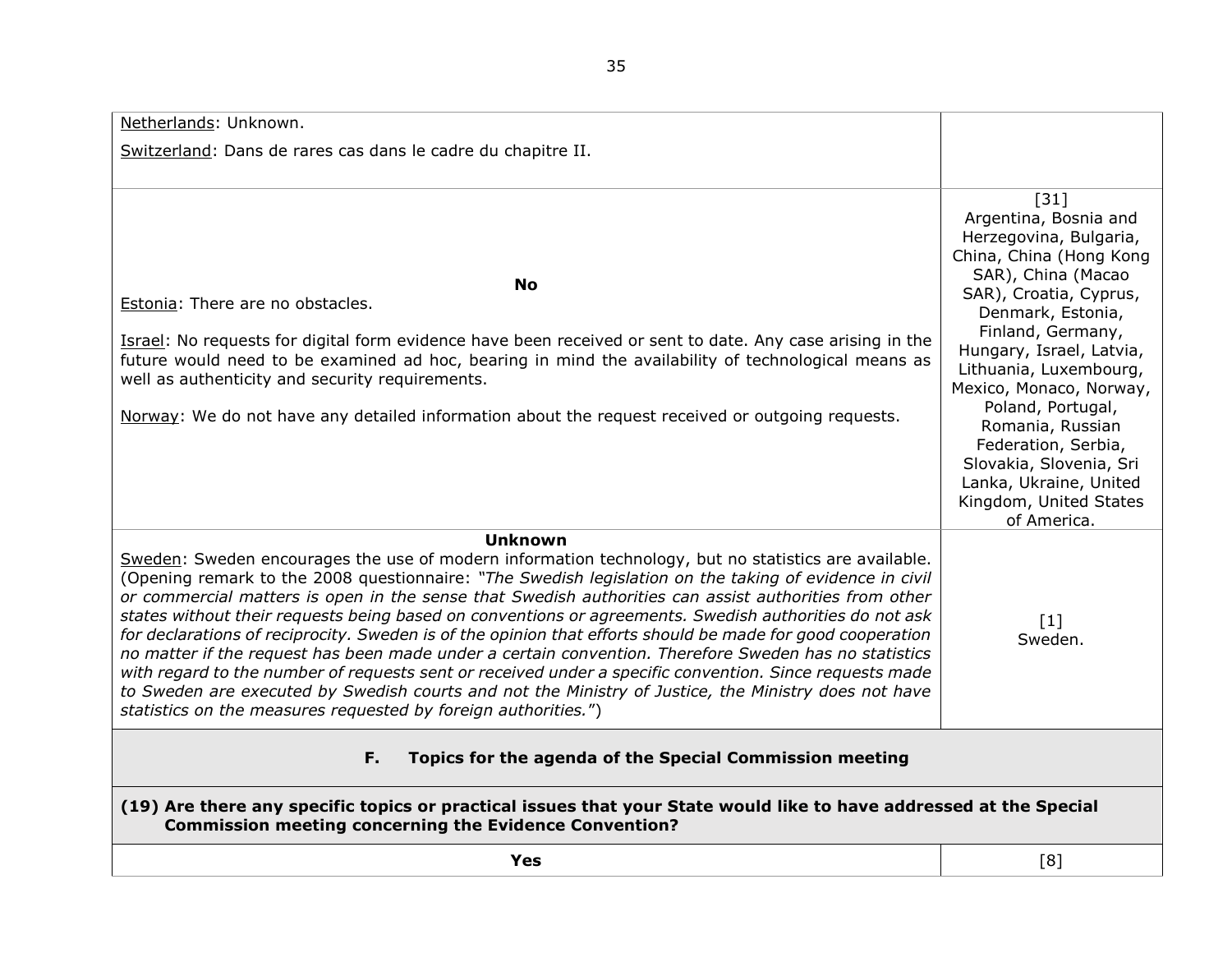| Australia:                                                                                                    | Australia, Czech Republic, |
|---------------------------------------------------------------------------------------------------------------|----------------------------|
| $\blacksquare$<br>Notification requirements: Australia would support the introduction of a requirement in the | European Union, France,    |
| Convention obliging the State of Origin to promptly:                                                          | Germany, Latvia,           |
| i) notify the State of Execution if the evidence sought in the Request is no longer required, and             | Slovakia, United States of |
| ii) respond to correspondence from the State of Execution and requests for further information.               | America.                   |
| Australia queries whether an amendment to article 14 is required to enable Australian authorities to          |                            |
| recover costs associated with commencement of evidence taking should the State of Origin fail to              |                            |
| notify that the proceedings have settled in time.                                                             |                            |
| Video-links: Provision of video-links in Australia is very costly and issues arise due to the time            |                            |
| difference between Australia and the State of Origin. We would appreciate that any amendments to              |                            |
| the Convention in relation to the provision of video-links in the execution of Requests would require         |                            |
| a corresponding obligation for the State of Origin to pay associated costs.                                   |                            |
| Requests for DNA samples: The Convention does not provide adequate safeguards with respect to                 |                            |
| the collection and testing of DNA samples from Australian citizens and residents. In Australia, there         |                            |
| are stringent procedures pertaining to the collection and testing of DNA samples, which procedures            |                            |
| may not be present in the State of Origin. Australia would support the introduction of a new article          |                            |
| that pertains specifically to requests for DNA samples. Further, we consider that obligation to provide       |                            |
| a DNA sample should be accompanied by a corresponding obligation on the State of Origin to allow              |                            |
| confirmatory testing to occur within the State of Execution.                                                  |                            |
| Express recognition of international video-conferencing: Due to the significant growth in the                 |                            |
| availability and ease of cross-border video conferencing utilising programs such as Skype, Australia          |                            |
| is receiving an increasing number of requests from Australian parties for the consensual taking of            |                            |
| evidence via video-link from an overseas party. Currently, the number of these 'video conferencing'           |                            |
| requests considerably outnumbers the number of formal evidence requests we receive through the                |                            |
| Hague Evidence Convention process. To ensure that the Evidence Convention remains the most                    |                            |
| preeminent and relevant international tool for facilitating cross-border evidence taking, Australia           |                            |
| encourages the Special Commission to consider the possibility of giving this form of evidence taking          |                            |
| express recognition in the existing Convention. Australia also encourages the Special Commission to           |                            |
| consider the issue of how to deal with cost-implications for judicial authorities in relation to video-       |                            |
| conferencing.                                                                                                 |                            |
| Transmission of Letters of Request in electronic form: Australia encourages the Special Commission            |                            |
|                                                                                                               |                            |
| to give consideration as to the possibility of using electronic methods for the transmission of Letters       |                            |
| of Request between requesting authorities and central authorities. The utilisation of electronic              |                            |
| methods of transmission for Letters of Request could significantly speed up the processing of                 |                            |
| evidence requests. The Special Commission's consideration would necessarily involve the potential             |                            |
| development of procedures to ensure the authenticity of documents transmitted electronically.                 |                            |
| Consideration could also be given to allowing central authorities to commence the processing of a             |                            |
| request received via electronic methods, as long as within a set time, the relevant central authority         |                            |
| also receives a hard copy document from the requesting authority.                                             |                            |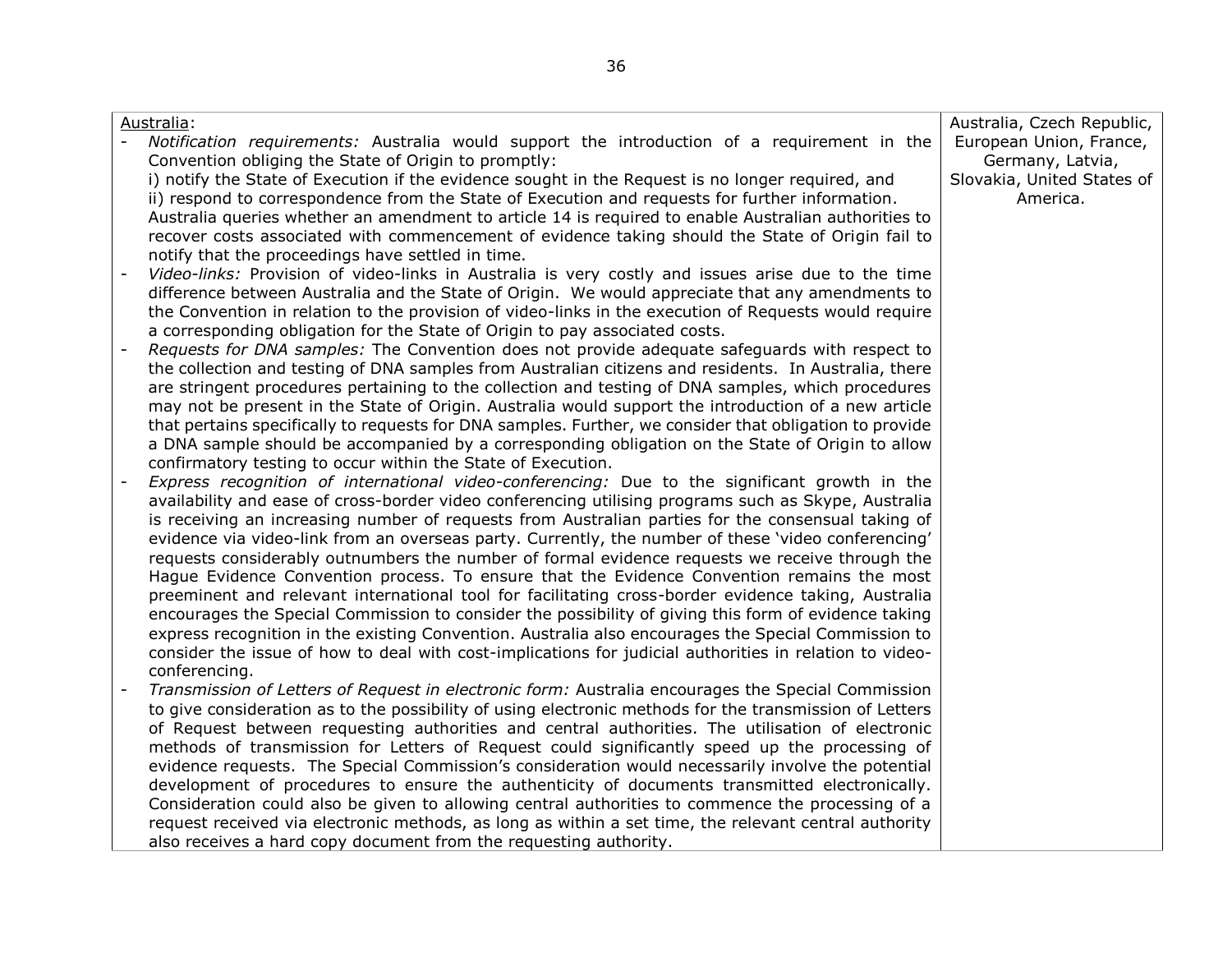- *Comparative research relating to evidence rejections:* Australia would also very much welcome any comparative research into the circumstances under which evidence requests are rejected, and the reasons behind those rejections. Australia is aware of occasions where Evidence Convention requests have been unsuccessful due to their conflict with domestic law, in particular domestic privacy law. It would be useful to see trends or patterns in this area.

Czech Republic: See coordinated answer of the EU.

European Union:

- *The designation of Central Authorities:* The designation of a Central Authority is of vital importance for the smooth operation of all three Conventions. It should therefore be made clear to all acceding States that the Central Authority must be designated at the time of the deposit of the instrument of ratification or accession.
- *The prompt execution of requests:* It would seem useful to continue the discussions on recommendations regarding the prompt execution of requests under the Service and the Evidence Conventions.
- Use of the Convention to obtain the address of a person: It is suggested to exchange views on the willingness of the Contracting States to accept and process requests for information about the address of a person under the Convention. Information about such acceptance could be provided on the website of the Hague Conference.
- *Difficulties encountered as regards the execution of letters of request:* Some Member States have reported difficulties in certain Contracting States, among them the United States of America, as regards the execution of letters of request. It is suggested to address this practical issue with a view to finding solutions which will allow for the smooth operation of the Convention in all Contracting States.

# France:

1. Intérêt à préciser les modalités d'intervention du Commissaire désigné en application du chapitre II. 2. Question de l'opportunité du recours à la Convention de la Haye de 1970 dans des situations où le juge du for pourrait obtenir la même preuve directement auprès d'une partie / Situations dans lesquelles la Convention sur l'obtention des preuves est utilisée alors qu'il semble que le juge du for souhaite authentifier un document, donc pourrait utiliser les conventions prévues à cet effet, et notamment la Convention Apostille de 1961.

Germany: The designation of Central Authorities only after the convention enters into force is too late. The designation ought to take place as early as possible.

Latvia: Aspects of the determination of the place of residence under the scope of the Convention.

Slovakia: Voir la réponse de la Commission européenne.

United States of America:

- Strongly encouraging the inclusion of e-mail addresses in Letters of Request.